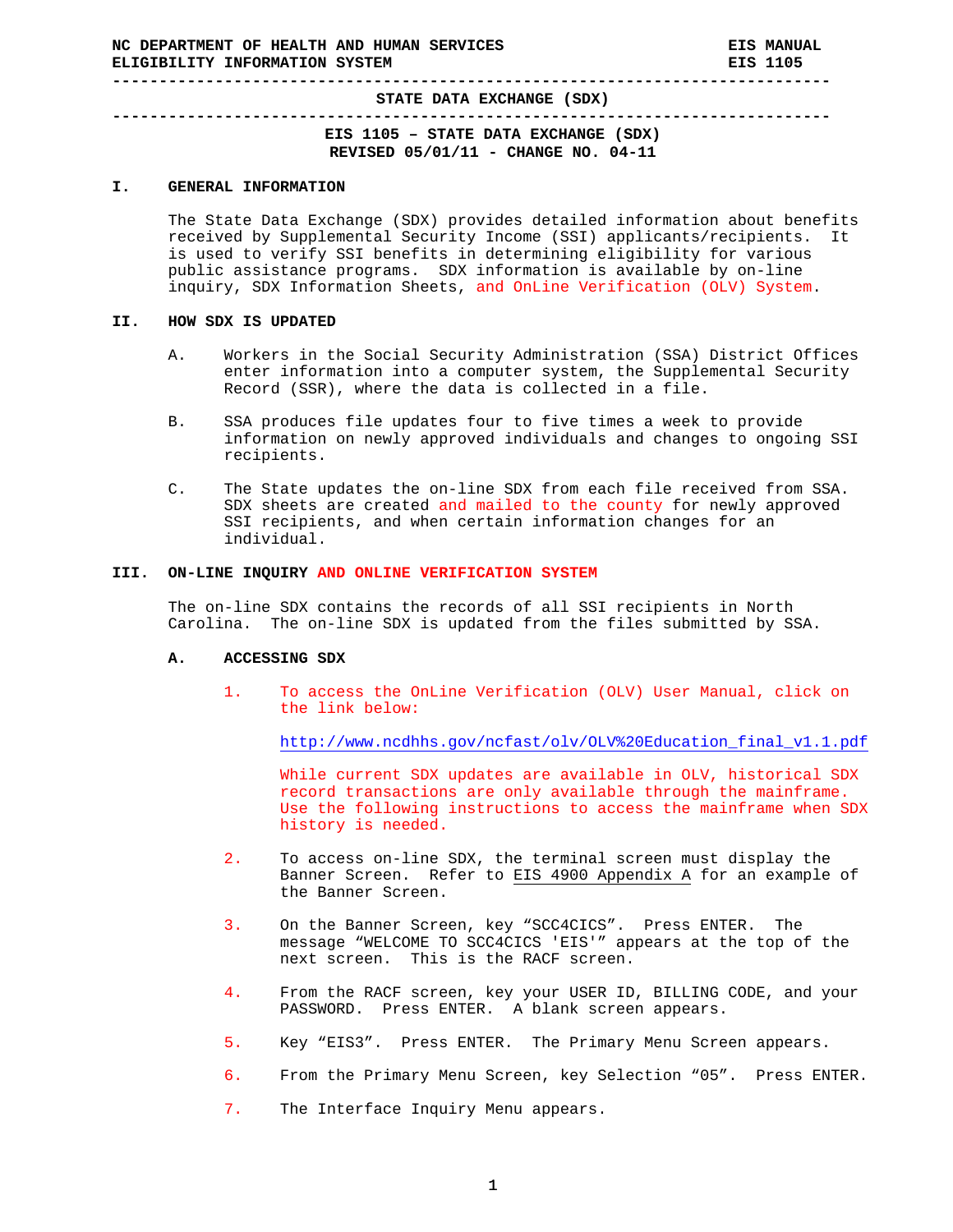**STATE DATA EXCHANGE (SDX)** 

**-----------------------------------------------------------------------------** 

8. From the Interface Inquiry Menu, you may key Selection "02" and the individual's social security number (SSN) to access the SDX inquiry only.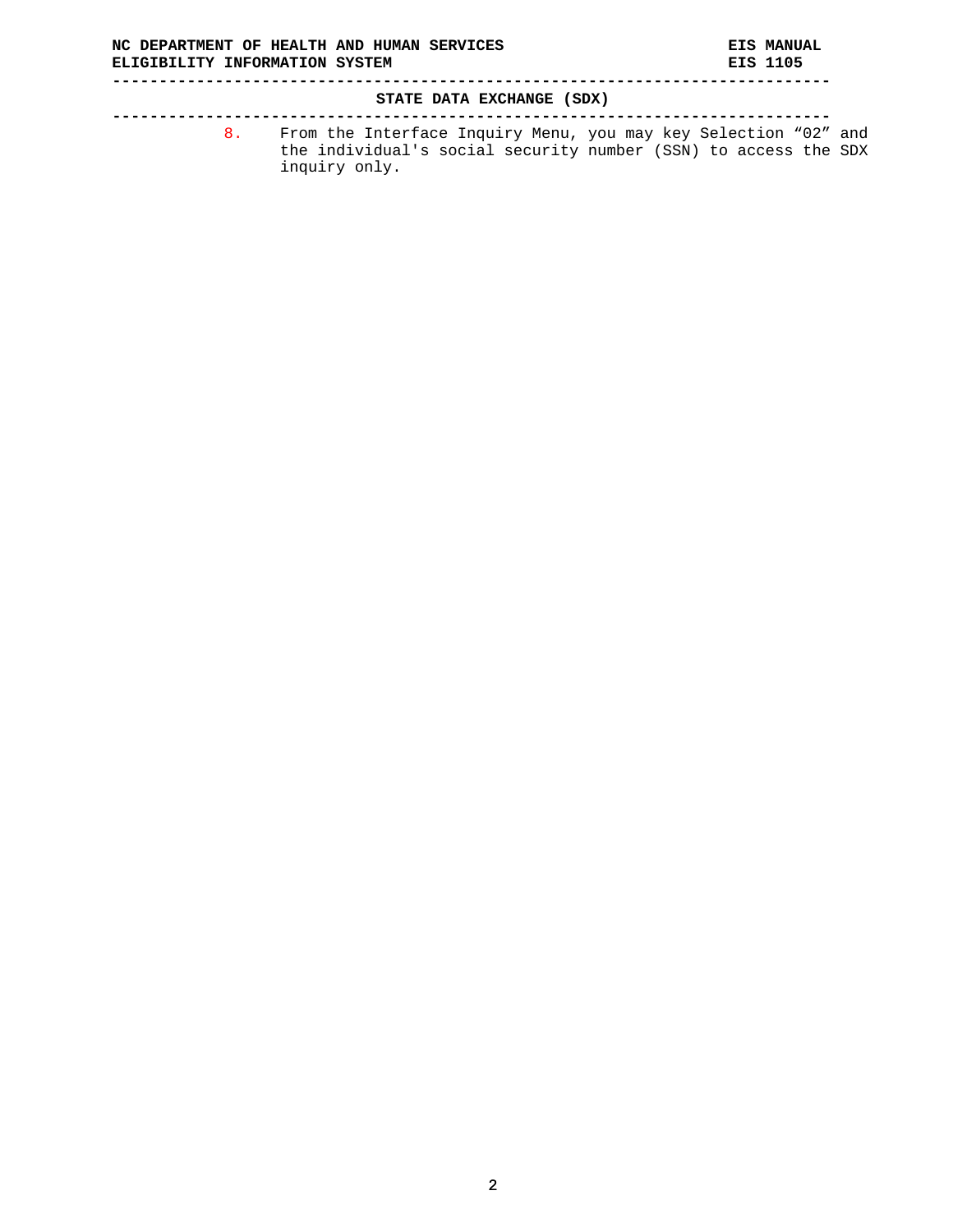**-----------------------------------------------------------------------------** 

**-----------------------------------------------------------------------------** 

#### **REVISED 05/01/11 - CHANGE NO. 04-11**

**III. A. (CONT'D)**

OR

- 9. You may key Selection "04" and the SSN to access SDX, TPQY, and ESC by a single entry of the SSN. Refer to [EIS 1107, III.](http://info.dhhs.state.nc.us/olm/manuals/dma/eis/man/Eis1107.htm#P58_2463)
- 10. Press PF1 to page forward within the inquiry. Press PF2 to page backward within the inquiry. Key in the screen number in the "PAGE" field to go directly to that screen. Press PF3 to return to the menu.
- 11. Press PF9 to view SDX History. Use this function to view past SSI records. Refer to VII for details.
- 12. To inquire on another individual's SDX information, key the individual's SSN in "KEY".

## **B. INFORMATION ON THE ON-LINE SDX**

Each field that appears on the On-Line SDX is listed below with the corresponding codes and definitions.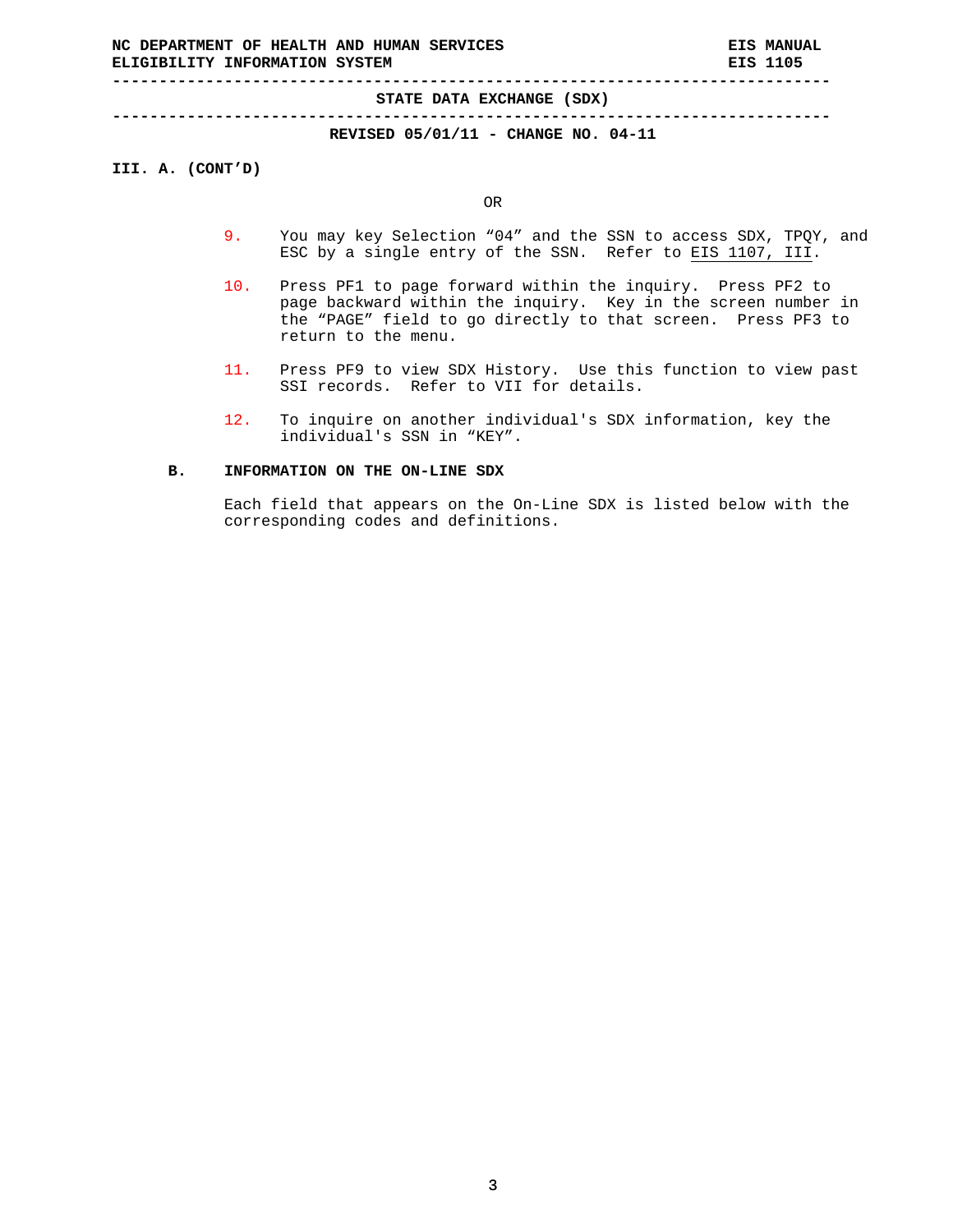**-----------------------------------------------------------------------------** 

**-----------------------------------------------------------------------------** 

**REISSUED 05/01/11 - CHANGE NO. 04-11** 

**III. B. (CONT'D)** 

**SCREEN ONE**

| VSD901-1 N. C. DEPT OF HEALTH AND HUMAN SERVICES                     |                |                           |                                     | TODAY'S DATE: 09/04/2004 |  |
|----------------------------------------------------------------------|----------------|---------------------------|-------------------------------------|--------------------------|--|
|                                                                      |                | SDX<br><b>INFORMATION</b> |                                     | PROCESS DATE: 08/18/2004 |  |
|                                                                      |                |                           |                                     |                          |  |
| RECIPIENT: MCNEAL                                                    |                |                           | BILL H SSN: 987-65-4321             |                          |  |
| CUR REC IND:                                                         | $\overline{1}$ |                           |                                     |                          |  |
| OTHER NAME:                                                          |                |                           | RSDI CLAIM NO: 000000000            |                          |  |
| SSN CORR IND:                                                        |                | <b>COUNTY:</b>            | 92 - WAKE                           |                          |  |
| RACE:                                                                | U              | RESIDENCY: 02/01/1993     |                                     |                          |  |
| SEX:                                                                 | м              | TELEPHONE: 919-857-4019   |                                     |                          |  |
| BIRTH DATE: 07/25/1988 RECIPIENT: BILL H MCNEAL                      |                |                           |                                     |                          |  |
| DEATH DATE:                                                          |                |                           | MAIL ADDR: 2501 MAIL SERVICE CENTER |                          |  |
| DEATH SRC CD: 0                                                      |                |                           | RALEIGH NC                          |                          |  |
| RECIPIENT TYP: DC                                                    |                |                           | 27699-2501                          |                          |  |
| MARITAL STAT:                                                        | - 3            |                           |                                     |                          |  |
| HEAD OF HOUSE: N                                                     |                |                           |                                     |                          |  |
| STUDENT IND:                                                         | N              |                           |                                     |                          |  |
| PAYEE CODE:                                                          | MTH            |                           | RESIDENCE: 801 RUGGLES DR           |                          |  |
| CUSTODY CODE: PYE                                                    |                |                           | RALEIGH NC                          |                          |  |
| COMPETENCY CD: B                                                     |                |                           | 27603                               |                          |  |
| DRUG ADDICTON:                                                       |                |                           |                                     |                          |  |
|                                                                      |                |                           |                                     |                          |  |
|                                                                      |                |                           |                                     |                          |  |
|                                                                      |                |                           |                                     |                          |  |
| PF1/13=NEXT PF2/14=PREV PF3/15=MENU PF8/20=BENDEX PF9/21=SDX HISTORY |                |                           |                                     |                          |  |
| PAGE: 1 NEXT SELECTION:                                              |                | DCN:                      | KEYS:                               |                          |  |

- 1. **TODAY'S DATE:** The date on which you are performing the inquiry.
- 2. **PROCESS DATE**: The date the current transaction was processed by SSA.
- 3. **RECIPIENT**: The last name, first name and middle initial of the individual for whom the SDX record applies.
- 4. **SSN:** The social security number of the recipient.
- 5. **CUR REC IND:** This shows which record is the most current on file for a given day.
- 6. **OTHER NAME:** Another last name used by the recipient.
- 7. **SSN CORR IND:** (SSN Correction Indicator): A code indicating the status of a pseudo SSN or invalid SSN assigned to a recipient.
	- **A** A pseudo or invalid SSN appears in the SSN field and a valid SSN in the last field of the Multiple SSNs is being initially transmitted to the State.
	- **B** A valid SSN appears in the SSN field and the pseudo or invalid SSN is shown in the Multiple SSNs field.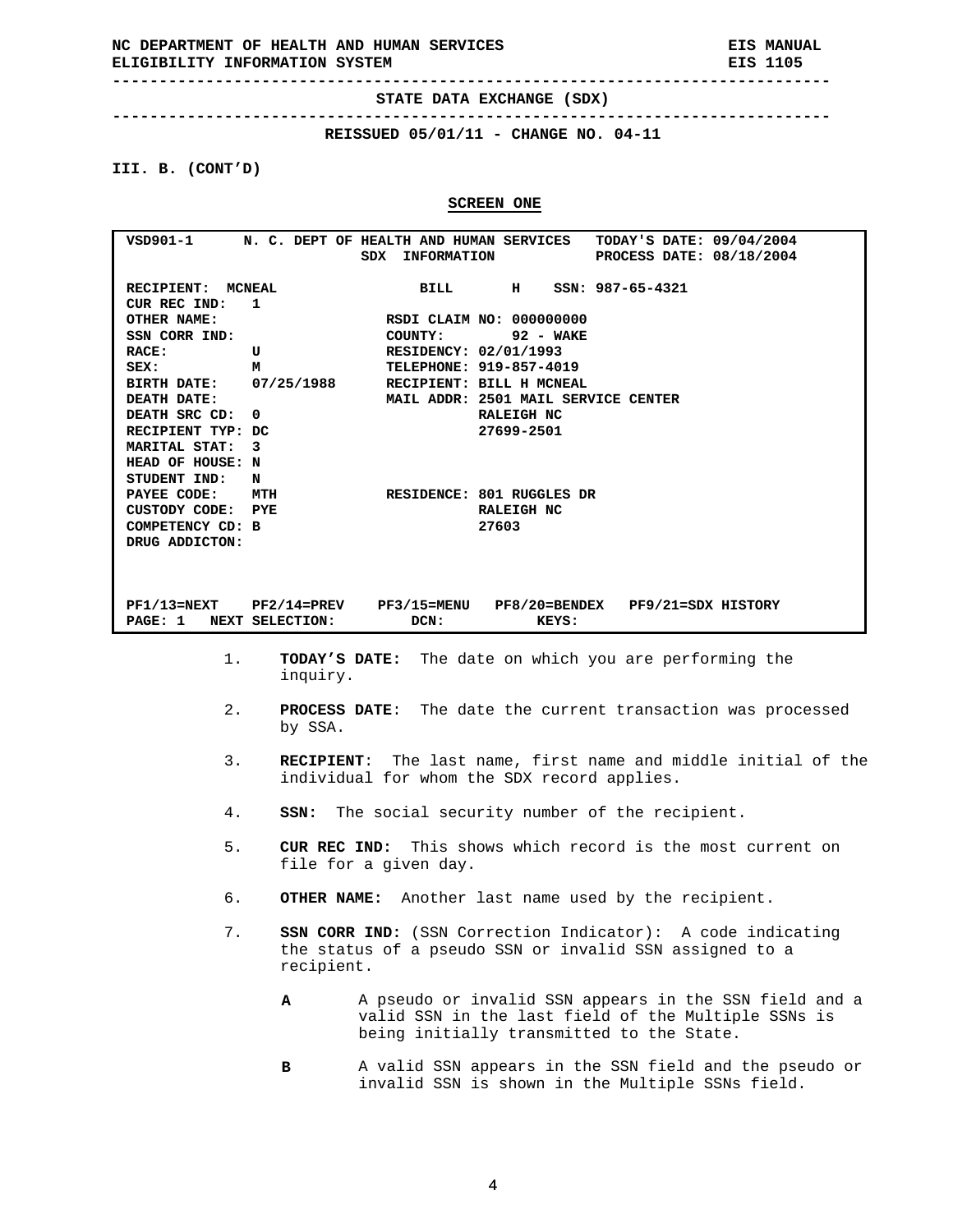| NC DEPARTMENT OF HEALTH AND HUMAN SERVICES<br>ELIGIBILITY INFORMATION SYSTEM | <b>EIS MANUAL</b><br>EIS 1105 |              |                                                                                                                                                                                                                                                                                             |  |
|------------------------------------------------------------------------------|-------------------------------|--------------|---------------------------------------------------------------------------------------------------------------------------------------------------------------------------------------------------------------------------------------------------------------------------------------------|--|
|                                                                              |                               |              | STATE DATA EXCHANGE (SDX)                                                                                                                                                                                                                                                                   |  |
|                                                                              |                               |              | REVISED $05/01/11$ - CHANGE NO. 04-11                                                                                                                                                                                                                                                       |  |
| III. B. (CONT'D)                                                             |                               |              |                                                                                                                                                                                                                                                                                             |  |
|                                                                              | 8.                            |              | RACE: The race of the recipient.                                                                                                                                                                                                                                                            |  |
|                                                                              |                               | A            | Asian, Asian-American, or Pacific Islander                                                                                                                                                                                                                                                  |  |
|                                                                              |                               | в            | Black                                                                                                                                                                                                                                                                                       |  |
|                                                                              |                               | н            | Hispanic                                                                                                                                                                                                                                                                                    |  |
|                                                                              |                               | I.           | Northern American Indian or Alaskan Native                                                                                                                                                                                                                                                  |  |
|                                                                              |                               | $\circ$      | Other                                                                                                                                                                                                                                                                                       |  |
|                                                                              |                               | U            | Not determined                                                                                                                                                                                                                                                                              |  |
|                                                                              |                               | W            | White                                                                                                                                                                                                                                                                                       |  |
|                                                                              | 9.                            | SEX:         | The sex of the recipient.                                                                                                                                                                                                                                                                   |  |
|                                                                              |                               | м            | Male                                                                                                                                                                                                                                                                                        |  |
|                                                                              |                               | F            | Female                                                                                                                                                                                                                                                                                      |  |
|                                                                              |                               | U            | Unknown                                                                                                                                                                                                                                                                                     |  |
|                                                                              |                               | $^\star$     | Data transmitted in error                                                                                                                                                                                                                                                                   |  |
|                                                                              | 10.                           |              | BIRTH DATE: The date of birth of the recipient in month, day,<br>century and year format.                                                                                                                                                                                                   |  |
|                                                                              | 11.                           | DEATH DATE:  | The date of death of the recipient in month, day,<br>century and year format. The actual death date will be shown<br>when it is available. However, if the date of death is posted<br>from a returned check, the day will be shown as "01" or the<br>date the returned check was processed. |  |
|                                                                              | 12.                           |              | <b>DEATH SRC CD:</b> This shows the source of the death notice.                                                                                                                                                                                                                             |  |
|                                                                              |                               | 1            | The SSA District Office notification or manual<br>adjustment                                                                                                                                                                                                                                |  |
|                                                                              |                               | $\mathbf{2}$ | Hospital Insurance notification                                                                                                                                                                                                                                                             |  |
|                                                                              |                               | 3            | MBR (Master Beneficiary Record)                                                                                                                                                                                                                                                             |  |
|                                                                              |                               | 4            | Treasury returned check notification                                                                                                                                                                                                                                                        |  |
|                                                                              |                               | 5            | Treasury returned check with no death date shown (Death<br>date will show the date of the transaction.)                                                                                                                                                                                     |  |
|                                                                              |                               | 6            | State notification                                                                                                                                                                                                                                                                          |  |
|                                                                              |                               | 0            | Initialized value                                                                                                                                                                                                                                                                           |  |
|                                                                              |                               |              |                                                                                                                                                                                                                                                                                             |  |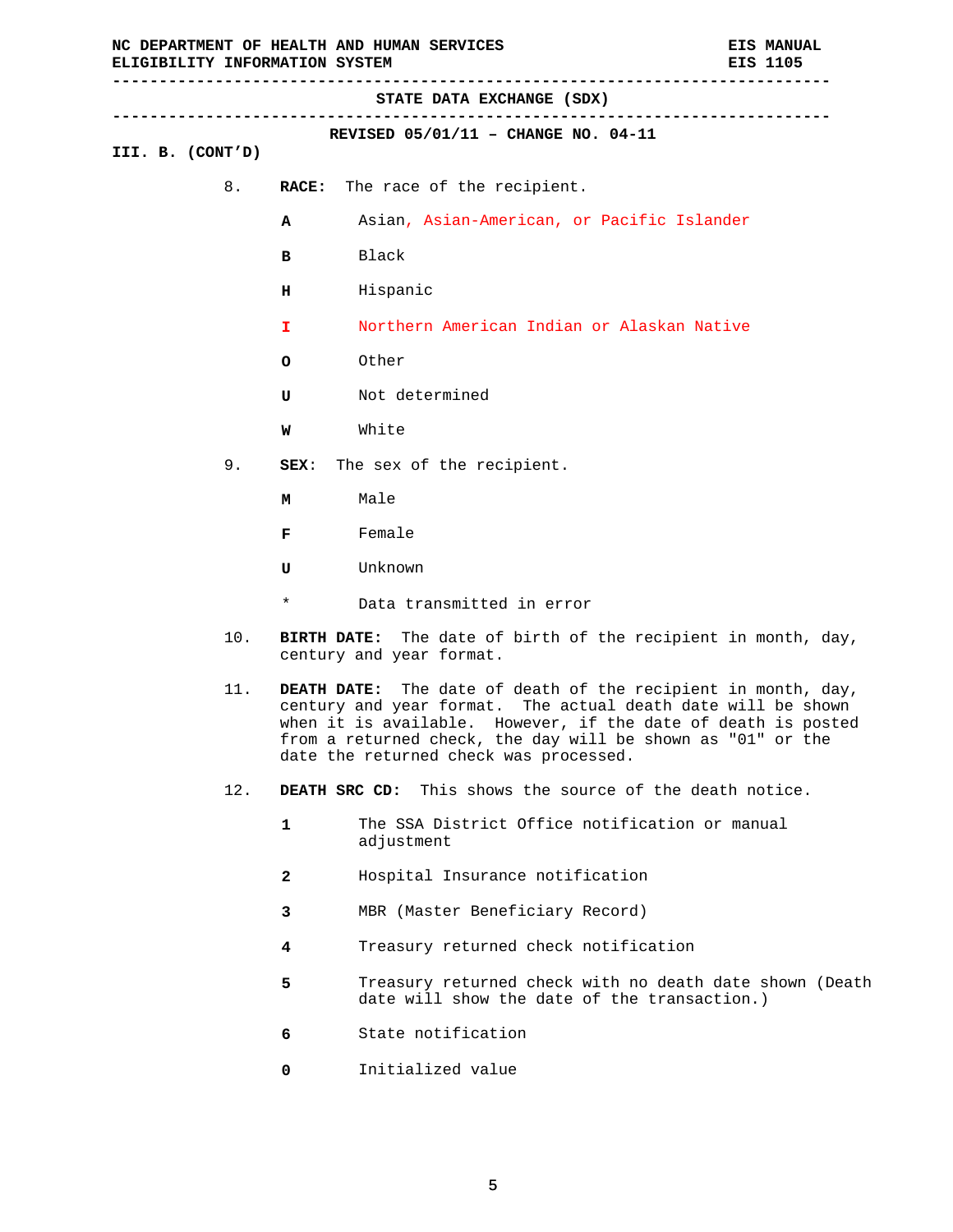**-----------------------------------------------------------------------------** 

**-----------------------------------------------------------------------------** 

## **REISSUED 05/01/11 – CHANGE NO. 04-11**

# **III. B. (CONT'D)**

- 13. **RECIPIENT TYPE:** The type of recipient, or other individual, involved in the record. If a recipient initially became eligible due to disability, this code will not change at age sixty-five.
	- **AI** Aged individual
	- **AS** Aged Spouse
	- **BI** Blind individual
	- **BC** Blind child
	- **BS** Blind spouse
	- **DC** Disabled child
	- **DI** Disabled individual
	- **DS** Disabled spouse
	- **XP** Essential person (see SI 02601.527 for SDX information applicable to the essential person)
	- **XS** Ineligible Spouse
	- **XF** Ineligible Father
	- **XM** Ineligible Mother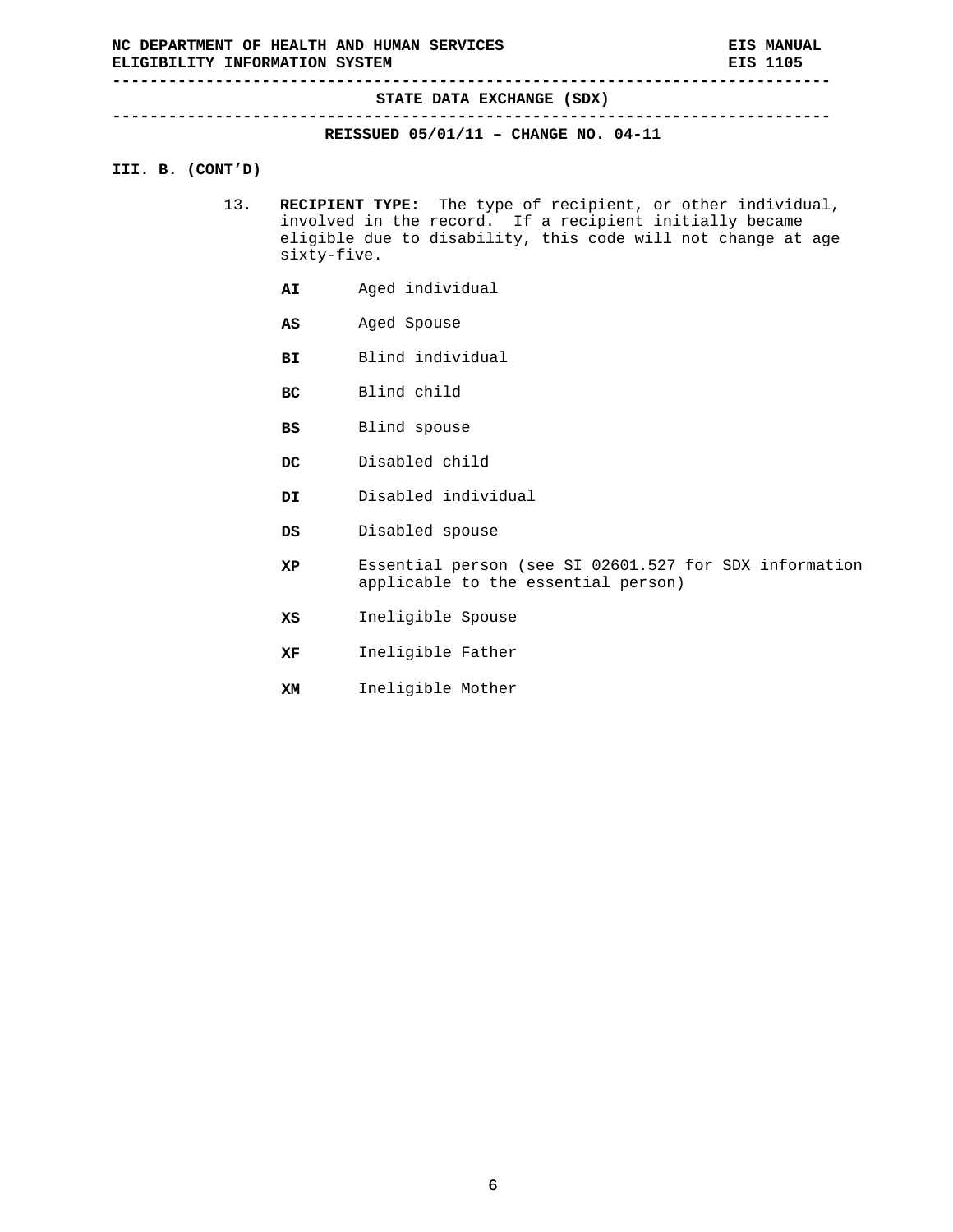**NC DEPARTMENT OF HEALTH AND HUMAN SERVICES EIS MANUAL ELIGIBILITY INFORMATION SYSTEM EIS 1105 ----------------------------------------------------------------------------- STATE DATA EXCHANGE (SDX) ----------------------------------------------------------------------------- REISSUED 05/01/11 – CHANGE NO. 04-11 III. B. (CONT'D)**  15. **HEAD OF HOUSEHOLD**: Indicates if the recipient was the head of household for Title XVI purposes at the time the SSR was established. In addition, it is also used to indicate that one spouse was determined eligible for SSI while a disability determination was pending for the other spouse. **Y** Head of Household **N** Not head of household **R** Member of a couple for which disability determination is/was pending **S** Member of a couple that is/was being paid as an individual while disability was being determined for the other member of the couple **U** Identifies the months included in the computation of and offset of underpayment to one member of an eligible couple against an overpayment of the other member of the couple

- 16. **STUDENT INDICATOR:** Indicates if the recipient is a student.
	- **Y** Student
	- **N** Not a student
	- **\*** Erroneous data
- 17. **PAYEE CODE:** Identifies who receives the check.
	- **AGY** Social Agency
	- **CHD** Natural, adoptive or stepchild(a payee for parent)
	- **ESP** Essential person is representative payee
	- **FDM** Federal non-mental institution
	- **FDO** Federal non-mental institution
	- **FIN** Financial organization
	- **FTH** Natural or adoptive father
	- **GPR** Grandparent
	- **INP** Legally incompetent, but no representative has been selected
	- **MTH** Natural or adoptive mother
	- **NPM** Non-profit mental institution
	- **NPO** Non-profit non-mental institution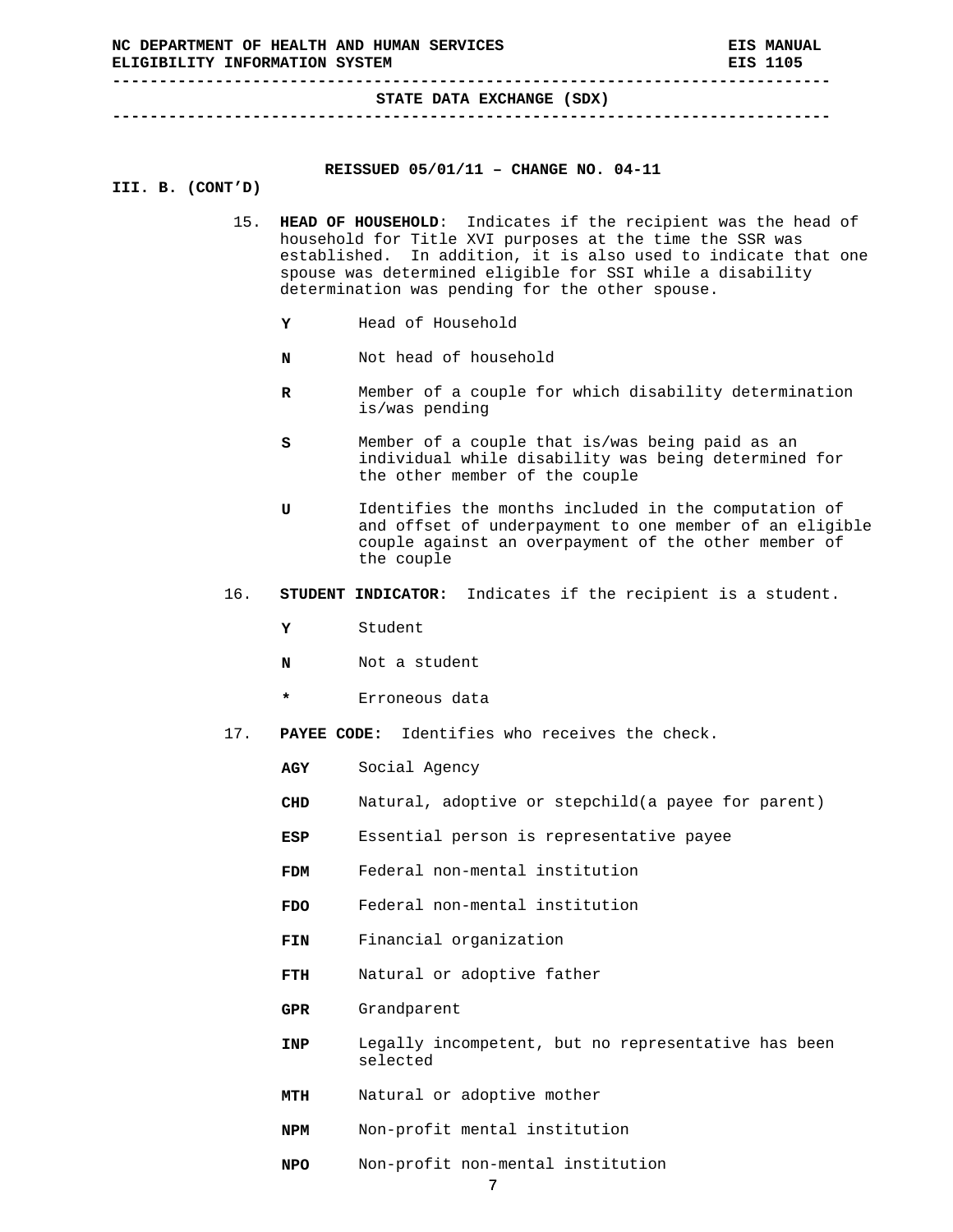**STATE DATA EXCHANGE (SDX) -----------------------------------------------------------------------------** 

**OFF** Public official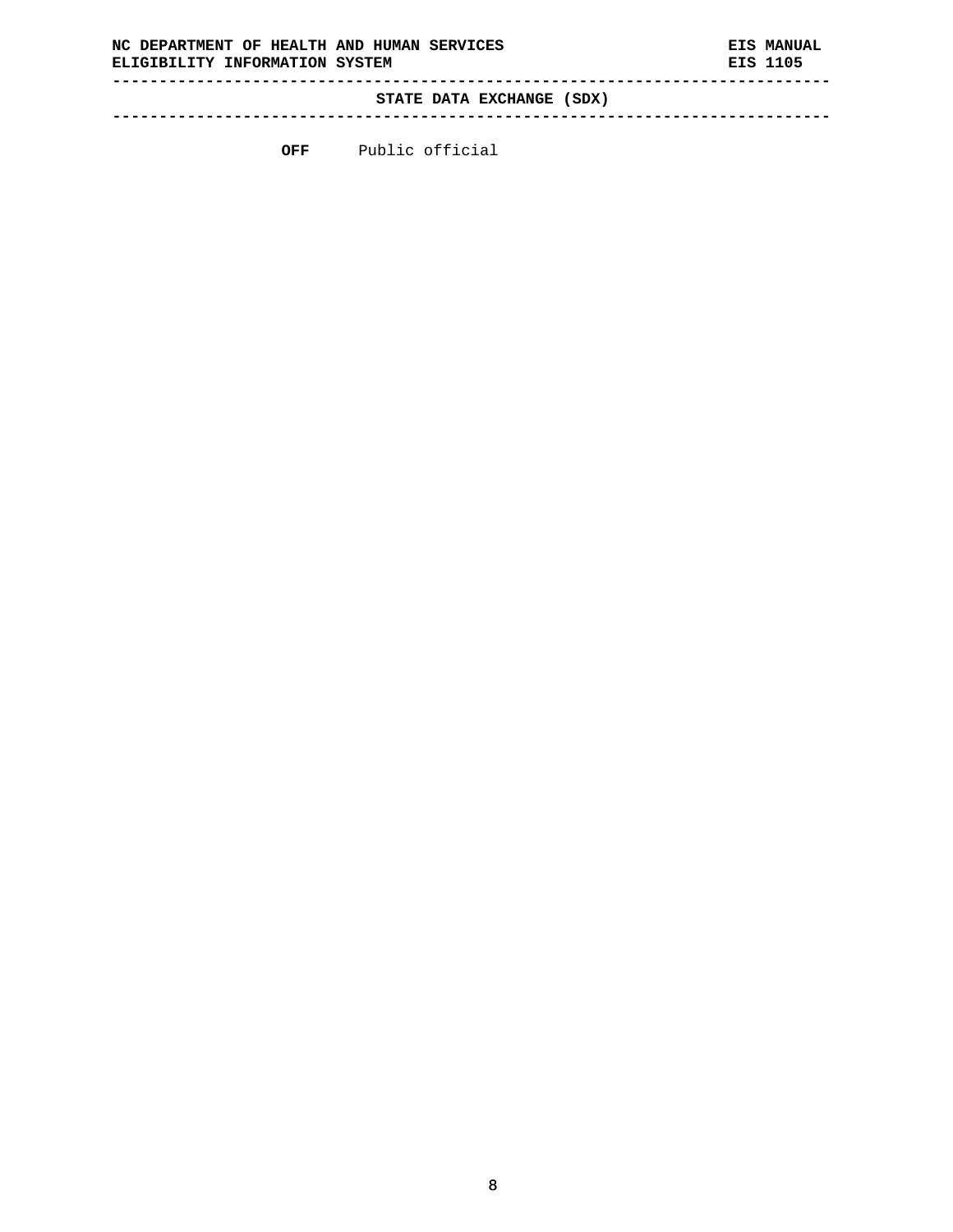**----------------------------------------------------------------------------- STATE DATA EXCHANGE (SDX) ----------------------------------------------------------------------------- REISSUED 05/01/11 – CHANGE NO. 04-11 III. B. 17. (CONT'D) OTH** Other **PRM** Proprietary mental institution **PRO** Proprietary non-mental institution **PYE** Payee has custody **REL** Other relative (includes in-laws) **RPD** Payee is being developed **SEL** Beneficiary is own payee **SFT** Stepfather **SLM** State/local mental institution **SLO** State/local non-mental institution **SMT** Stepmother **SPO** Spouse is payee 18. **CUSTODY CODE:** Indicates who has physical custody of the recipient. **AGY** Under the custody of a social agency **CHD** Under the custody of a child (as payee for the parent) essential person **ESP** Under the custody of an essential person **FDM** Under the custody of a Federal mental institution **FDO** Under the custody of a Federal non-mental institution **FIN** Under the custody of a financial institution **FTH** Under the custody of a natural or adoptive father **GPR** Under the custody of a Grandparent **INP** Legally incompetent, but no representative has been selected **MTH** Under the custody of the natural or adoptive mother **NPM** Under the custody of a non-profit mental institution **NPO** Under the custody of a non-profit, non-mental institution **OFF** Under the custody of a public official **OTH** Under the custody of some other individual,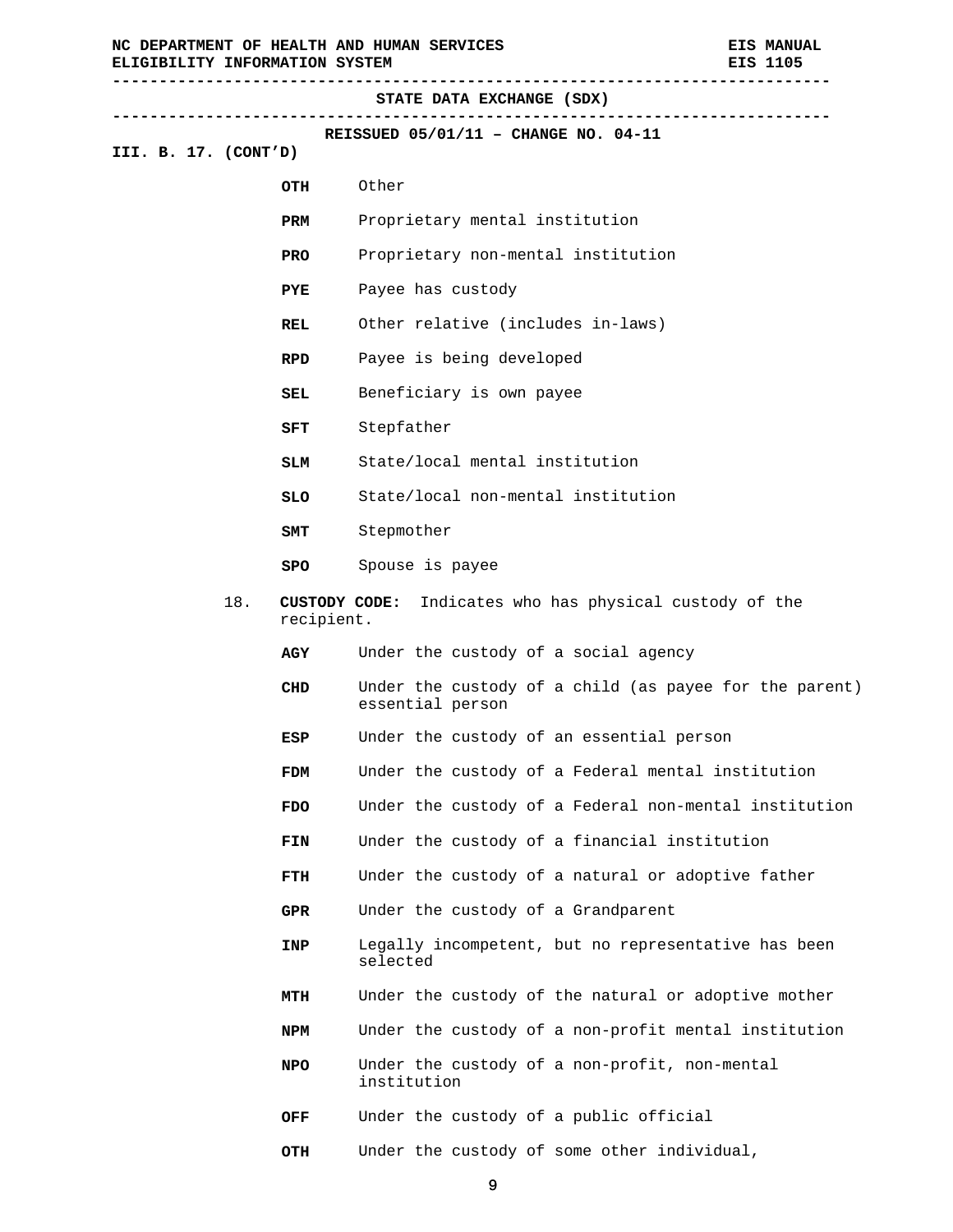**STATE DATA EXCHANGE (SDX)** 

**-----------------------------------------------------------------------------** 

institution, or agency.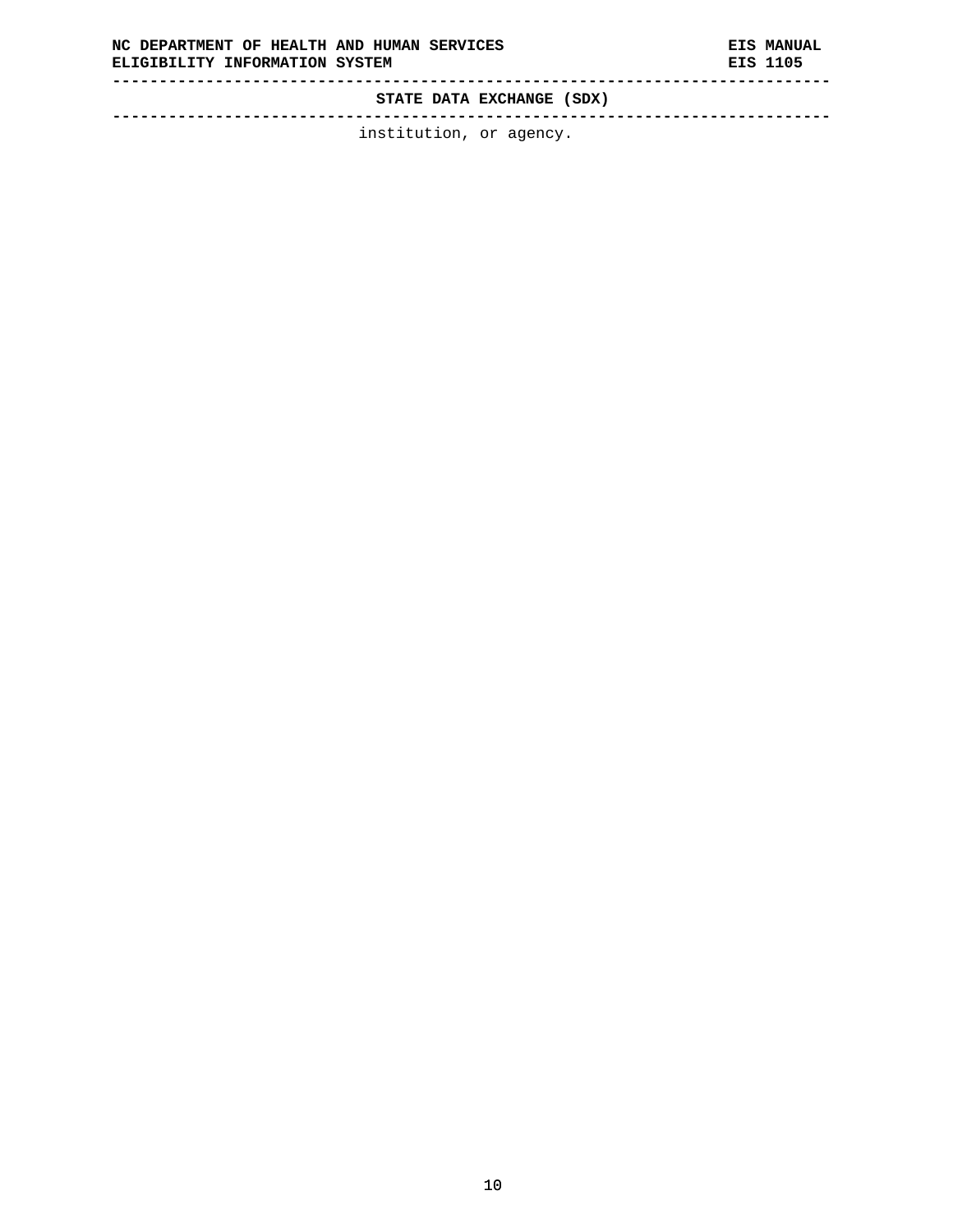| NC DEPARTMENT OF HEALTH AND HUMAN SERVICES<br>ELIGIBILITY INFORMATION SYSTEM |            |                                                                                                                           | <b>EIS MANUAL</b><br><b>EIS 1105</b> |
|------------------------------------------------------------------------------|------------|---------------------------------------------------------------------------------------------------------------------------|--------------------------------------|
|                                                                              |            | STATE DATA EXCHANGE (SDX)                                                                                                 |                                      |
|                                                                              |            | REISSUED $05/01/11$ - CHANGE NO. 04-11                                                                                    |                                      |
| III. B. 18. $(CONT'D)$                                                       |            |                                                                                                                           |                                      |
|                                                                              | PRO        | Under the custody of a private, for profit, mental<br>institution                                                         |                                      |
|                                                                              | <b>PYE</b> | Under the custody of a private, for profit<br>representative payee                                                        |                                      |
|                                                                              | REL        | Under the custody of another relative (includes in-<br>laws)                                                              |                                      |
|                                                                              | RPD        | The representative payee is being developed                                                                               |                                      |
|                                                                              | SEL        | The recipient is living by himself/herself                                                                                |                                      |
|                                                                              | SFT        | Under the custody of a stepfather                                                                                         |                                      |
|                                                                              | SLM        | Under the custody of a State/local mental institution                                                                     |                                      |
|                                                                              | SLO.       | Under the custody of a State/local non-mental<br>institution                                                              |                                      |
|                                                                              | SMT        | Under the custody of a stepmother                                                                                         |                                      |
|                                                                              | SPO.       | Under the custody of the spouse                                                                                           |                                      |
| 19.                                                                          |            | <b>COMPETENCY CODE:</b> The representative payee's status as to legal<br>guardianship and/or competency of the recipient. |                                      |
|                                                                              | A          | Recipient is competent and the representative payee is<br>the legal guardian                                              |                                      |
|                                                                              | в          | Recipient is competent and there is no legal guardian                                                                     |                                      |
|                                                                              | c          | Recipient is competent and the legal guardian is<br>someone other than the representative payee                           |                                      |
|                                                                              | D          | Recipient is incompetent and the representative payee<br>is the legal guardian                                            |                                      |
|                                                                              | Е          | Recipient is incompetent and there is no legal guardian                                                                   |                                      |
|                                                                              | F          | Recipient is incompetent and the legal guardian is<br>someone other than the representative payee                         |                                      |
|                                                                              | L          | Representative payee is a financial institution with<br>whom the recipient has entered into a living trust<br>agreement   |                                      |
|                                                                              | N          | There is no legal guardian                                                                                                |                                      |
|                                                                              | о          | Someone other than the representative payee is the<br>legal guardian                                                      |                                      |
|                                                                              | Y          | The representative payee is the legal guardian                                                                            |                                      |

20. **DRUG ADDICTION:** This information is no longer available from Social Security.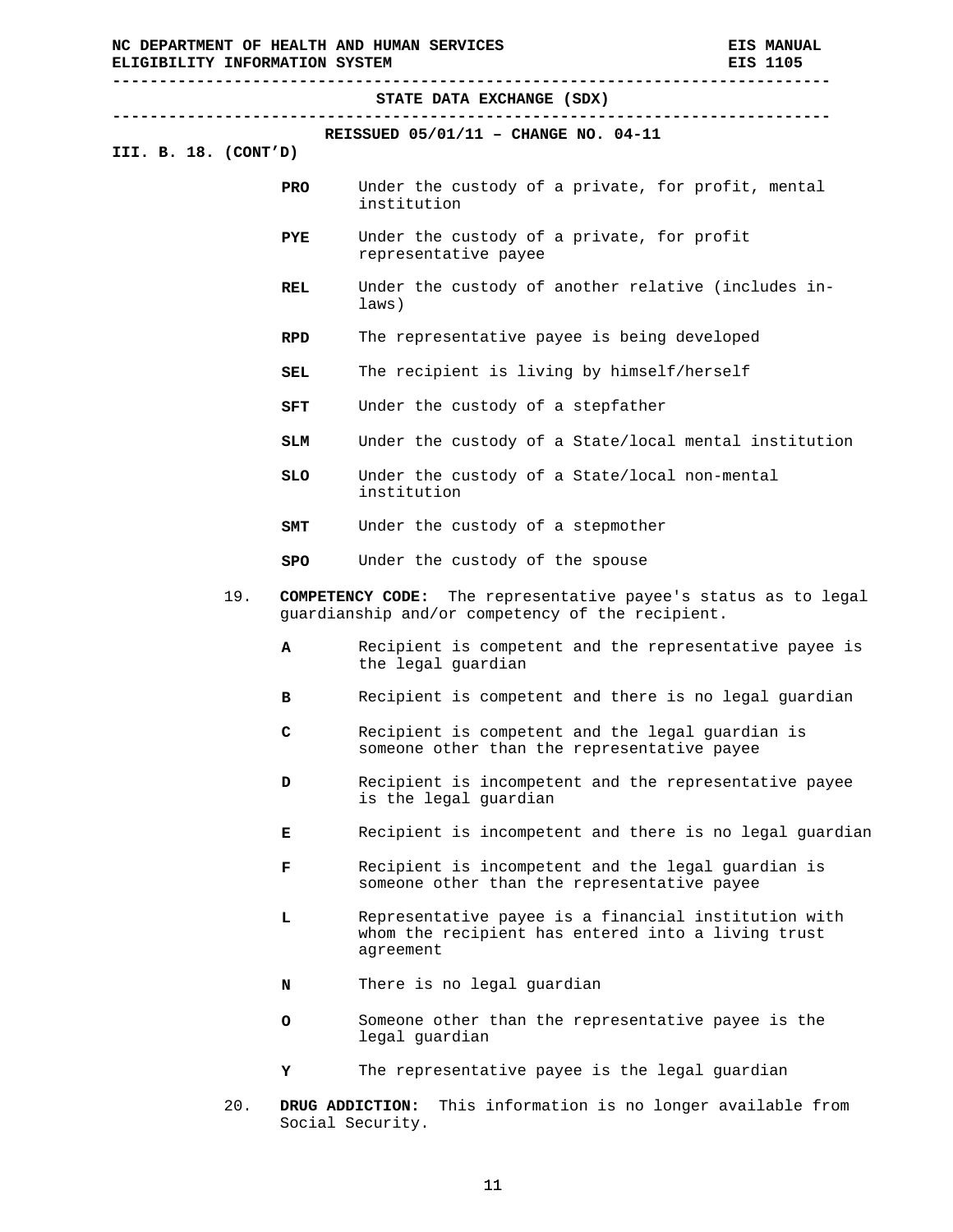**----------------------------------------------------------------------------- STATE DATA EXCHANGE (SDX) -----------------------------------------------------------------------------** 

21. **RSDI CLAIM NUMBER:** This is the Title II (RSDI) Claim Number on which the recipient is potentially entitled or insured.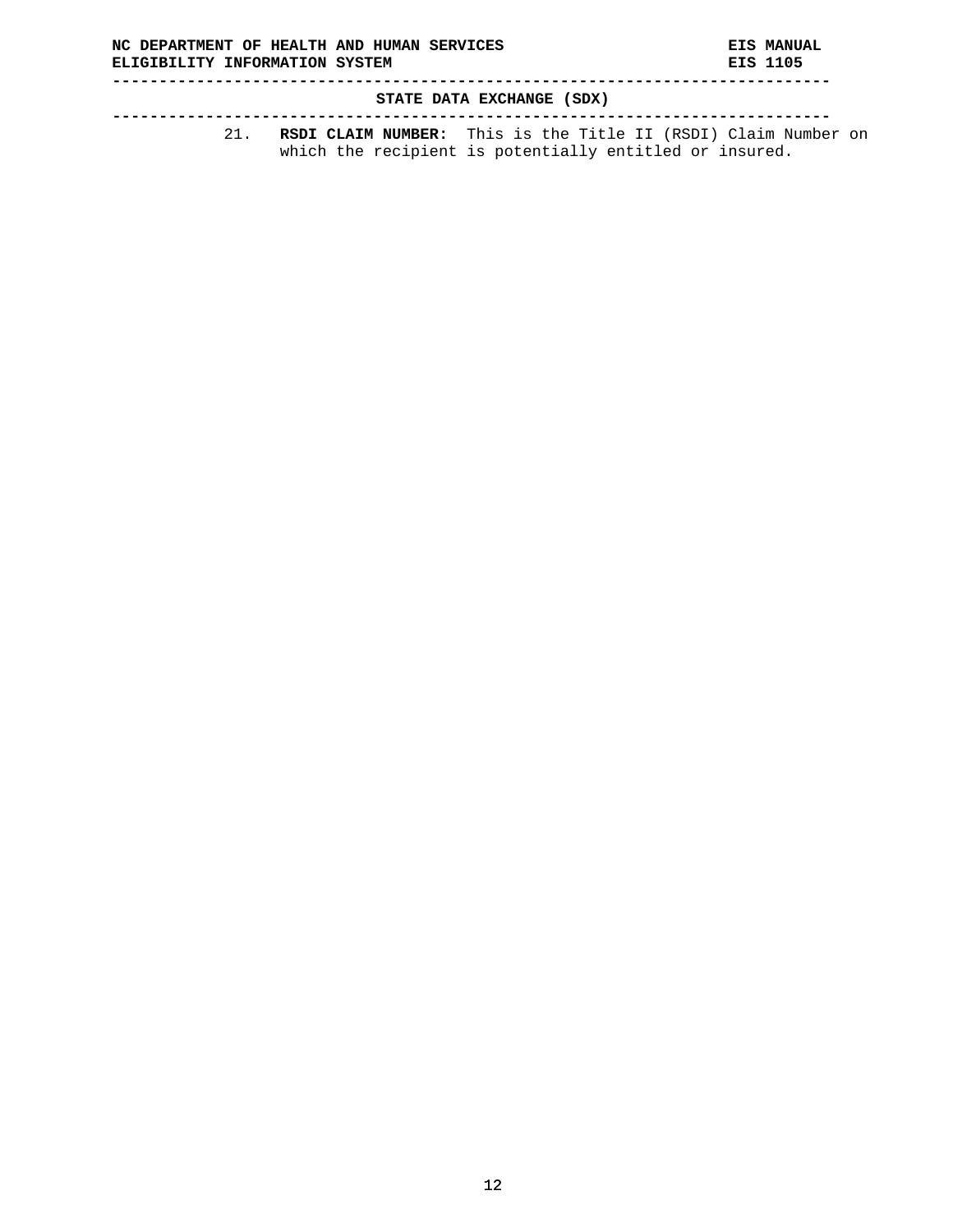**-----------------------------------------------------------------------------** 

**-----------------------------------------------------------------------------** 

**REISSUED 05/01/11 – CHANGE NO. 04-11** 

## **III. B. (CONT'D)**

- 22. **COUNTY:** This is the individual's county of residence and county number. If the individual's state jurisdiction is something other than '34' (North Carolina) and the transaction code on the record is **not** '05' (indicating individual moved to another state), the following message will display in the 'county' field: OUT OF STATE. Contact the SSA to determine if the recipient should receive Medicaid from the state of North Carolina.
- 23. **RESIDENCY:** The date the recipient began living in the current state and county.
- 24. **TELEPHONE:** The recipient's area code and telephone number.
- 25. **RECIPIENT:** This reflects the recipient's name.
- 26. **MAILING ADDRESS:** The mailing address that appears on system generated correspondence. The SSI check and Medicaid card are mailed to this address unless a payee exists.
- 27. **RESIDENCE:** The address where the recipient lives if the address is different from the recipient's mailing address. Otherwise, it will be blank.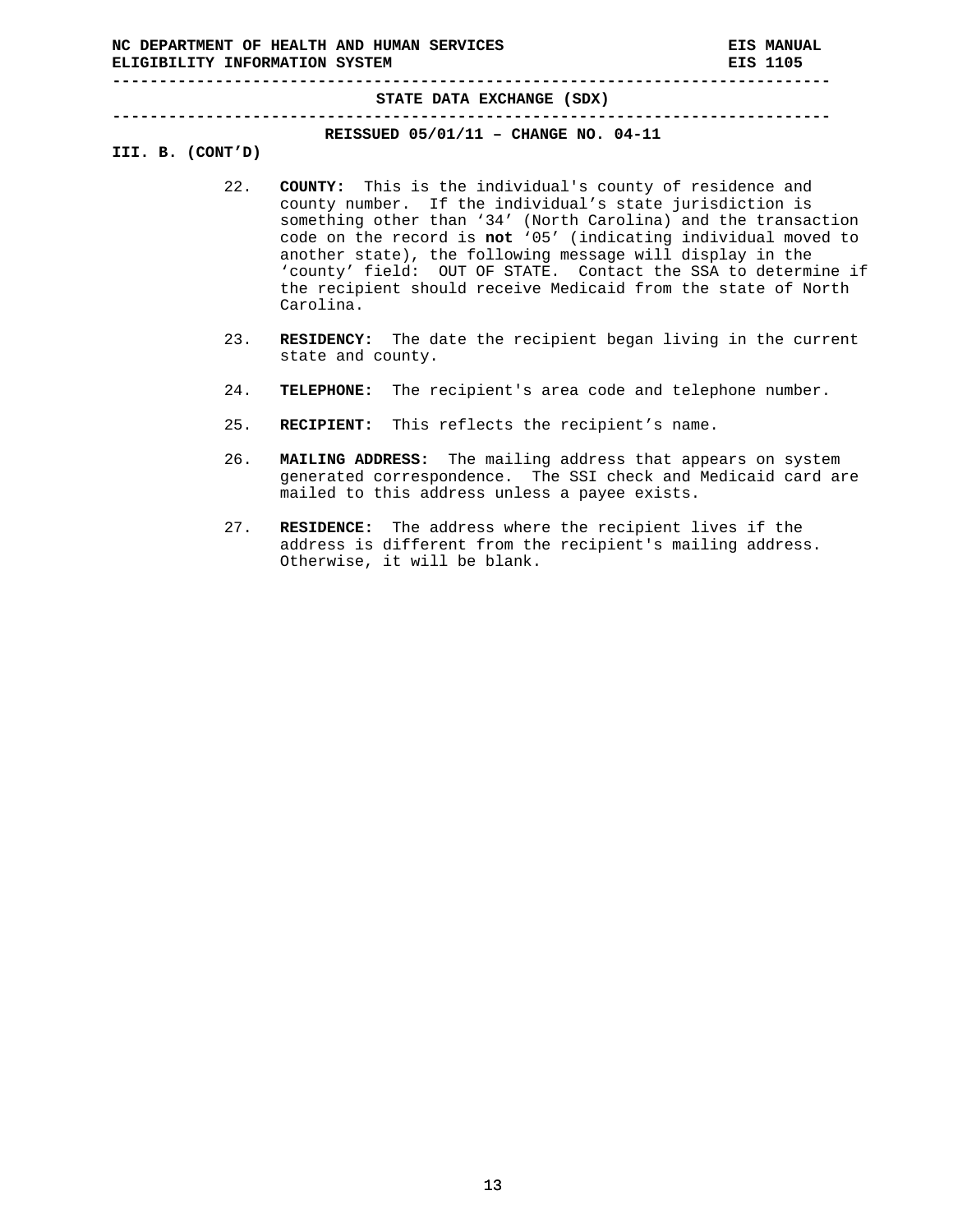**-----------------------------------------------------------------------------** 

**-----------------------------------------------------------------------------** 

**REISSUED 05/01/11 – CHANGE NO. 04-11** 

**III. B. (CONT'D)** 

**SCREEN TWO**

| $VSD901-2$                                          | N.C. DEPT OF HEALTH AND HUMAN SERVICES |                        |                          | TODAY'S DATE: 09/04/2004                 |
|-----------------------------------------------------|----------------------------------------|------------------------|--------------------------|------------------------------------------|
|                                                     |                                        | SDX INFORMATION        |                          | PROCESS DATE: 08/18/2004                 |
| <b>RECIPIENT:</b><br><b>MCNEAL</b>                  |                                        | BILL                   | H<br>SSN: 987-65-4321    |                                          |
|                                                     |                                        |                        |                          |                                          |
| SSI APPLIC DATE: 09/14/1983                         |                                        |                        | DENIAL CODE-DATE         |                                          |
| SSI APP FILE DTE: 09/15/1983 APPEAL REASON          |                                        |                        |                          |                                          |
| SSI ELIGIBLE DTE: 08/01/1989                        |                                        |                        | APPEAL CODE-DATE-FLAG: - |                                          |
| DISABILITY ONSET: 09/14/1983 APPEAL DECISION CD/DT: |                                        |                        |                          |                                          |
| DISABILITY PAY:                                     | F                                      | RECORD ID CODE         |                          | : P                                      |
| MEDICAID EFF DTE: 01/01/1995                        |                                        |                        | TRANSACTION CODE         | : 06                                     |
| UNPAID MED EXP:                                     |                                        |                        |                          | LAST TRANS TYPE-DATE : EN - $08/18/2003$ |
| REDETERMINE DATE: 06/1993 3RD PARTY INSUR IND       |                                        |                        | $\cdot$ .                |                                          |
| REDETERMINE DATE: 06/1993                           |                                        |                        | 3RD PARTY INSUR DATE :   |                                          |
|                                                     |                                        |                        | FED ELIGIBILITY CODE : E |                                          |
|                                                     |                                        |                        |                          |                                          |
| CHANGE MONTH: 01/95 08/93 08/89 07/89 04/89         |                                        |                        |                          |                                          |
| JURIS STATE-CNTY: 34-92 34-92 30-06 30-06 30-06     |                                        |                        |                          |                                          |
| PAYMENT STATUS:                                     | C <sub>01</sub><br>C <sub>01</sub>     | C <sub>01</sub><br>N01 | C <sub>01</sub>          |                                          |
| FED LIVING ARGMT: C                                 | C                                      | C<br>$\mathbf{C}$      | C                        |                                          |
| MEDICAID ELIG CD:                                   | s<br>$\mathbf{v}$                      | s<br>s                 | s                        |                                          |
|                                                     |                                        |                        |                          |                                          |
|                                                     |                                        |                        |                          |                                          |
|                                                     |                                        |                        |                          |                                          |
| $PF1/13 = NEXT$                                     | <b>PF2/14=PREV</b>                     | PF3/15=MENU            | PF8/20=BENDEX            | PF9/21=SDX HISTORY                       |
| PAGE: 2                                             | NEXT SELECTION:                        | DCN:                   | KEYS:                    |                                          |

- 28. **SSI APPLIC DATE:** The date the claimant filed an application for SSI benefits or the date the individual is deemed to have filed the application.
- 29. **SSI APP FILE DATE:** The actual filing date of the application if it differs from the application date. The actual filing date usually would be later than the application date if the individual filed an application after making written or oral inquiry to the SSA office which indicated the intent to file an SSI application.
- 30. **SSI ELIGIBLE DATE:** The date the recipient was first determined eligible or most recently redetermined eligible after a period of ineligibility. This is the effective date of the first SSI payment. SSA also calls this the Application Effective Date.
- 31. **DISABILITY ONSET:** The date of disability onset as alleged by the claimant during the period in which the case is awaiting a medical determination, or if the case has been medically denied. After a final disability/blindness determination has been made, the date of onset will be either:

The date of disability onset established for Title II (RSDI) purposes in a concurrent Title II/Title XVI allowance.

**OR** 

The date of onset established for Title XVI only medical allowances. This date will be no earlier than the effective month of the SSI application unless information in the medical file supports an earlier onset.

14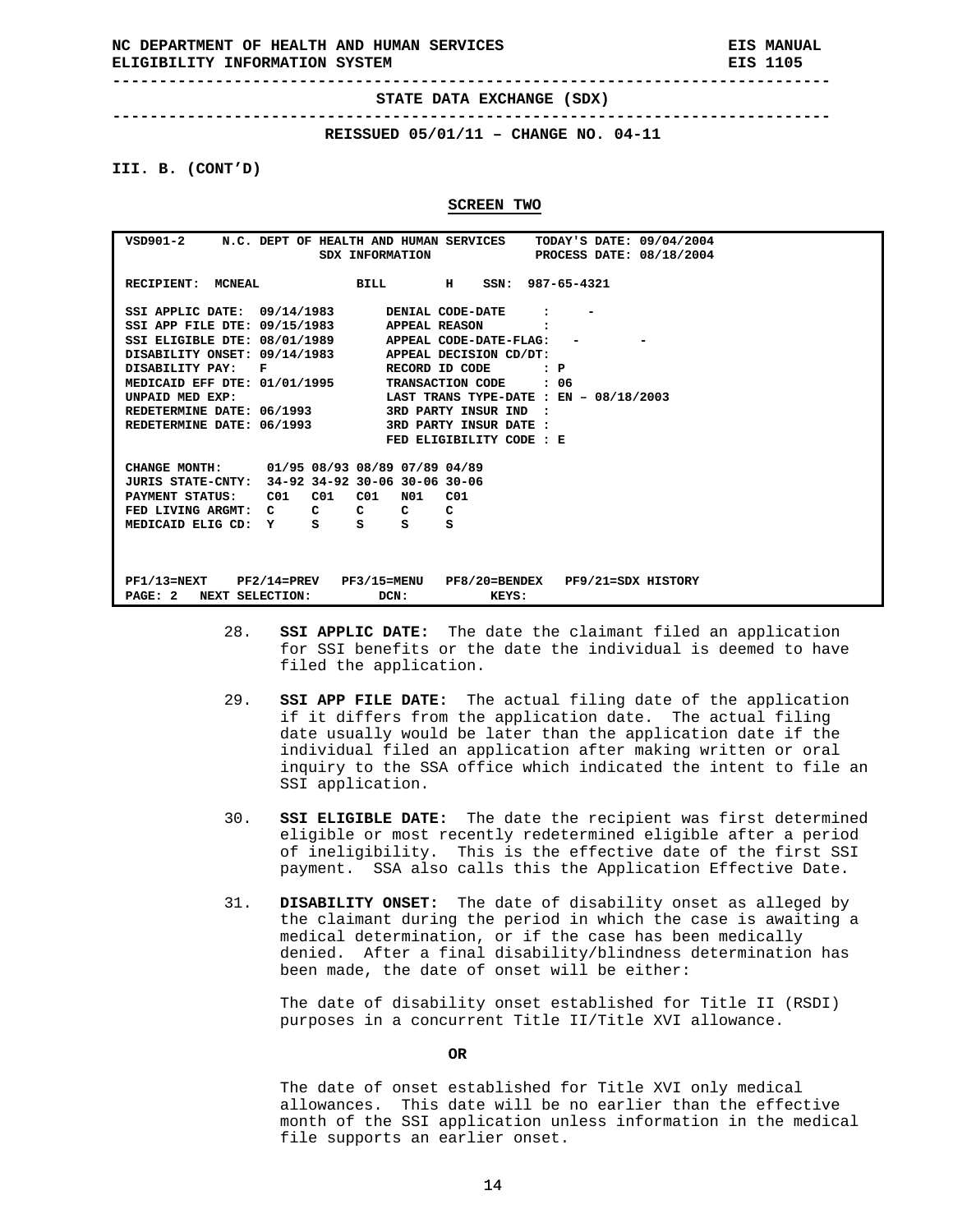**-----------------------------------------------------------------------------** 

**-----------------------------------------------------------------------------** 

**REISSUED 05/01/11 – CHANGE NO. 04-11** 

## **III. B. (CONT'D)**

- 32. **DISABILITY PAY:** An indicator of the status of SSI disability and blind cases.
	- **F** Final determination-allowance
	- **P** Presumptive finding
	- **R** Referred to State agency. Code indicates pending determination or final denial determination
	- **S** State determination (conversion cases only) allowance
	- **T** Presumptive finding state conversion record
	- **X** No disability determination made (claim denied on basis of nondisability issues)
	- **'\*'** Data transmimtted in error
	- **Blank** Not applicable
	- **NOTE** 'F' or 'S' only exists for disability allowance cases. The data element is left as 'R', 'P', or 'T' for initial disability denials.
- 33. **MEDICAID EFF DATE:** The most current period of eligibility or referral for Medicaid.

| WHEN                                                                                                                           | Then Medicaid Effective Date Shows                                                                                                                                                                         |  |  |
|--------------------------------------------------------------------------------------------------------------------------------|------------------------------------------------------------------------------------------------------------------------------------------------------------------------------------------------------------|--|--|
|                                                                                                                                |                                                                                                                                                                                                            |  |  |
| Initial denial ('Nxx'<br>in the Denial Code<br>data element)                                                                   | Month, day, century and year of<br>application                                                                                                                                                             |  |  |
|                                                                                                                                |                                                                                                                                                                                                            |  |  |
| Initial determination<br>of eligibility<br>(Payment Status Code<br>data element is equal<br>to 'CO1' or 'MO1'<br>with payment) | Month, day, century and year of<br>eligibility                                                                                                                                                             |  |  |
|                                                                                                                                |                                                                                                                                                                                                            |  |  |
| Eligibility changes                                                                                                            | Exact month, day, century and year the<br>change is effective                                                                                                                                              |  |  |
|                                                                                                                                |                                                                                                                                                                                                            |  |  |
| Payment suspended                                                                                                              | First day of the month, century and<br>year of suspension                                                                                                                                                  |  |  |
|                                                                                                                                |                                                                                                                                                                                                            |  |  |
| Move between 1634<br>non-1634 States                                                                                           | First day of the month, century and<br>year for which residence in the current<br>State is established                                                                                                     |  |  |
|                                                                                                                                |                                                                                                                                                                                                            |  |  |
| Move between two 1634<br>States                                                                                                | Date of the last change in Medicaid<br>Eligibility Code. It is necessary in<br>these cases to compare to date<br>residency regan to establish a date of<br>Medicaid responsibility in the current<br>State |  |  |
| Goldberg-kelly is<br>involved                                                                                                  | First month, century and year for which<br>Goldberg-Kelly payments are being                                                                                                                               |  |  |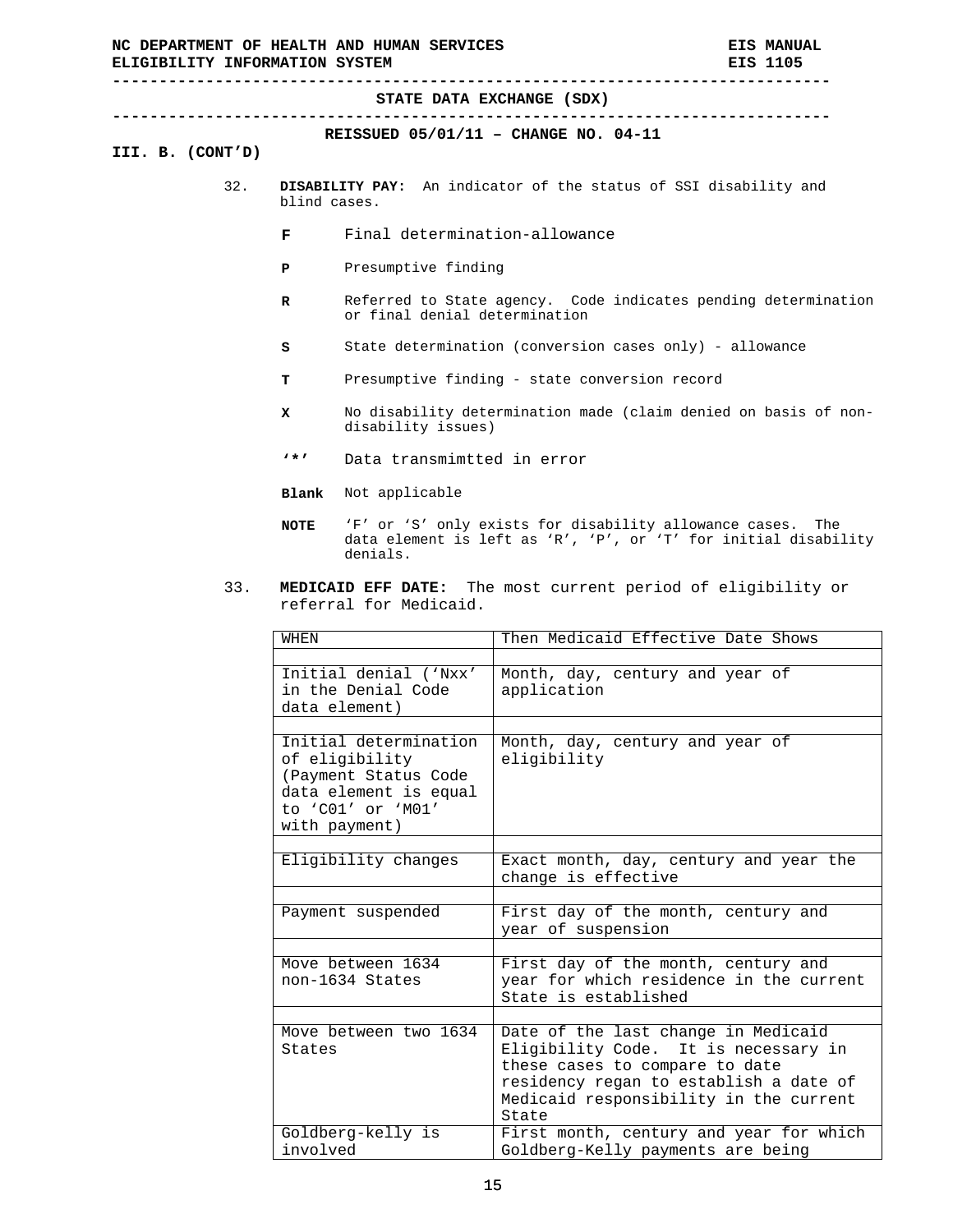## **STATE DATA EXCHANGE (SDX)**

#### **-----------------------------------------------------------------------------**

continued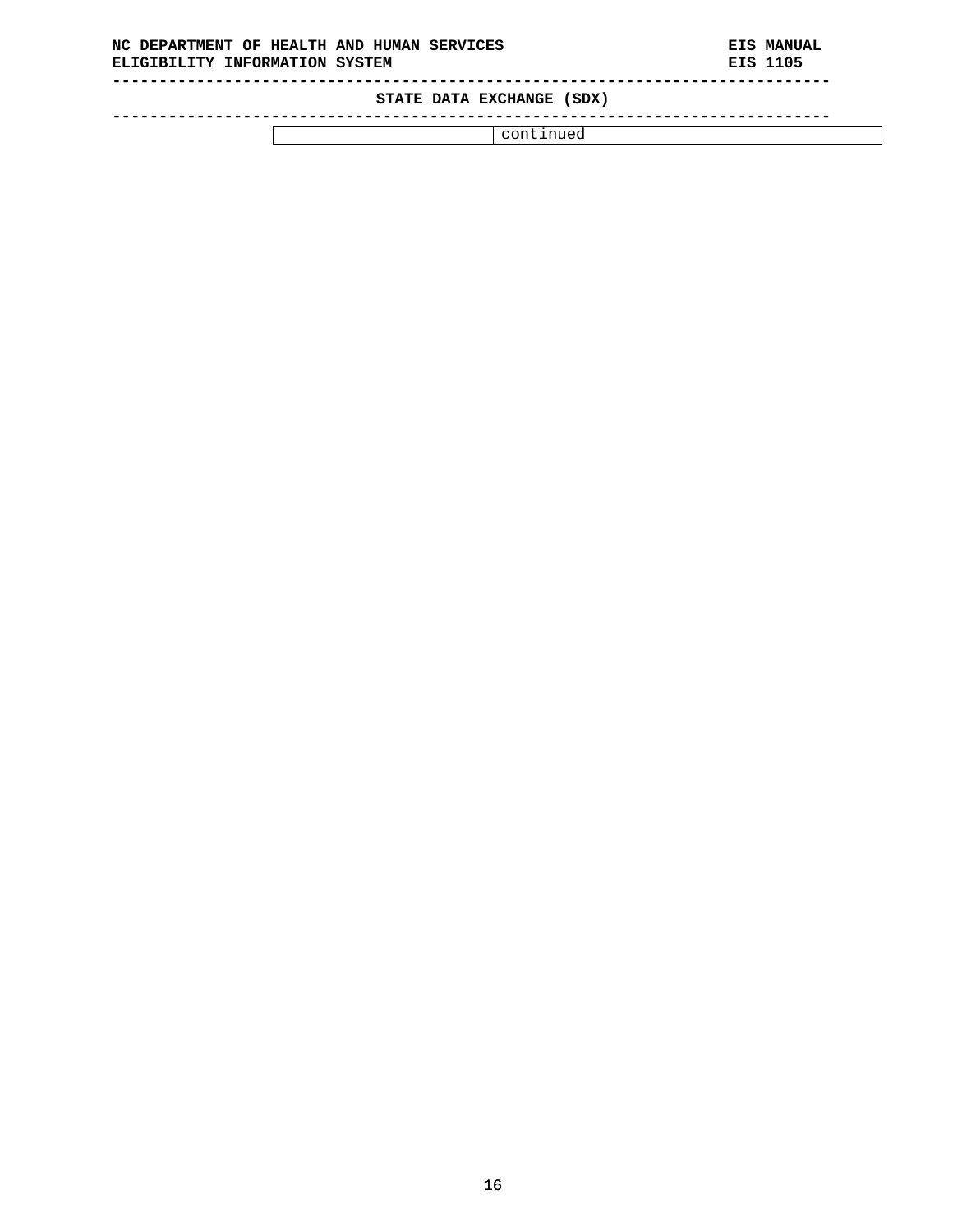**STATE DATA EXCHANGE (SDX)** 

# **----------------------------------------------------------------------------- REISSUED 05/01/11 – CHANGE NO. 04-11**

#### **III. B. (CONT'D)**

- 34. **UNPAID MED EXP:** This reflects whether the claimant was incurred any medical expenses during the three months before the application filing date.
	- **Y** Unpaid medical bills exist (1634 States only)
	- **N** Unpaid medical bills do not exist (1634 States only)
	- **"" Blank** Not applicable (initialized value)
- 35. **REDETERMINE DATE:** The completion date of the last redetermination.
- 36.**DENIAL CODE-DATE:** The reason and date a claimant was initially denied for SSI. The date may precede the Record Processing Date, the Last Transaction Date, and the Record Establishment Date because SSA's system applies it as soon as it is transmitted.
	- **BLANK** Applicant was not initially denied.
	- **N01** Non-pay Recipient's Countable income exceeds Title XVI payment amount.
	- **N02** Non-pay Recipient is inmate of public institution.
	- **N03** Non-pay Recipient outside of the U.S.
	- **N04** Non-pay Recipient's non-excludable resources exceed Title XVI limitations.
	- **N05** Non-pay Recipient's gross income from self-employment exceeds Title XVI limitations.
	- **N06** Non-pay Recipient failed to file for other benefits.
	- **N07** Non-pay Cessation of the recipient's disability.
	- **N08** Non-pay Cessation of the recipient's blindness.
	- **N09** Non-pay Recipient refused vocational rehabilitation without good causes.
	- **N10** Non-pay Recipient refused, without good cause, treatment for drug addiction.
	- **N11** Non-pay Recipient refused treatment for alcoholism.
	- **N12** Non-pay Recipient voluntarily withdrew from SSI program.
	- **N13** Non-pay Not a citizen or an eligible alien.
		- **N14** Non-pay Aged claim denied for age
	- **N15** Non-pay Blind claim denied. Applicant not blind. (No longer applicable).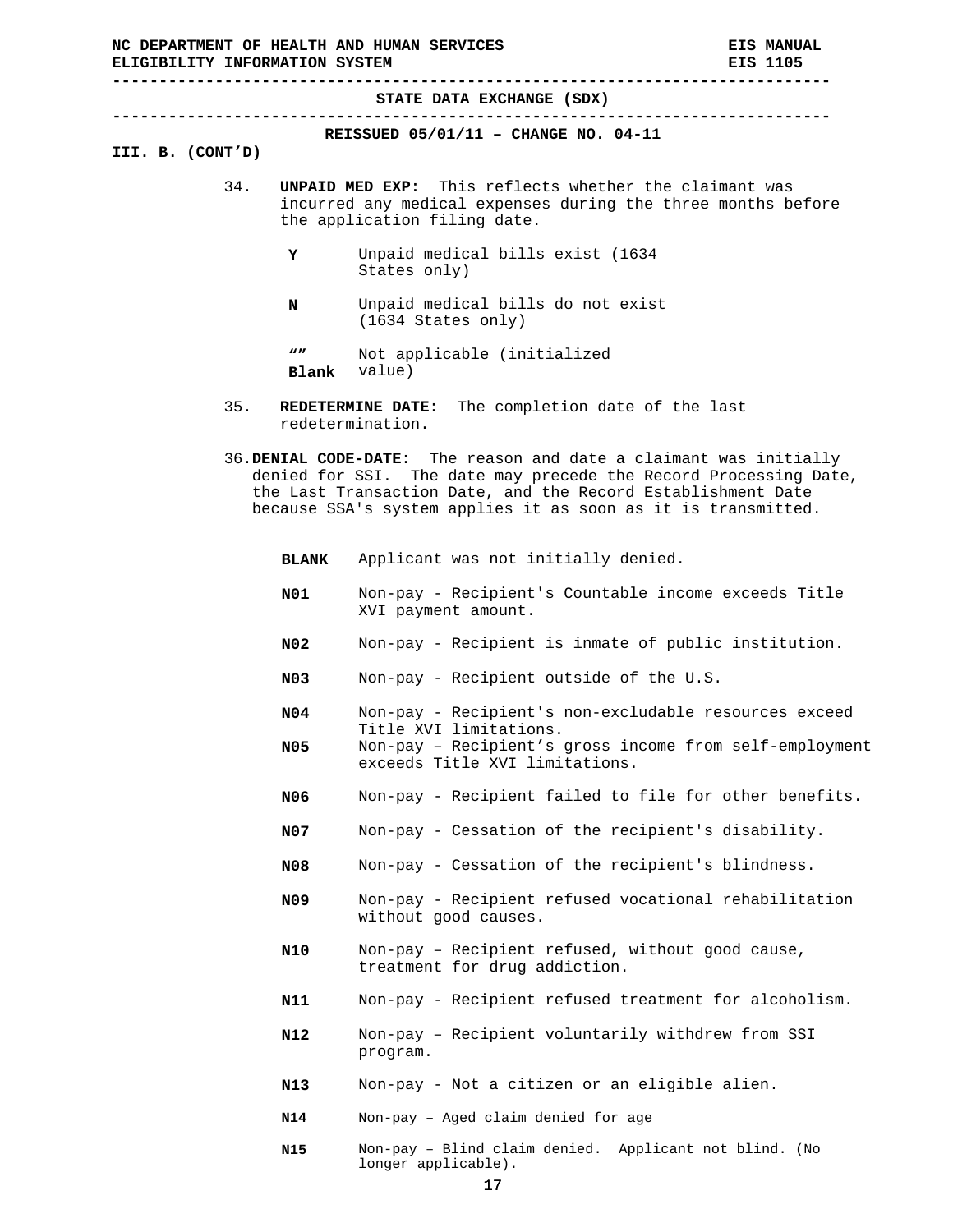**STATE DATA EXCHANGE (SDX) -----------------------------------------------------------------------------**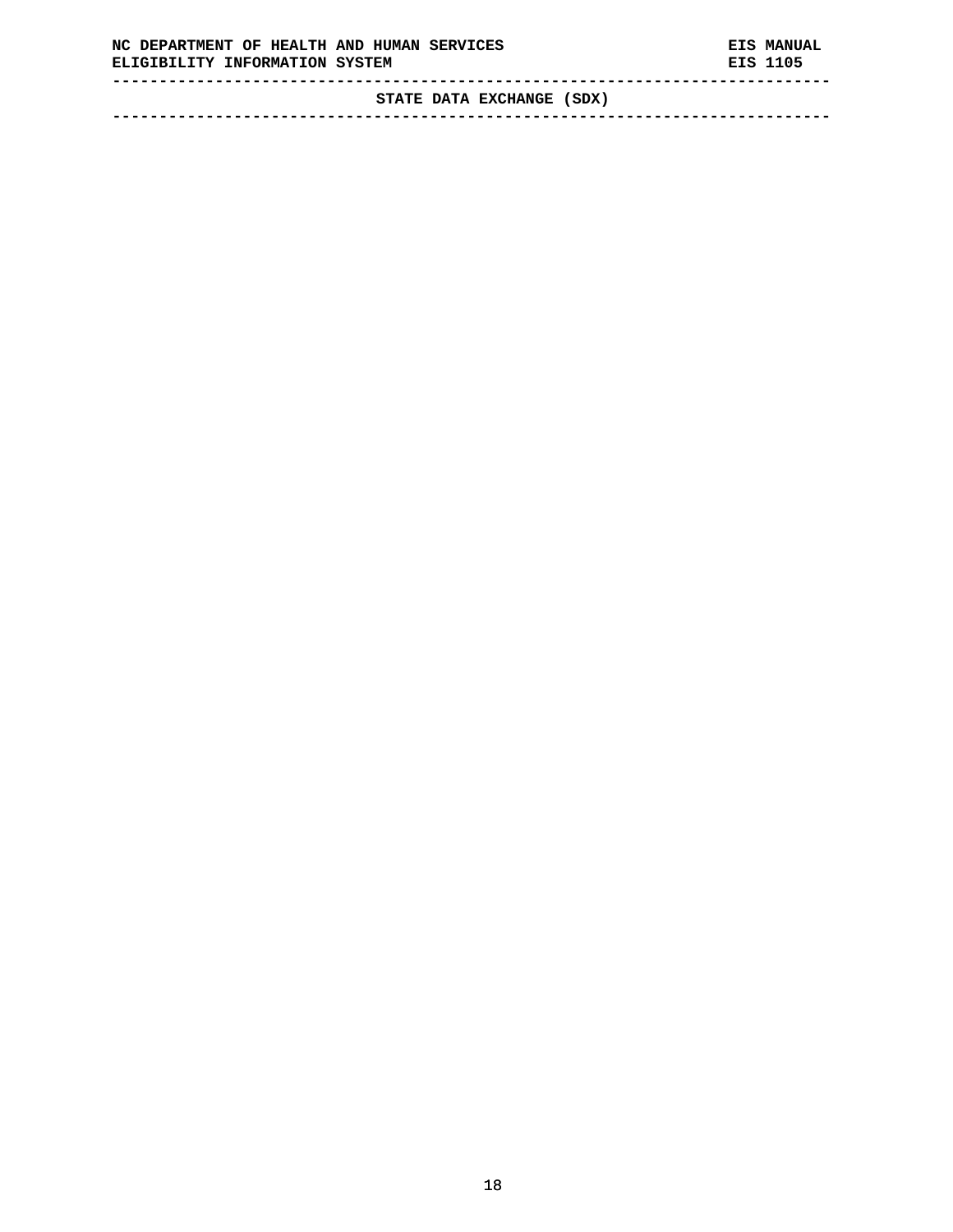**----------------------------------------------------------------------------- STATE DATA EXCHANGE (SDX) ----------------------------------------------------------------------------- REISSUED 05/01/11 – CHANGE NO. 04-11 III. B. 36. (CONT'D) N16** Non-pay Recipient has voluntarily terminated participation in the SSI program. **N17** Non-pay - Failure to pursue claim by the applicant. **N19** Non-pay - Recipient has voluntarily terminated participation in the SSI program. **N20** Non-pay - Recipient failed to furnish required evidence. **N22** Non-pay - Inmate of a penal institution. **N23** Non-pay - Not a U.S. resident. **N24** Non-pay – Claimant has provided false or misleading statements affecting benefit eligibility or amount and administrative sanction is imposed. **N25** Non-pay – Claimant is fleeing to avoid prosecution for, or custody or confinement after conviction for a crime which is a felony (or in New Jersey, a high misdemeanor) under the laws of the place from which he/she flees, or is violating a condition of probation or parole imposed under Federal or State law. **N27** Non-pay - Disability terminated due to Substantial Gainful Activity (SGA). **N30** Non-pay - Slight impairment - medical consideration alone, no visual impairment. **N31** Non-pay - Capacity for SGA - customary past work, no visual impairment. **N32** Non-pay - Capacity for SGA - other work, no visual impairment. **N33** Non-pay - Engaging in SGA despite impairment, no visual impairment. **N34** Non-pay - Impairment is no longer severe at time of adjudication and did not last twelve months, no visual impairment. **N35** Non-pay - Impairment is severe at time of adjudication but not expected to last twelve months, no visual impairment. **N36** Non-pay - Insufficient, or no, medical data furnished, no visual impairment. **N37** Non-pay - Failure, or refusal, to submit to consultative examination, no visual impairment. **N38** Non-pay - Applicant does not want to continue development of the claim, no visual impairment.

- **N39** Non-pay Applicant willfully fails to follow prescribed treatment, no visual impairment.
- **N40** Non-pay Impairment(s) does not meet or equal listing (disabled child under age eighteen only), no visual impairment.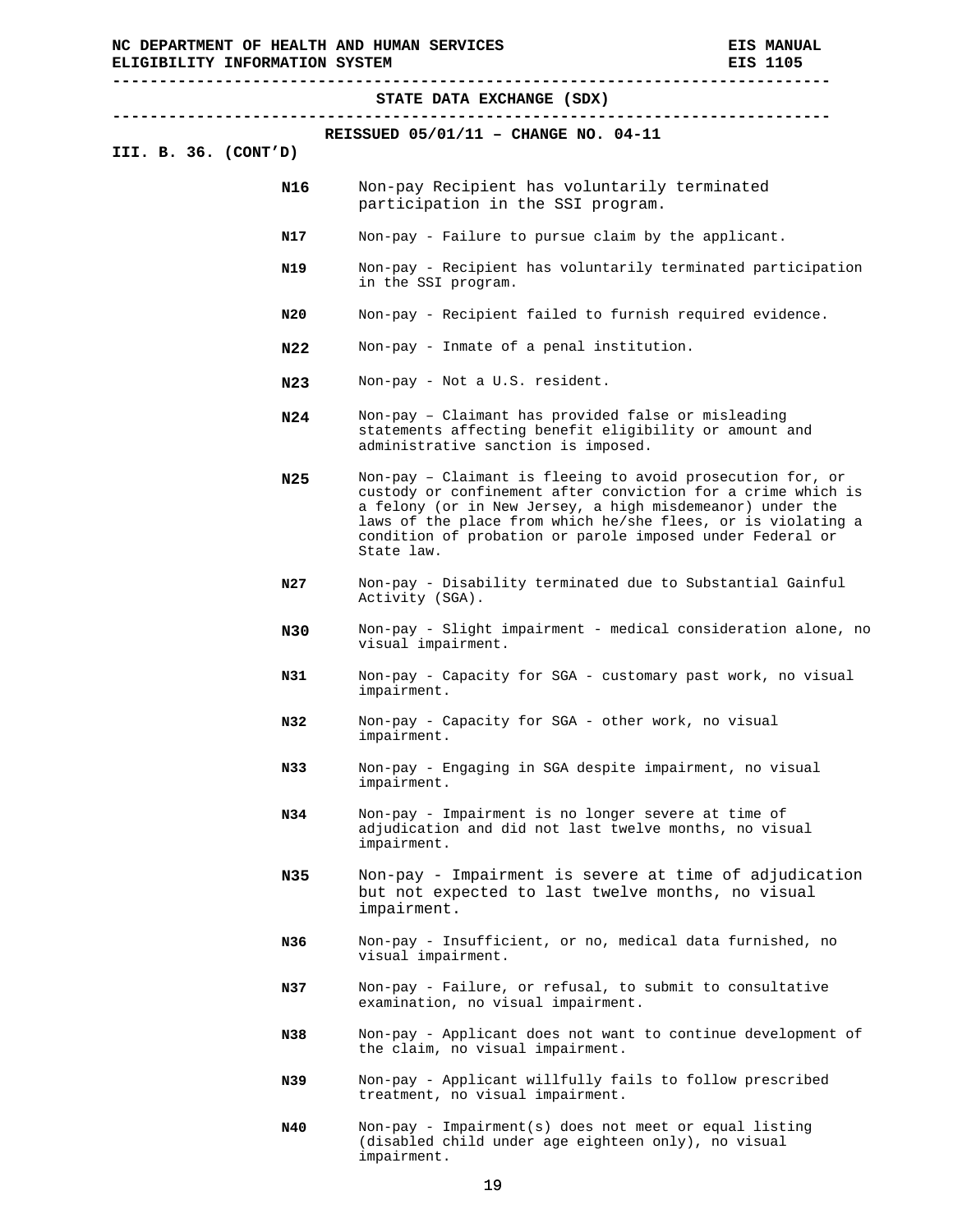|                        | STATE DATA EXCHANGE (SDX)                                                                                                       |
|------------------------|---------------------------------------------------------------------------------------------------------------------------------|
|                        | REISSUED $05/01/11$ - CHANGE NO. 04-11                                                                                          |
| III. B. $36.$ (CONT'D) |                                                                                                                                 |
| N41                    | Non-pay - Slight impairment - medical condition alone, visual<br>impairment.                                                    |
| N42                    | Non-pay - Capacity for SGA - customary work, visual<br>impairment.                                                              |
| N43                    | Non-pay - Capacity for SGA - other work, visual impairment.                                                                     |
| N44                    | Non-pay - Engaging in SGA despite impairment, visual<br>impairment.                                                             |
| N45                    | Non-pay - Impairment no longer severe at time of adjudication<br>and did not last twelve months, visual impairment.             |
| N46                    | Non-pay - Impairment is severe at the time of<br>adjudication, but not expected to last twelve months,<br>visual impairment.    |
| N47                    | Non-pay - Insufficient or no medical evidence<br>furnished, visual impairment.                                                  |
| N48                    | Non-pay - Failure, or refusal, to submit to<br>consultative examination, visual impairment.                                     |
| N49                    | Non-pay - Applicant does not want to continue<br>development of the claim, visual impairment.                                   |
| N50                    | Non-pay - Applicant willfully fails to follow<br>prescribed treatment, visual impairment.                                       |
| N51                    | Non-pay - Impairment(s) does not meet or equal listing<br>(disabled child under age eighteen only), visual<br>impairment.       |
| N52                    | Non-pay - Deleted from the State rolls before December<br>1973 payment.                                                         |
| N53                    | Non-pay - Deleted from the State rolls after December<br>1973 payment.                                                          |
| N54                    | Non-pay - SSA District Office unable to locate client.                                                                          |
| N55                    | Impairment due to DAA (no visual impairment)                                                                                    |
| N56                    | Impairment due to DAA (visual impairment)                                                                                       |
| $\sqrt{1 + 1}$         | Data transmitted in error.                                                                                                      |
| 37.<br>relates.        | This is the type of agency decision, in<br><b>APPEAL REASON:</b><br>general, to which this particular occurrence of appeal data |
| AG                     | Age                                                                                                                             |
| CZ                     | Citizenship                                                                                                                     |

- **DI** Initial Disability
- DR Age 18 Disability Determination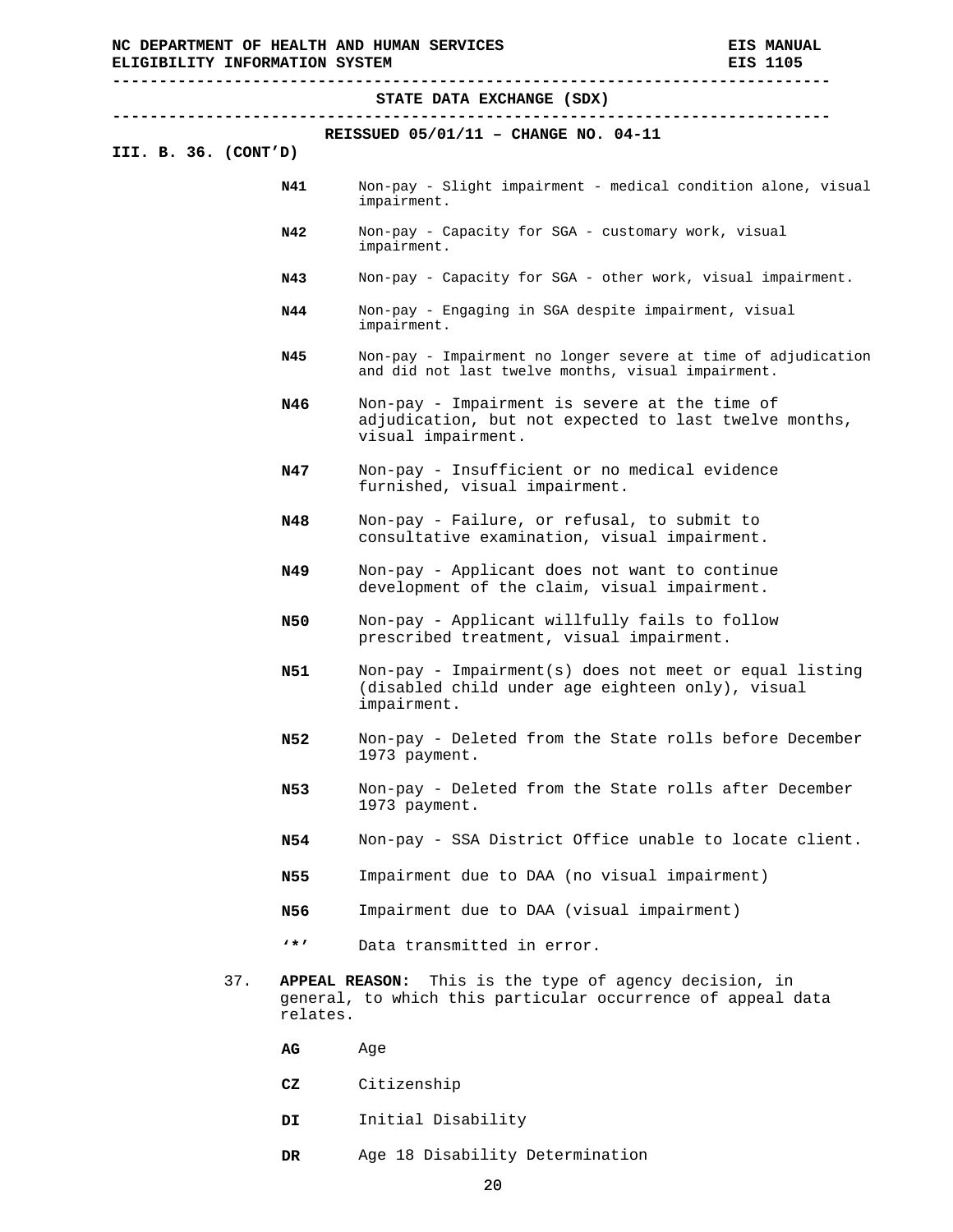**----------------------------------------------------------------------------- STATE DATA EXCHANGE (SDX) ----------------------------------------------------------------------------- REISSUED 05/01/11 – CHANGE NO. 04-11 III. B. 37. (CONT'D) IN** Income **LA** Living Arrangement **MA** Marital Relationship **MC** Medical Disability **OP** Overpayment **PA** PASS **RE** Resources **SG** SGA

- **WA** Denied Waiver
- **OT** Other
- 38. **APPEAL CODE DATE FLAG:** The status of an appeal, the month and year of the most recent appeal action, and the indicator of an appeal.

#### **APPEAL CODE**

- **A** Appeals Council Review
- **C** Court Activity
- **H** Hearing
- **R** Reconsideration
- **O** Class Action

## **APPEAL FLAG**

- **NOTE: Goldberg/Kelly appeal rights require that an individual be given advance notice prior to any reduction, suspension or termination of payments. After receipt of the notice, the individual may appeal this action within 60 days. If the appeal is filed within 10 days, the individual generally will receive payment at the prior rate until this appeal is resolved. Also, if the notice is not sent timely, the SSI system continues payment for the month following the month of the notice.**
- **BLANK** No actual or potential Goldberg/Kelly involvement or Notice or Planned Action has been sent but no appeal has been filed or the potential appeals period has expired
- **I** In payment maintenance, but independent intervening event is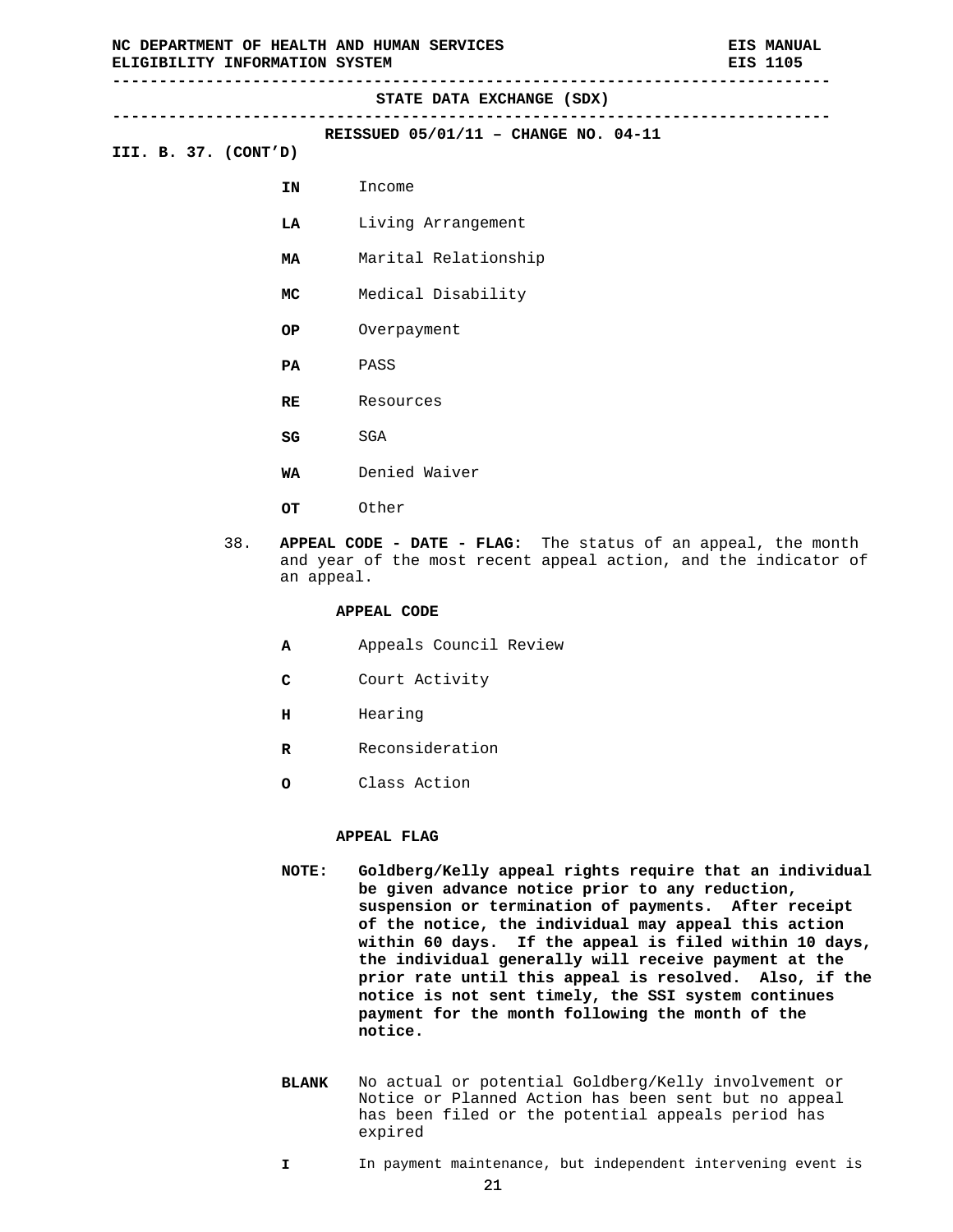**STATE DATA EXCHANGE (SDX)** 

**----------------------------------------------------------------------------**  applicable, Goldberg/Kelly applies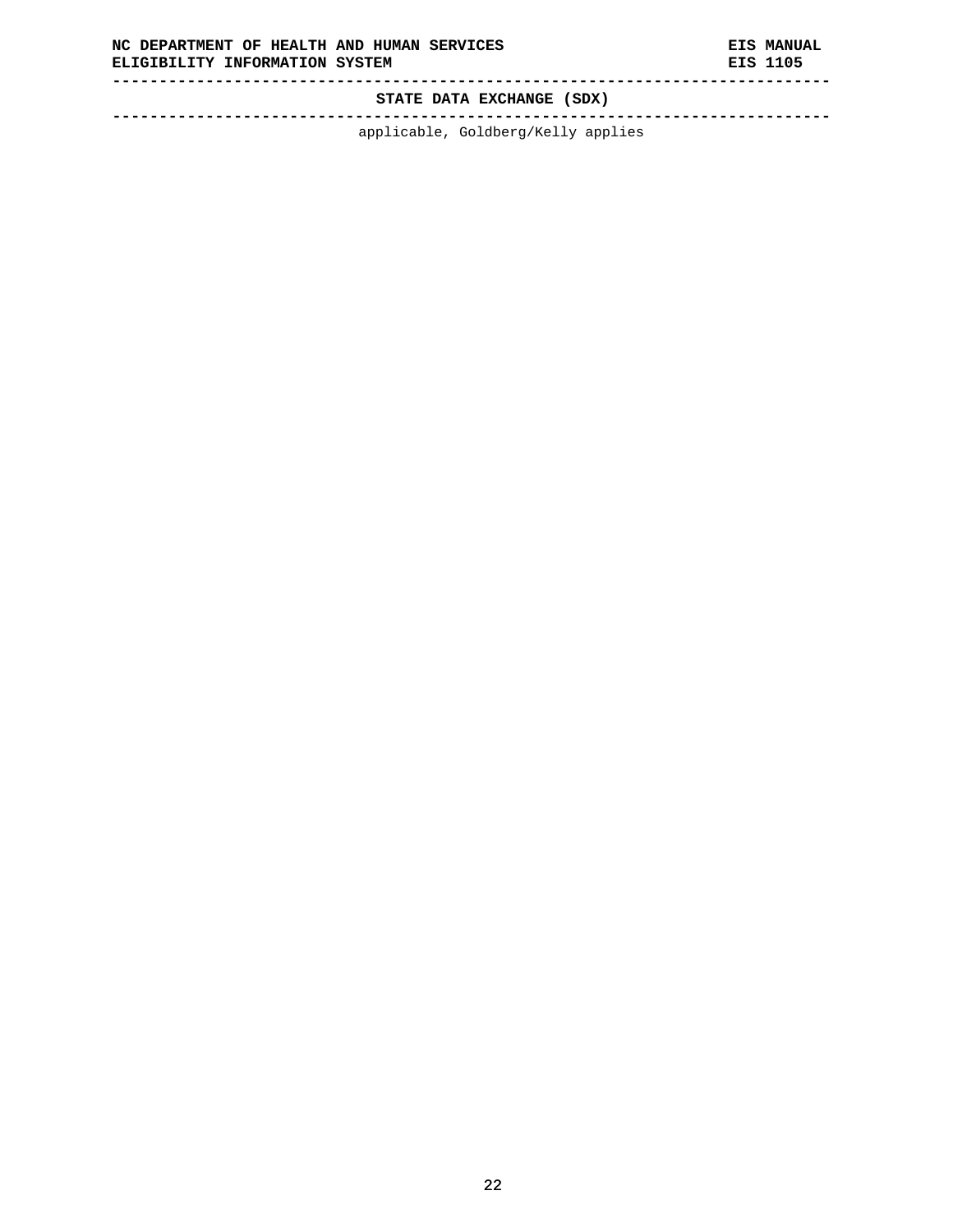| STATE DATA EXCHANGE (SDX) |  |                      |         |                                                                                                                                                          |  |
|---------------------------|--|----------------------|---------|----------------------------------------------------------------------------------------------------------------------------------------------------------|--|
|                           |  |                      |         | REISSUED $05/01/11$ - CHANGE NO. 04-11                                                                                                                   |  |
|                           |  | III. B. 38. (CONT'D) |         |                                                                                                                                                          |  |
|                           |  |                      | s       | In payment maintenance, but eligibility exceeds PPL<br>(Protecteed Payment Level), Goldberg/Kelly applies.                                               |  |
|                           |  |                      | P       | Notice of Planned Action has been sent and appeal has been<br>filed.                                                                                     |  |
|                           |  |                      | т       | Notice of Planned Action has been sent, but could not be sent<br>timely; thereafter, the higher payment has been maintained.                             |  |
|                           |  | 39.                  |         | APPEAL DECISION CD/DT:<br>This field includes a 2 character code<br>that indicates the actual appeal decision and the date the<br>decision was rendered. |  |
|                           |  |                      | AD      | Dismissed/Abandoned                                                                                                                                      |  |
|                           |  |                      | FA.     | Favorable/SSA Appealed (court case only)                                                                                                                 |  |
|                           |  |                      | FC.     | Fully/Partially Favorable (Converted Records only)                                                                                                       |  |
|                           |  |                      | FF      | Fully Favorable                                                                                                                                          |  |
|                           |  |                      | FN      | Favorable/SSA did not appeal (Court Case only)                                                                                                           |  |
|                           |  |                      | OТ      | Other<br>Closed:                                                                                                                                         |  |
|                           |  |                      | PF      | Partially Favorable                                                                                                                                      |  |
|                           |  |                      | т1      | Dismissed:<br>Claimant Deceased                                                                                                                          |  |
|                           |  |                      | UA      | Unfavorable/Appealed by Recipient (Court Case only)                                                                                                      |  |
|                           |  |                      | UF      | Unfavorable                                                                                                                                              |  |
|                           |  |                      | UN      | Unfavorable/Not Appealed by Recipient (Court Case only)                                                                                                  |  |
|                           |  |                      | WC      | Dismissed:<br>Withdrawn (Converted Records only)                                                                                                         |  |
|                           |  |                      | WD      | Dismissed:<br>Withdrawn                                                                                                                                  |  |
|                           |  |                      | 1D      | Dismissed:<br>Cannot be Appealed                                                                                                                         |  |
|                           |  |                      | 2D      | Dismissed:<br>Filed by Improper Requestor                                                                                                                |  |
|                           |  |                      | 3D      | Dismissed:<br>Filed prematurely                                                                                                                          |  |
|                           |  |                      | 4D      | Dismissed:<br>Filed late without good cause                                                                                                              |  |
|                           |  | 40.                  | record. | Identifies the type of SSI master<br>RECORD IDENTIFICATION CODE:                                                                                         |  |
|                           |  |                      | с       | Couple (eligible individual with eligible spouse)                                                                                                        |  |
|                           |  |                      | F       | Child claim with father                                                                                                                                  |  |

- **I** Individual with or without ineligible spouse
- **M** Child claim with mother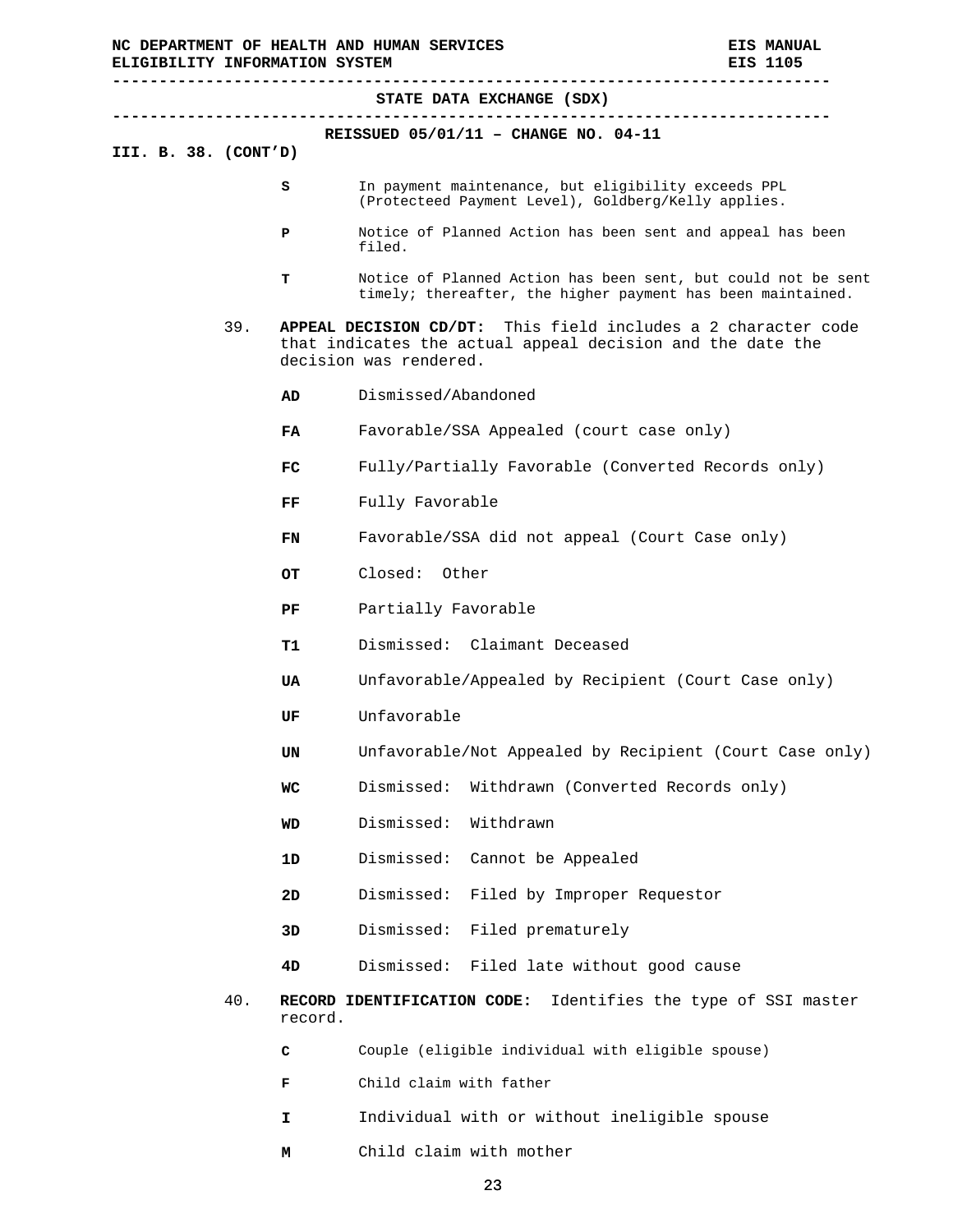**P** Child claim with parents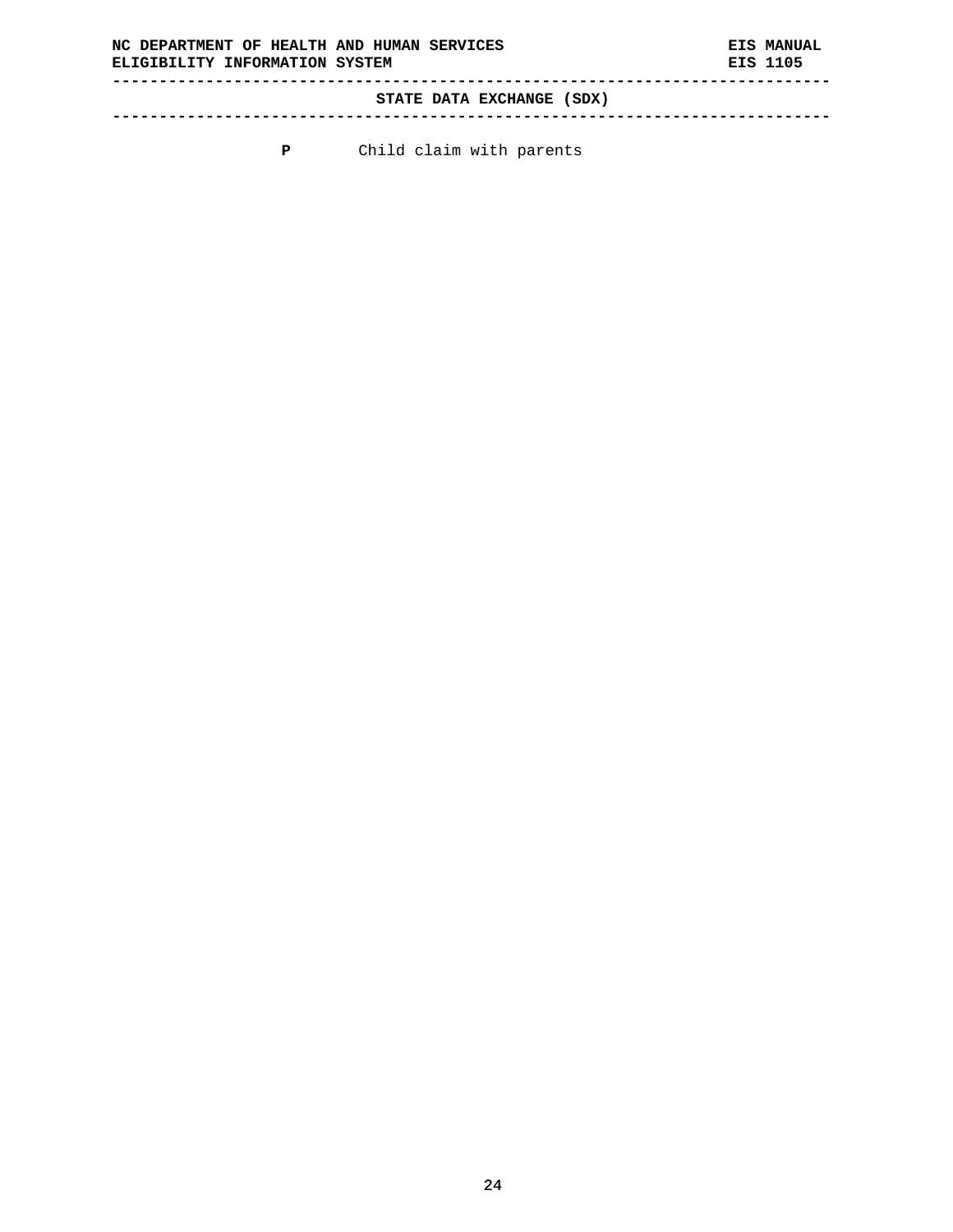| NC DEPARTMENT OF HEALTH AND HUMAN SERVICES<br>ELIGIBILITY INFORMATION SYSTEM | <b>EIS MANUAL</b><br>EIS 1105 |           |                                                                                                                                                                                                                                                                                                                                       |                     |
|------------------------------------------------------------------------------|-------------------------------|-----------|---------------------------------------------------------------------------------------------------------------------------------------------------------------------------------------------------------------------------------------------------------------------------------------------------------------------------------------|---------------------|
|                                                                              |                               |           | STATE DATA EXCHANGE (SDX)                                                                                                                                                                                                                                                                                                             |                     |
| III. B. 40. (CONT'D)                                                         |                               |           | REISSUED $05/01/11$ - CHANGE NO. 04-11                                                                                                                                                                                                                                                                                                |                     |
|                                                                              |                               | x         | State-to-SSA record exception                                                                                                                                                                                                                                                                                                         |                     |
|                                                                              | 41.                           |           | <b>TRANSACTION CODE:</b> The action and/or source of the SDX record.                                                                                                                                                                                                                                                                  |                     |
|                                                                              |                               | 00        | No action has been taken since the last SDX record<br>(appears on treasury files only), refers to no payment<br>actions                                                                                                                                                                                                               |                     |
|                                                                              |                               | OP.       | Identifies a pending record                                                                                                                                                                                                                                                                                                           |                     |
|                                                                              |                               | <b>OW</b> | Identifies a T30 termination action                                                                                                                                                                                                                                                                                                   |                     |
|                                                                              |                               | OX.       | Identifies a T30 recreation, potentially ineligible<br>(appears only on SDX update files)                                                                                                                                                                                                                                             |                     |
|                                                                              |                               | OY.       | Identifies a T30 reaccretion, potentially eligible<br>(appears only on SDX update files)                                                                                                                                                                                                                                              |                     |
|                                                                              |                               | 0Z        | Identifies a T30 new/replacement record (see How SDX<br>SHOWS SNN CHANGES)                                                                                                                                                                                                                                                            |                     |
|                                                                              |                               | NOTE:     | Currently, the SSI system cannot automatically compute<br>the payment in certain instances.<br>may initiate a "Force Payment" in this situation, which<br>places the record into manual control. The T30 process<br>allows SSA to terminate an existing record and<br>establish a replacement record to "re-automated" the<br>record. | The District Office |
|                                                                              |                               | 01        | New claim - currently eligible. If Payment Status Code<br>is "E01", no SSI payment will be made.                                                                                                                                                                                                                                      |                     |
|                                                                              |                               | 02        | New claim - currently ineligible                                                                                                                                                                                                                                                                                                      |                     |
|                                                                              |                               | 03        | New to State - eligible for SSI and/or supplementation<br>in new State                                                                                                                                                                                                                                                                |                     |
|                                                                              |                               | 04        | New to State - Ineligible in new State                                                                                                                                                                                                                                                                                                |                     |
|                                                                              |                               | 05        | Individual moved to another State                                                                                                                                                                                                                                                                                                     |                     |
|                                                                              |                               | 06        | Change, other than a change of address, has occurred                                                                                                                                                                                                                                                                                  |                     |
|                                                                              |                               | 07        | Nonpayment or termination transaction to a record in<br>pay status "CO1", EO1", "MO1", "PO1" or "SXX" or a<br>change to an ineligible record that does not affect<br>eligibility status                                                                                                                                               |                     |
|                                                                              |                               | 08        | Intrastate change of address and/or payee name change                                                                                                                                                                                                                                                                                 |                     |
|                                                                              |                               | 09        | Intrastate change of address and change in amount paid                                                                                                                                                                                                                                                                                |                     |
|                                                                              |                               | 10        | State identification number accreted                                                                                                                                                                                                                                                                                                  |                     |
|                                                                              |                               | 16        | Combination of codes "06" and "10"                                                                                                                                                                                                                                                                                                    |                     |
|                                                                              |                               | 17        | Combination of codes "07" and "10"                                                                                                                                                                                                                                                                                                    |                     |

25

**20** State identification number not accreted due to mismatch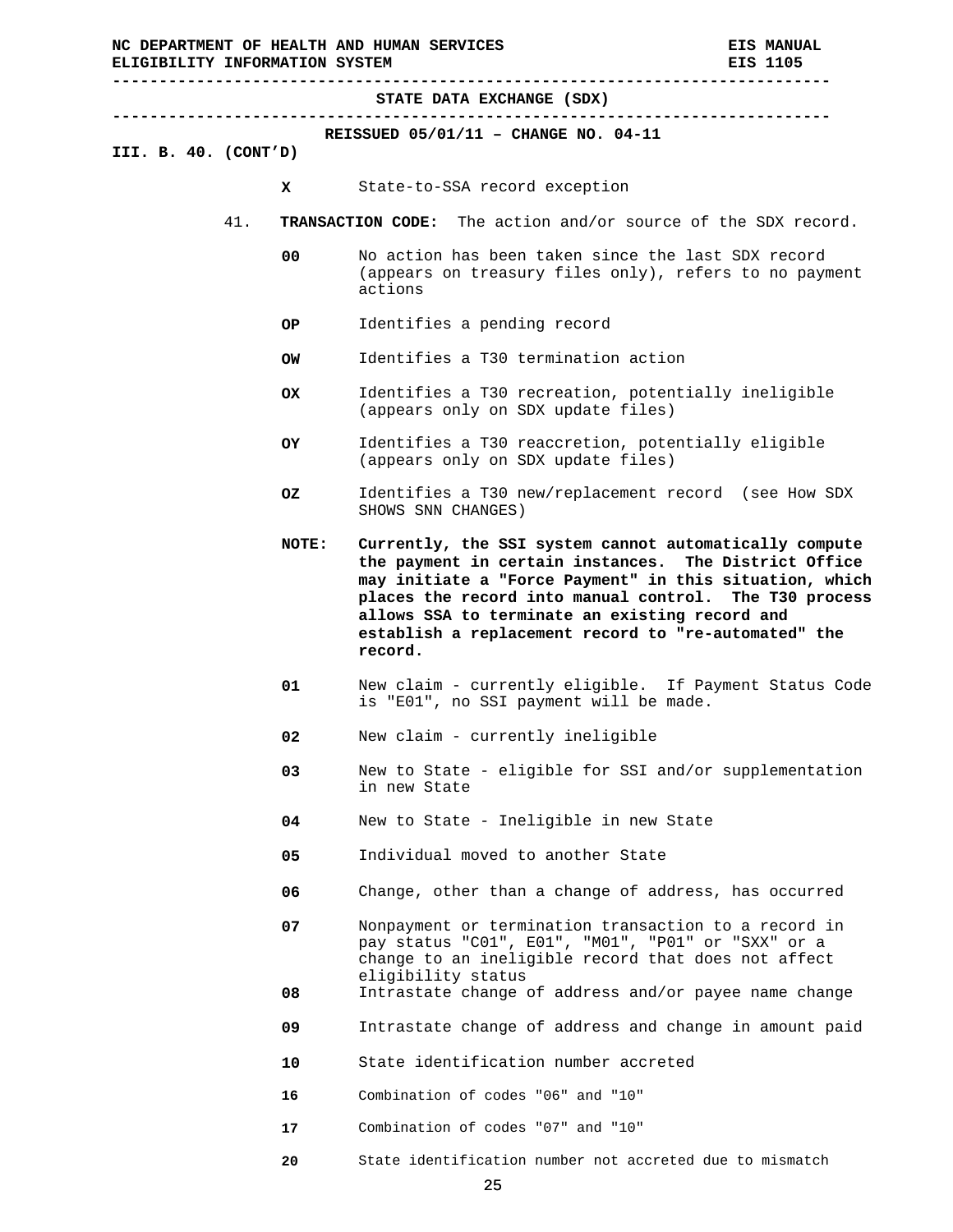**STATE DATA EXCHANGE (SDX)** 

**-----------------------------------------------------------------------------** 

**30** State identification number changed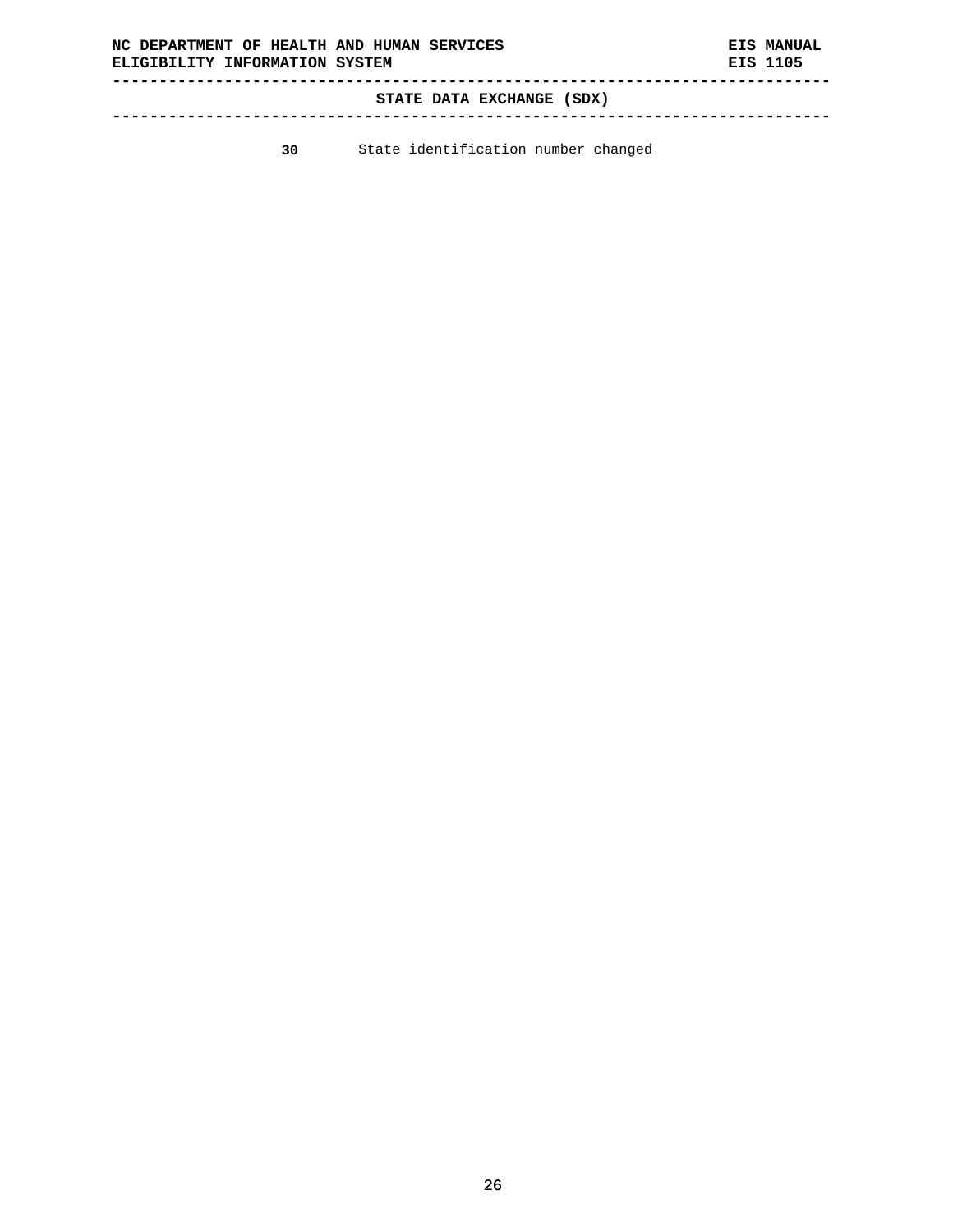|                      | STATE DATA EXCHANGE (SDX)                                                                                        |
|----------------------|------------------------------------------------------------------------------------------------------------------|
| III. B. 41. (CONT'D) | REISSUED $05/01/11$ - CHANGE NO. 04-11                                                                           |
| 36                   | Combination of codes "06" and "30"                                                                               |
| 37                   | Combination of codes "07" and "30"                                                                               |
| 40                   | State identification number not changed due to mismatch                                                          |
| 50                   | State identification number deleted                                                                              |
| 56                   | Combination of codes "06" and "50"                                                                               |
| 60                   | State identification number not deleted due to mismatch                                                          |
| 70                   | Requested SDX record provided in response to State query                                                         |
| 80                   | No requested SDX data provided due to mismatch                                                                   |
| 90                   | No requested SDX data provided due to mismatch, the State<br>requested a pending record and no record is in file |
| A0                   | State cross-reference WIN updated                                                                                |
| А6                   | Combination of codes "A0" and "06"                                                                               |
| Α7                   | Combination of codes "A0" and "07"                                                                               |
| вJ                   | Identifies a "503 Leads" file record                                                                             |
| BO.                  | IAR transaction processed                                                                                        |
| CO                   | IAR transaction rejected                                                                                         |
| RF                   | Identifies a reconciliation file record                                                                          |

### 42. **LAST TRANS TYPE-DATE:**

The most recent event and the date it was applied to the SSA'S records. Although more than one reportable event may have occurred simultaneously, the event reflected is based on an established priority.

- **A1** Eligible individual name change
- **AD** Address change or correction
- **BA** Dedicated Account Balance
- **BC** Direct deposit
- **CC** Folder involvement (8028 receipt by DO)
- **CF** Conserved funds
- **CG** Case characteristics
- **CH** Returned check
- **CM** Multicategories
- **CO** Overpayment decision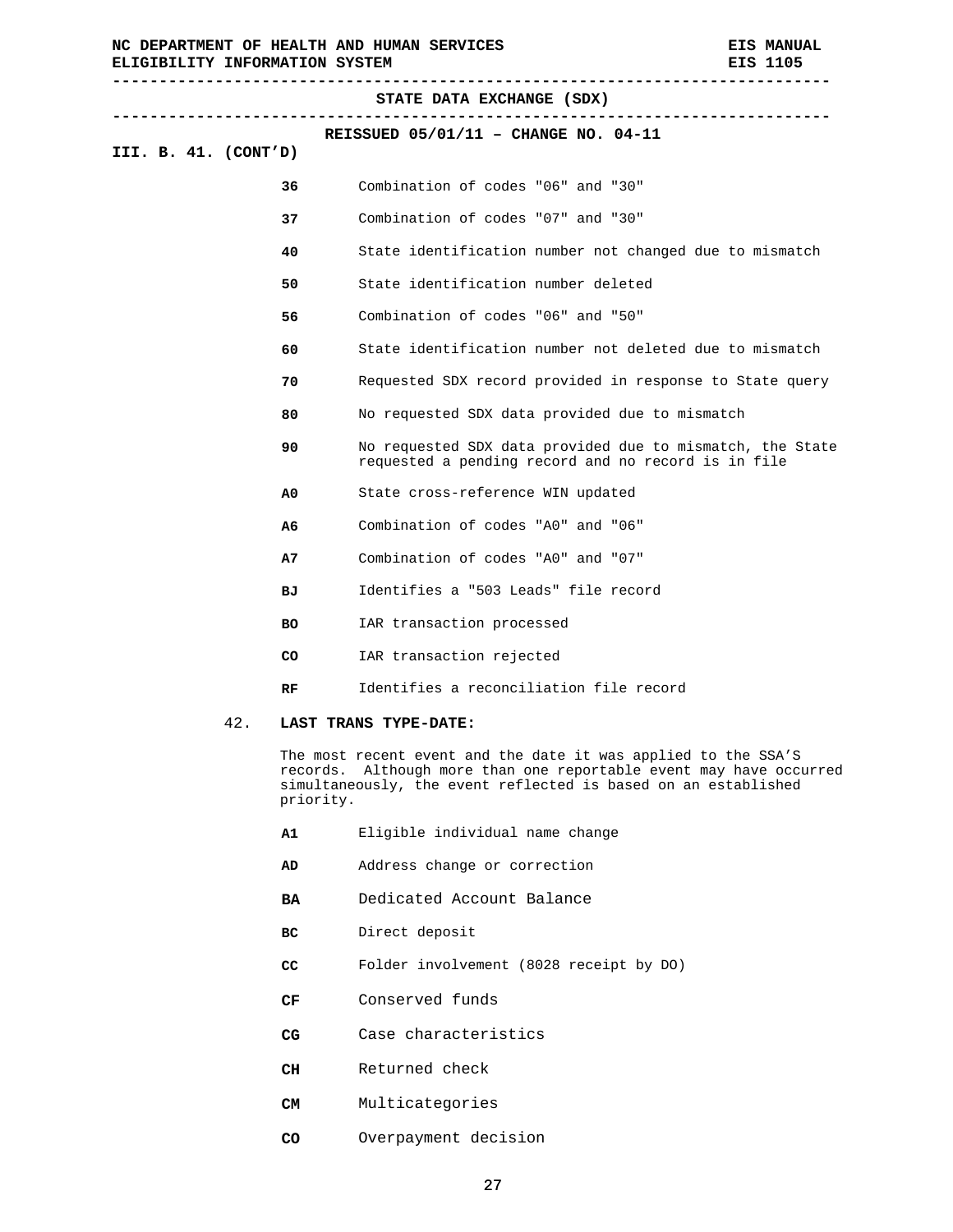**STATE DATA EXCHANGE (SDX)** 

**----------------------------------------------------------------------------- CP** Refund amount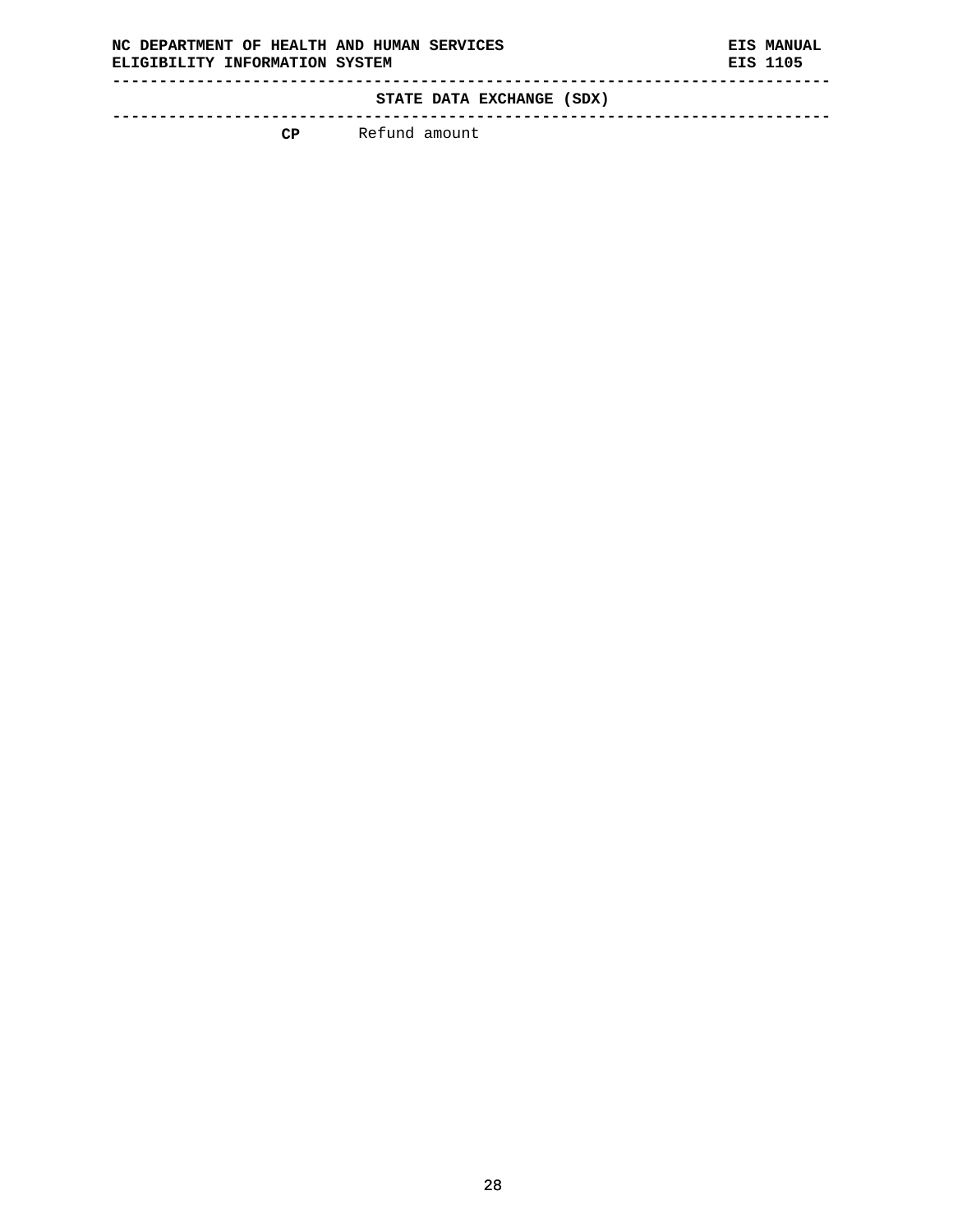**----------------------------------------------------------------------------- STATE DATA EXCHANGE (SDX) ----------------------------------------------------------------------------- REISSUED 05/01/11 – CHANGE NO. 04-11 III. B. 42. (CONT'D) D1** Death notice from DO **D3** Death notice from MBR interface **D4** Death notice from Treasury Notification Process **DA** Diary code and date **DD** Direct deposit change **DM** Deemed Income or, if date is 08/31/74, a special diary selection **DO** Date of disability onset **DT** Drug/Alcohol **DW** Debt wipe out **DY** Selected for diary action **EM** Earned Income **EN** Earned Income **EP** Advance payment **FL** December 1973 Federal living arrangement **FS** Food Stamp **FV** Foreign language notice **GA** Grant amount GC Goldberg-Kelly notice date **GF** Adverse action GJ **Protected payment level GM** Minimum benefit level **IC** Initial Claims accretion **IF** MBR or Master Earning File interface reply **IR** IRS interface select **JA** Legal guardian agency **JB** Legal guardian consular code **JC** Legal guardian foreign country **JD** Legal guardian foreign postal zone

JM Legal guardian mailing address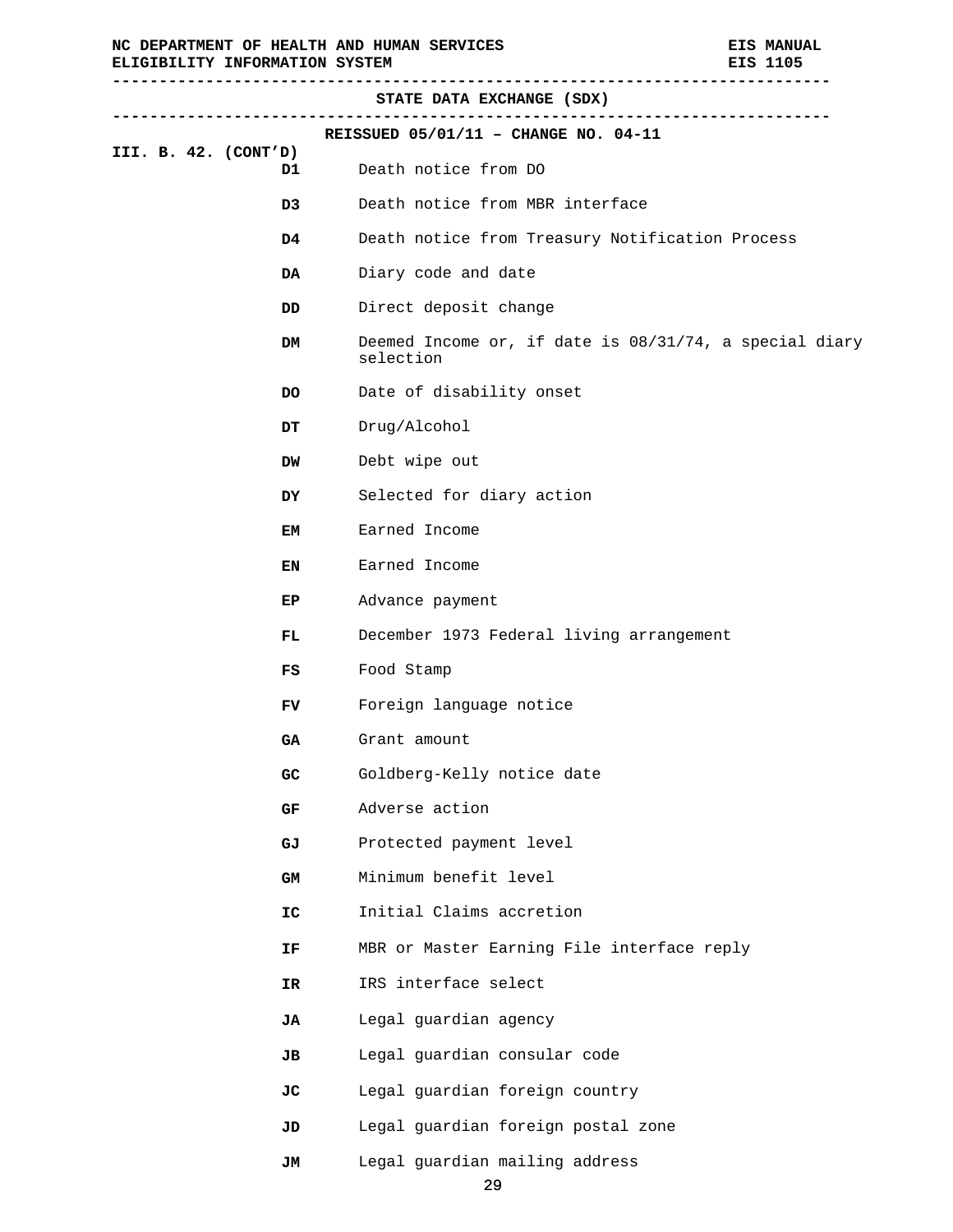**----------------------------------------------------------------------------- STATE DATA EXCHANGE (SDX)** 

**-----------------------------------------------------------------------------** 

**JN** Legal guardian name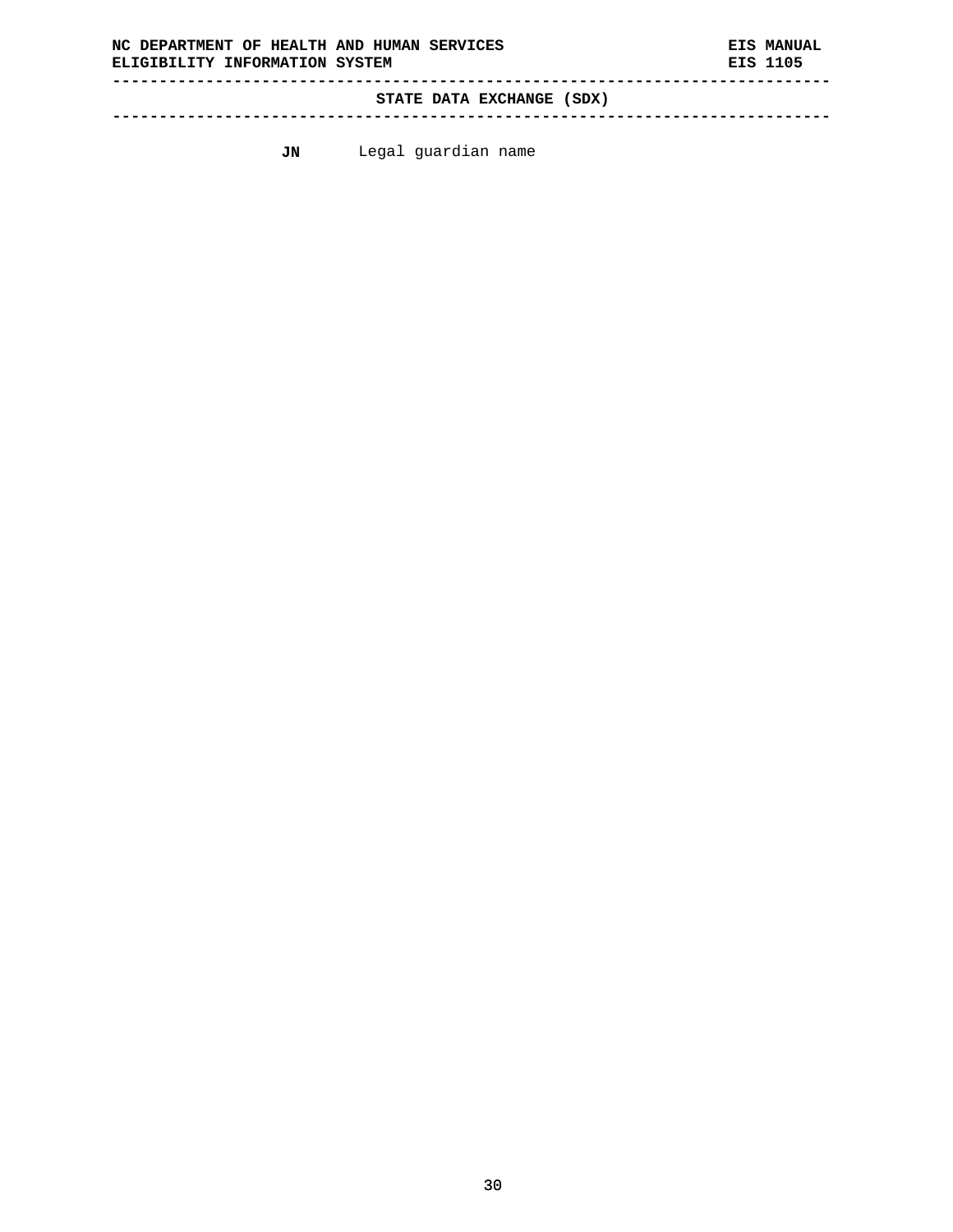|                      | STATE DATA EXCHANGE (SDX)              |    |                                 |                                                         |  |  |  |
|----------------------|----------------------------------------|----|---------------------------------|---------------------------------------------------------|--|--|--|
|                      | REISSUED $05/01/11$ - CHANGE NO. 04-11 |    |                                 |                                                         |  |  |  |
| III. B. 42. (CONT'D) |                                        | JP | Legal guardian telephone number |                                                         |  |  |  |
|                      |                                        |    | JW                              | Legal guardian foreign telephone number                 |  |  |  |
|                      |                                        |    | JZ                              | Legal guardian Zip Code                                 |  |  |  |
|                      |                                        |    | ΚE                              | Authorized representaitve Out-of-Pocket expenses        |  |  |  |
|                      |                                        |    | КM                              | Authorized representative mailing address               |  |  |  |
|                      |                                        |    | KN                              | Authorized representative payee name                    |  |  |  |
|                      |                                        |    | KP.                             | Authorized representative telephone number              |  |  |  |
|                      |                                        |    | кQ                              | Authorized representative fee agreement involved claims |  |  |  |
|                      |                                        |    | KR                              | Authorized representative fee approving office site     |  |  |  |
|                      |                                        |    | κs                              | Authorized representative fee status                    |  |  |  |
|                      |                                        |    | КT                              | Authorized representative payee type                    |  |  |  |
|                      |                                        |    | КX                              | Authorized representative telephone extension           |  |  |  |
|                      |                                        |    | ΚZ                              | Authorized representative Zip Code                      |  |  |  |
|                      |                                        |    | LA                              | Federal living arrangement                              |  |  |  |
|                      |                                        |    | LT                              | Last transaction                                        |  |  |  |
|                      |                                        |    | M1/3                            | Cross-reference number                                  |  |  |  |
|                      |                                        |    | МA                              | Title II payment                                        |  |  |  |
|                      |                                        |    | MВ                              | MBR change, other than death activity                   |  |  |  |
|                      |                                        |    | MC                              | IRS data                                                |  |  |  |
|                      |                                        |    | MD                              | Medical data                                            |  |  |  |
|                      |                                        |    | MG                              | Medical recovery                                        |  |  |  |
|                      |                                        |    | MΙ                              | Title II Critical Payment System                        |  |  |  |
|                      |                                        |    | MМ                              | Misused money                                           |  |  |  |
|                      |                                        |    | МP                              | Manual payment                                          |  |  |  |
|                      |                                        |    | NC.                             | Non-receipt of check (Treasury)                         |  |  |  |
|                      |                                        |    | ND                              | Date of overpayment notice                              |  |  |  |
|                      |                                        |    | NM                              | Accounting done                                         |  |  |  |
|                      |                                        |    |                                 |                                                         |  |  |  |

**NP** Notices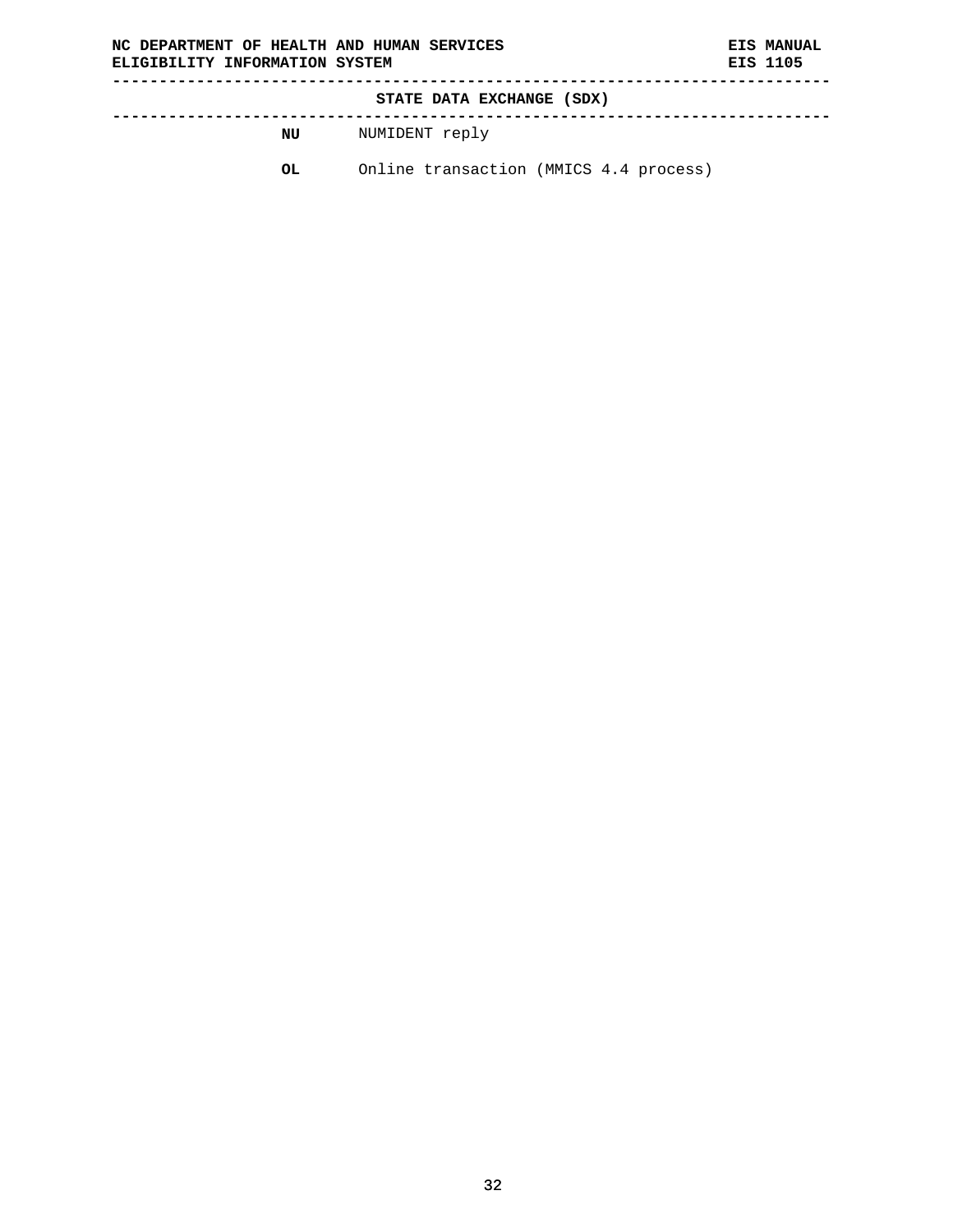|                              | STATE DATA EXCHANGE (SDX)                            |
|------------------------------|------------------------------------------------------|
|                              | REISSUED $05/01/11$ - CHANGE NO. 04-11               |
| III. B. $42.$ (CONT'D)<br>ON | Automated One-Time Payment                           |
| $_{\rm PC}$                  | SF-1184 of deletion of a returned check              |
| PL.                          | Appeals request                                      |
|                              |                                                      |
| PN                           | Payee's name                                         |
| PR                           | Prior error input                                    |
| PS                           | Payment status                                       |
| RA.                          | Residence address                                    |
| RB.                          | Rollback                                             |
| RC                           | Returned check for other than death (Treasury)       |
| RD                           | Resource disposal                                    |
| RE                           | Resources                                            |
| RF.                          | 1619(b) redetermination selection                    |
| RG                           | Redetermination diary update                         |
| RI.                          | Limited issue redetermination selection              |
| RK                           | Zebley redetermination needs development             |
| RP                           | Representative payee                                 |
| RQ.                          | Non-selectable UC case                               |
| RR.                          | Remittance register refund                           |
| RS                           | Data Operation Center redetermination second request |
| RT                           | Selected for redetermination                         |
| RV.                          | Redetermination pending indicator deleted            |
| RW                           | Redetermination established on start date record     |
| RX                           | Redetermination transfer (high response record)      |
| RY                           | Redetermination transfer                             |
| RZ                           | Redetermination                                      |
| R1-R5                        | Remarks                                              |
| SB                           | Suspend billing                                      |
| SC                           | State/County of conversion                           |
| SE                           | Summary earnings record enforcement                  |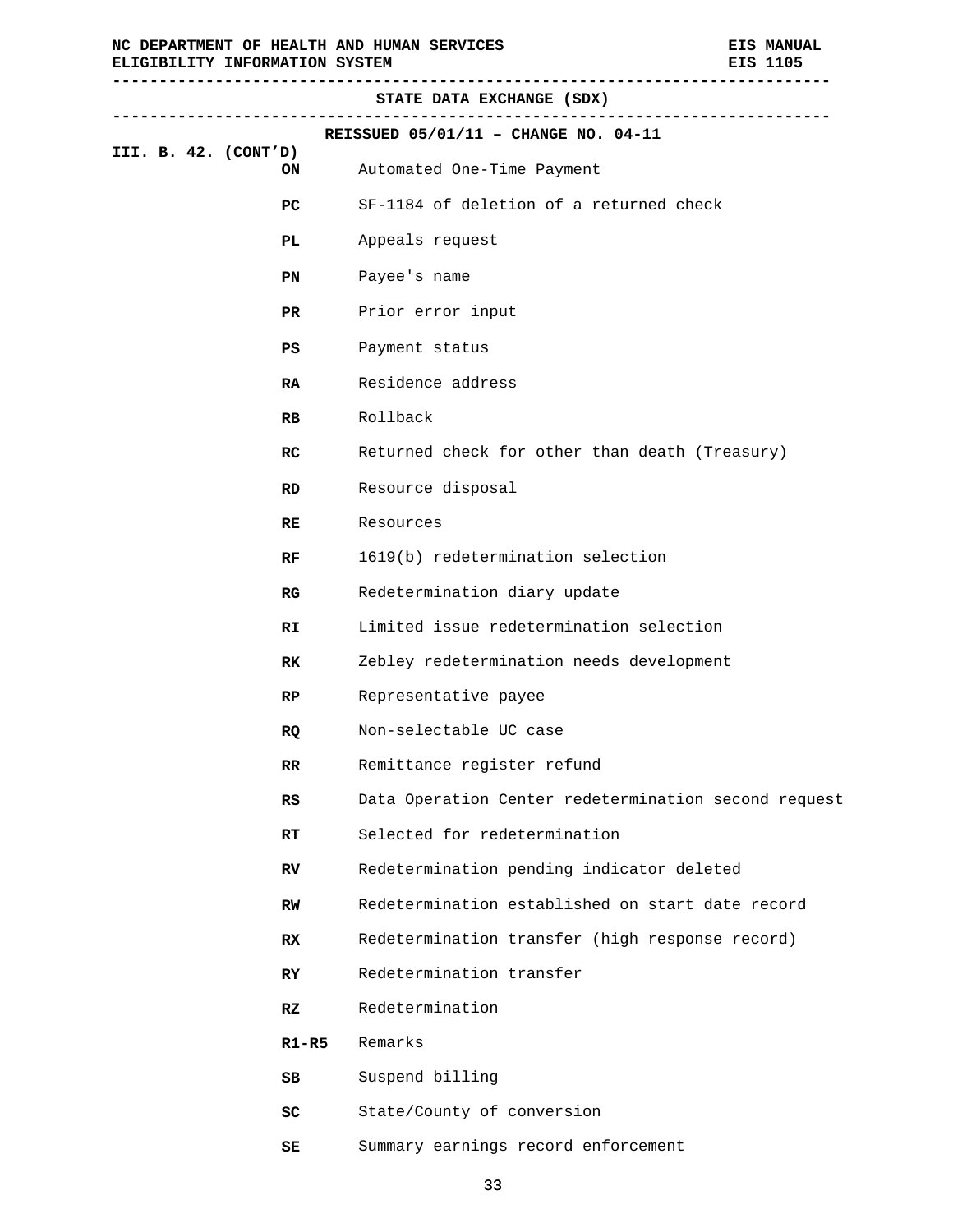**STATE DATA EXCHANGE (SDX)** 

**-----------------------------------------------------------------------------** 

**SI** Title XIX status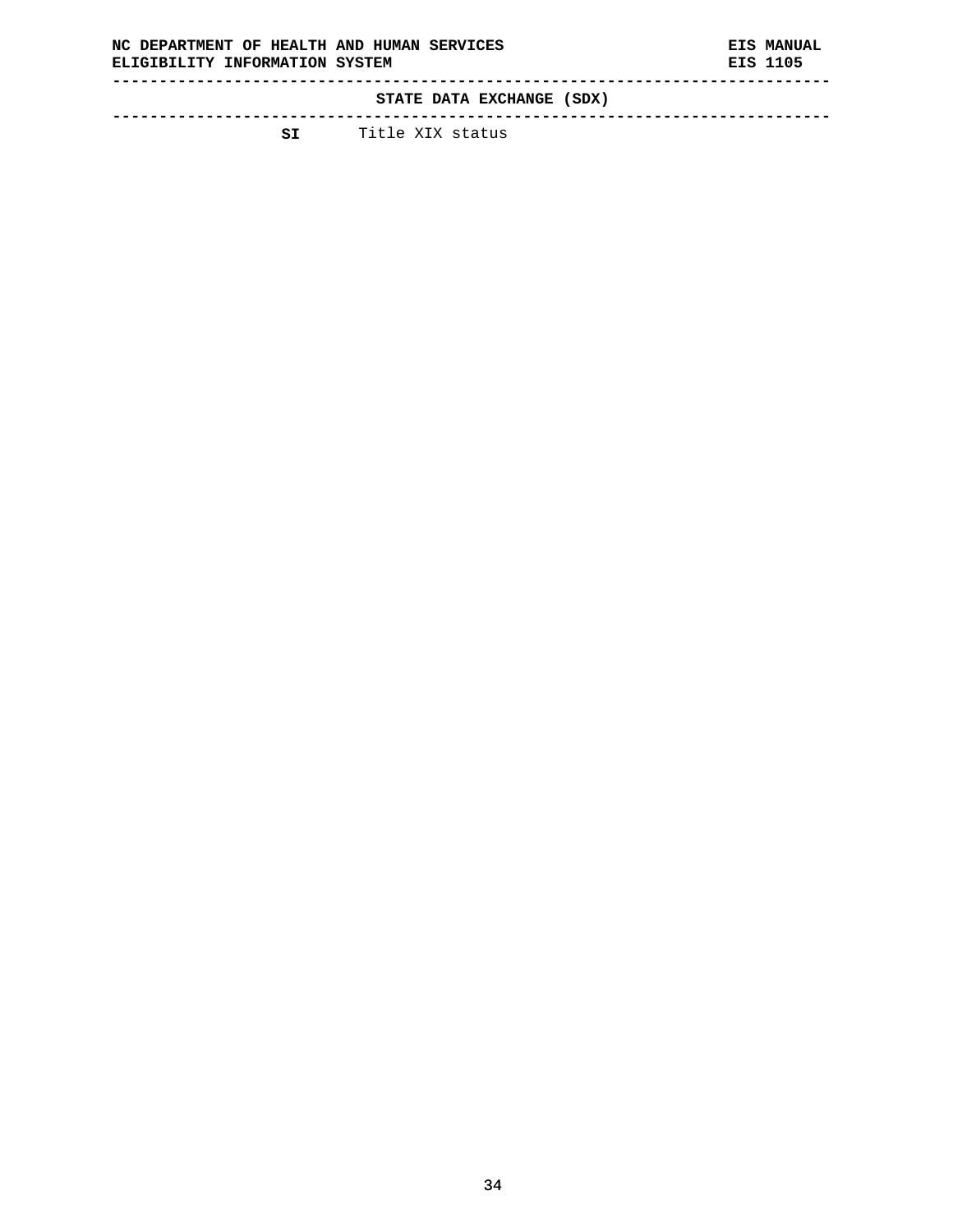**----------------------------------------------------------------------------- STATE DATA EXCHANGE (SDX) ----------------------------------------------------------------------------- REISSUED 05/01/11 – CHANGE NO. 04-11 III. B. 42. (CONT'D) SO** Systems override **SZ** Special action code TL Telephone number **TP** Type of claim **TR** Transmission router **TY** Type of record change **UC** Un-negotiated check (credit) **UD** Un-negotiated check (debit) **UF** Limited Payability **UG** Limited Payability **UH** Limited Payability **UL** Limited Payability **UM** Unearned income **VA** VA interface **VB** RRB interface **VC** Federal civil service interface **W** Welfare number **WA** Waiver **WI** Windfall offset data **XD** Representative payee system direct deposit **XI** Mass address or EIN rep-payee change **ZC** ZIP code (residence address) **ZP** ZIP code (mailing address) **Z4** IRS interface reply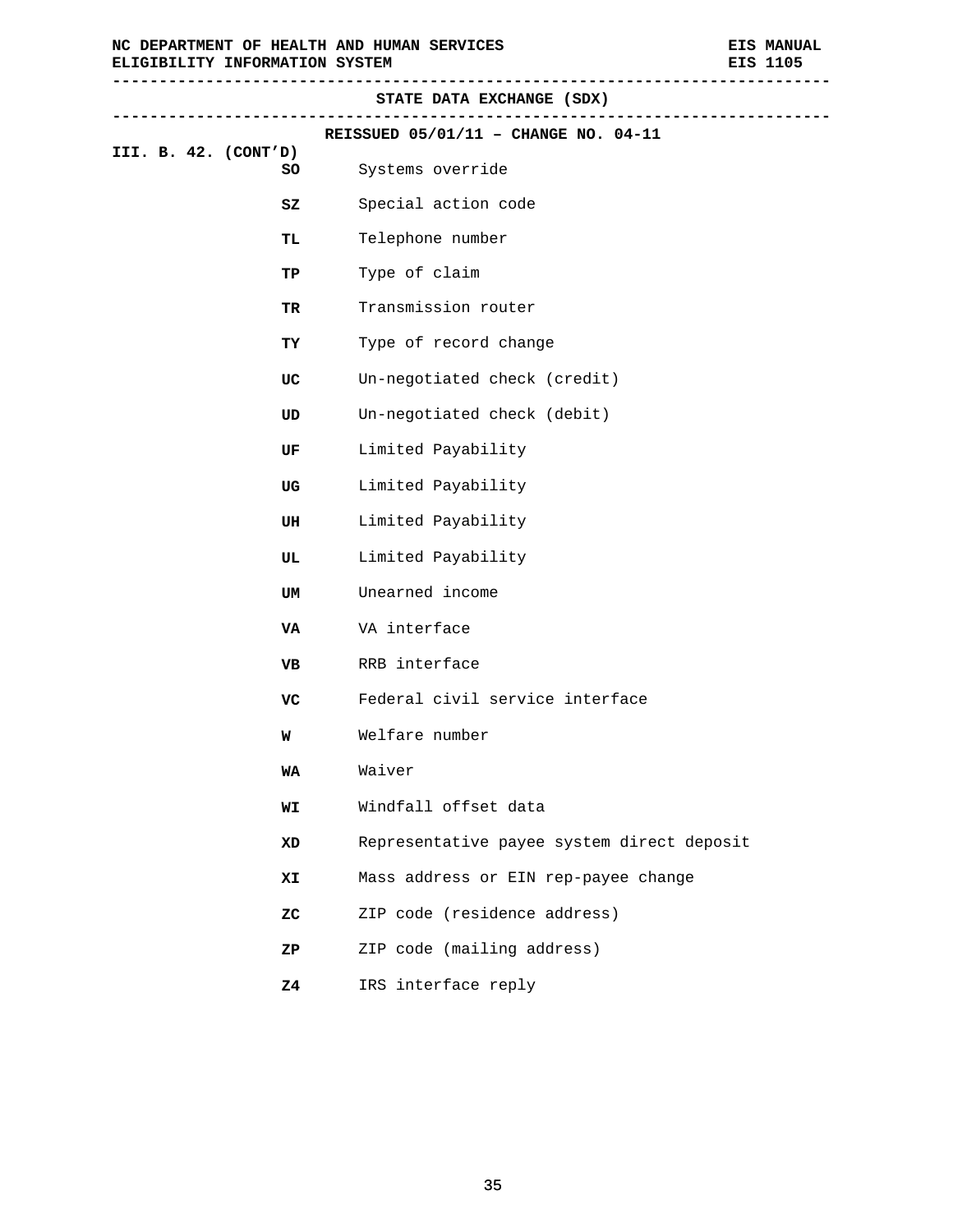| ELIGIBILITY INFORMATION SYSTEM |     |                                | NC DEPARTMENT OF HEALTH AND HUMAN SERVICES                                                                                                                                    | <b>EIS MANUAL</b><br>EIS 1105                               |
|--------------------------------|-----|--------------------------------|-------------------------------------------------------------------------------------------------------------------------------------------------------------------------------|-------------------------------------------------------------|
|                                |     |                                | STATE DATA EXCHANGE (SDX)                                                                                                                                                     |                                                             |
| III. B. (CONT'D)               |     |                                | REISSUED $05/01/11$ - CHANGE NO. 04-11                                                                                                                                        |                                                             |
|                                | 43. |                                | 3RD PARTY INSUR IND - DATE: An indicator of third party<br>liability for health care expenses, and the effective date of<br>the recipient's third party liability enrollment. |                                                             |
|                                |     | А                              | Applicant refuses to assign rights for third party<br>insurance.                                                                                                              |                                                             |
|                                |     | F                              | Disabled/Blind child living overseas, ineligible for<br>Medicaid, and living with a parent who is a member of<br>the military.                                                |                                                             |
|                                |     | N                              | Third Party liability does not exist.                                                                                                                                         |                                                             |
|                                |     | R                              | Applicant refuses to cooperate in providing third party<br>liability data. Ineligible for Medicaid.                                                                           |                                                             |
|                                |     | Y                              | Third Party liability does exist and applicant agrees<br>to assign rights.                                                                                                    |                                                             |
|                                |     | <b>BLANK</b>                   | Not applicable.                                                                                                                                                               |                                                             |
|                                | 44. |                                | FEDERAL ELIGIBILITY CODE: Identifies eligibility for SSI<br>payment in the current month.                                                                                     |                                                             |
|                                |     | Е                              | Eligible                                                                                                                                                                      |                                                             |
|                                |     | N                              | Not eligible                                                                                                                                                                  |                                                             |
|                                |     | <b>BLANK</b>                   | Not applicable                                                                                                                                                                |                                                             |
|                                | 45. | CHANGE MONTH:<br>Jurisdiction. | changed: Medicaid Eligibility Code, Payment Status Code,<br>Federal Living Arrangement Code, State and County of                                                              | The month in which one of the following items               |
|                                | 46. |                                | <b>JURIS STATE/COUNTY:</b><br>recipient unless another state and county have jurisdiction.                                                                                    | The State and County of residence for the                   |
|                                | 47. |                                | PAYMENT STATUS:<br>position reflects the status of the SSI payment.<br>and third positions reflect the reason for the status.                                                 | This consists of two data elements; the first<br>The second |
|                                |     | First<br>Position<br>Code      | Value                                                                                                                                                                         |                                                             |
|                                |     | C                              | Indicates the recipient is eligible for SSI/State<br>Supplemental payments and payment is due.                                                                                |                                                             |
|                                |     | Е                              | Indicates eligibility for Federal and/or State benefits<br>based on the eligibility computation, but no payment is<br>due based on the payment computation.                   |                                                             |

- **H** Indicates a case in "hold" status, final disposition is pending.
- **M** Indicates a case is under manual control. Case is known as "forced payment" although payment may not be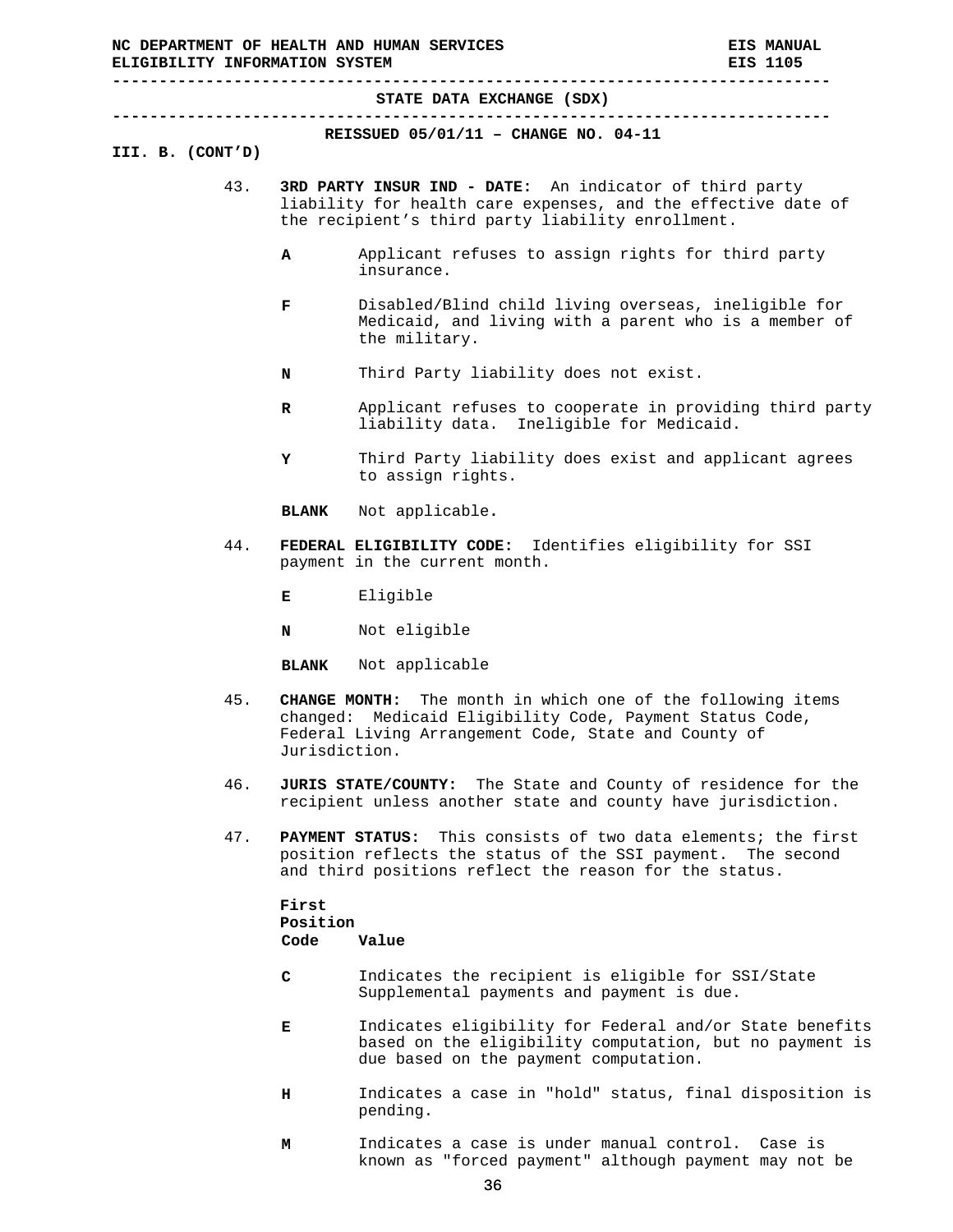**STATE DATA EXCHANGE (SDX)** 

**-----------------------------------------------------------------------------** 

involved.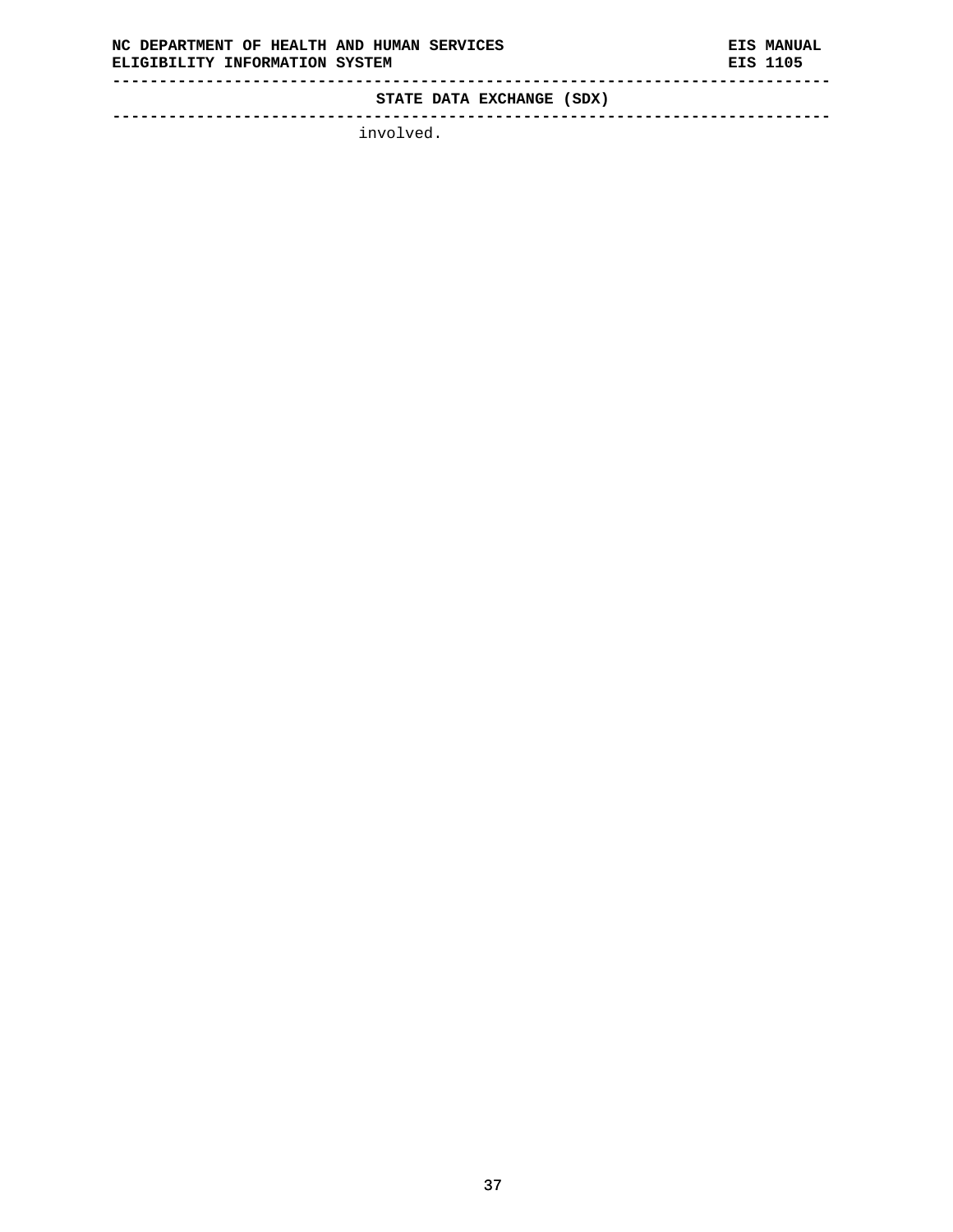**----------------------------------------------------------------------------- STATE DATA EXCHANGE (SDX) ----------------------------------------------------------------------------- REISSUED 05/01/01 – CHANGE NO. 04-11 III. B. 47. (CONT'D) N** Indicates the claimant/recipient is not eligible for SSI/State Supplement payments or that a previously eligible recipient is not currently eligible. **S** Administrative suspense. Indicates recipient may still be eligible for SSI/State Supplement payments, but payment is being withheld. **T** Indicates SSI/States Supplement eligibility is terminated. A record may be terminated and a new record established, in certain situations. **Full Code Value C01** Current Pay **E01** Eligible for Federal and/or State benefits based on the eligibility computation, but no payment is due based on the payment computation. **E02** Eligible for benefits but not payable in that month due to the new application date. **H10** Living Arrangement change is in progress. **H20** Marital Status change is in progress. **H30** Resource change is in progress. **H40** Student Status change is in progress. **H50** Head of Household change is in progress. **H60** Hold pending receipt of date of death. **H70** Hold pending posting of payment made outside the U.S. **H80** Early input. **M01** Force Payment - Recipient may be in payment or nonpayment status. See SSI Gross Payable Amount or State Supplement Gross Payable Amount for eligibility amount. These two will equal zeros if the recipient is in nonpayment status. **M02** Force Due **N01** Non-pay - Recipient's countable income exceeds Title XVI payment amount and his/her State's payment standard. Also used for 1619(b) participants. **N02** Non-pay - Inmate of public institution

- **N03** Non-pay Outside of the U.S.
- **N04** Non-pay Non-excludable resources exceed Title XVI limitations.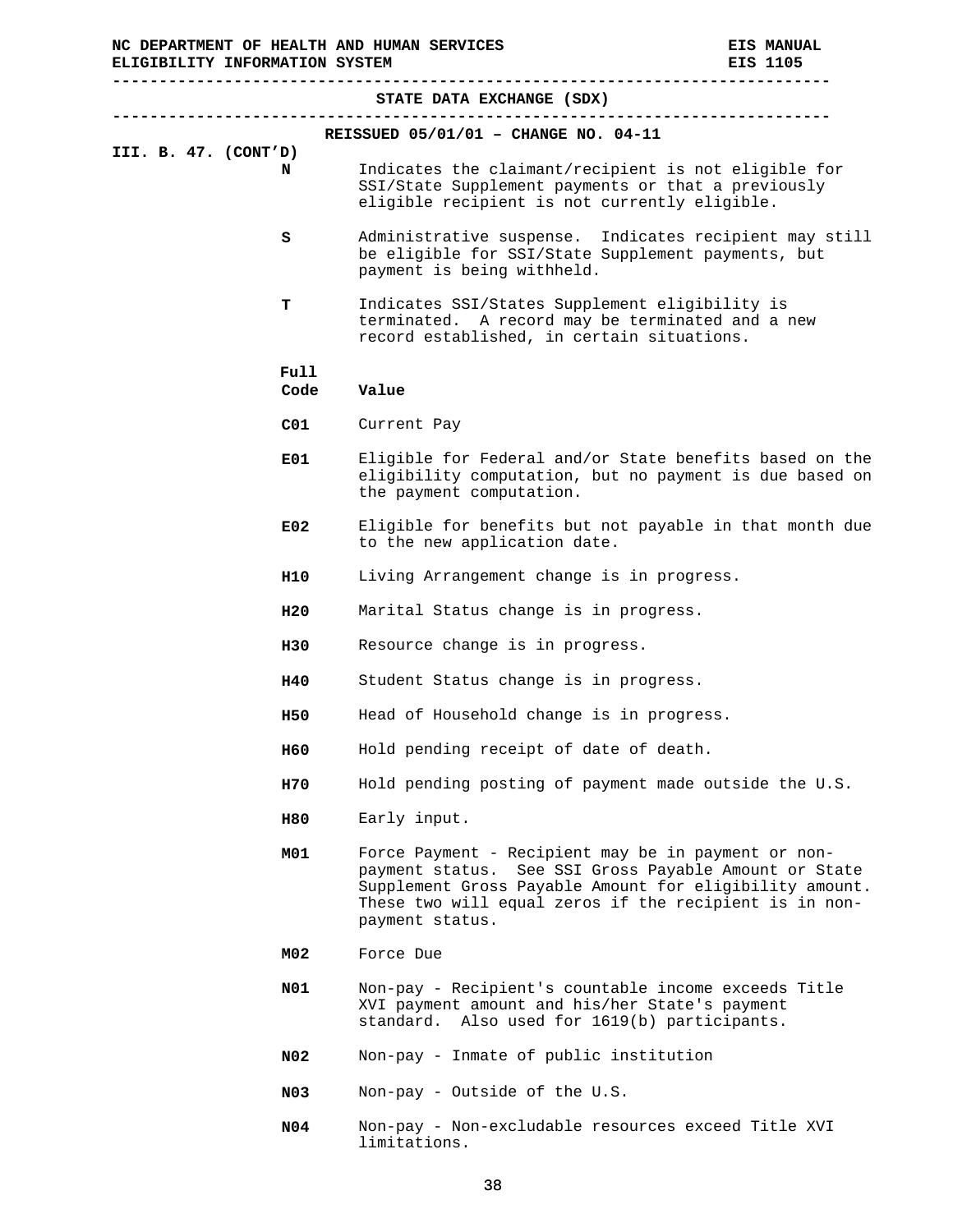**STATE DATA EXCHANGE (SDX)** 

**-----------------------------------------------------------------------------** 

**N05** Non-pay – Recipient's gross income from self-employment exceeds Title XVI limitation.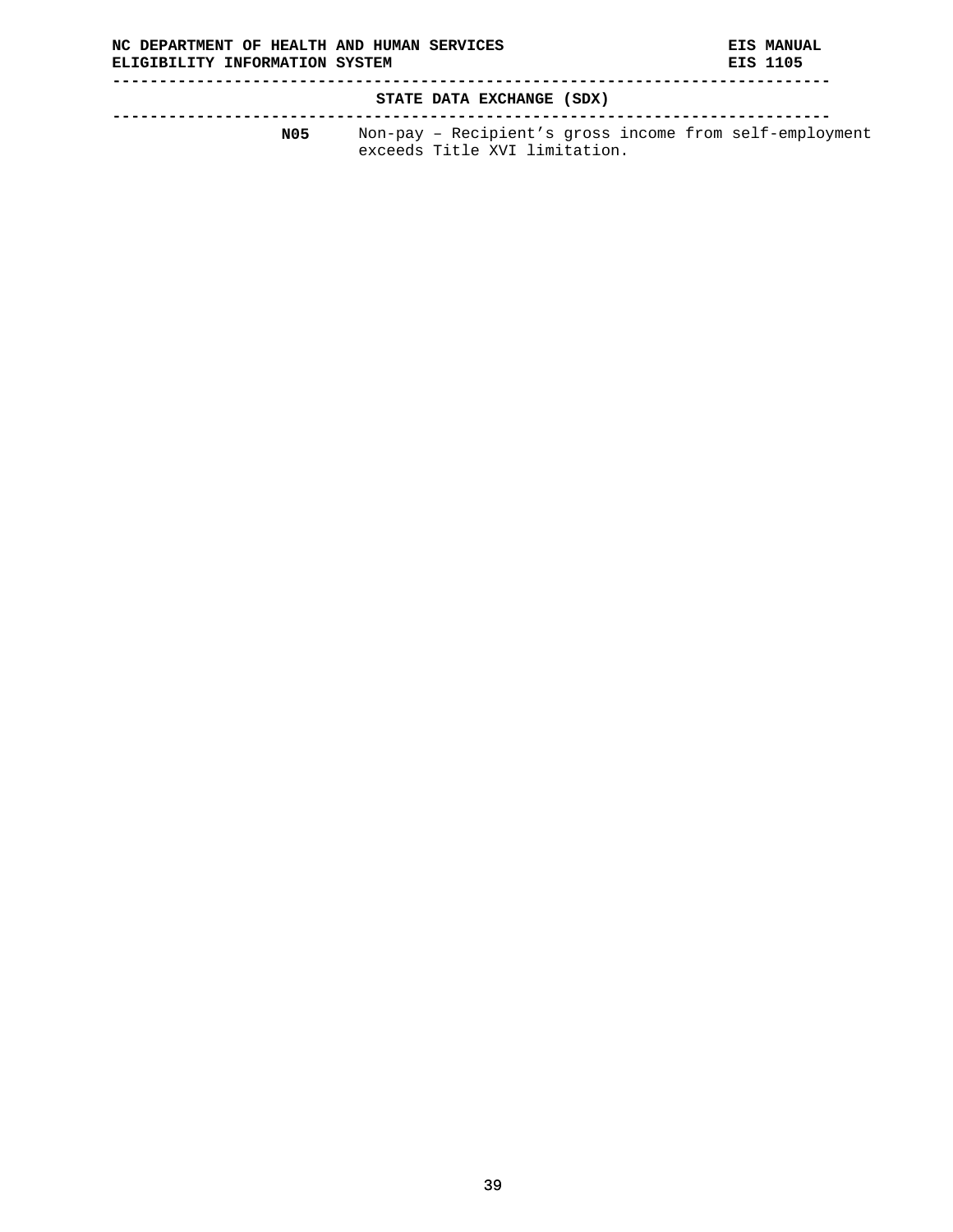| NC DEPARTMENT OF HEALTH AND HUMAN SERVICES<br>ELIGIBILITY INFORMATION SYSTEM |                            |                                                                                                                                                                                                                                                                                                                                      | <b>EIS MANUAL</b><br>EIS 1105 |
|------------------------------------------------------------------------------|----------------------------|--------------------------------------------------------------------------------------------------------------------------------------------------------------------------------------------------------------------------------------------------------------------------------------------------------------------------------------|-------------------------------|
|                                                                              |                            | STATE DATA EXCHANGE (SDX)                                                                                                                                                                                                                                                                                                            |                               |
|                                                                              |                            | REISSUED $05/01/01$ - CHANGE NO. 04-11                                                                                                                                                                                                                                                                                               |                               |
| III. B. $47. (CONT'D)$                                                       |                            |                                                                                                                                                                                                                                                                                                                                      |                               |
| N06                                                                          |                            | Non-pay - Failed to file for other benefits.                                                                                                                                                                                                                                                                                         |                               |
| N07                                                                          |                            | Non-pay - Recipient's disability ceased. Not disabled.                                                                                                                                                                                                                                                                               |                               |
| N08                                                                          |                            | Non-pay - Recipient's blindness ceased. Not blind.                                                                                                                                                                                                                                                                                   |                               |
| N09                                                                          | good cause.                | Non-pay - Refused vocational rehabilitation without                                                                                                                                                                                                                                                                                  |                               |
| N10                                                                          | addiction.                 | Non-pay - Recipient refused treatment for drug                                                                                                                                                                                                                                                                                       |                               |
| N11                                                                          |                            | Non-pay - Recipient refused treatment for alcoholism.                                                                                                                                                                                                                                                                                |                               |
| N12                                                                          |                            | Non-pay - Recipient voluntarily withdrew from program.                                                                                                                                                                                                                                                                               |                               |
| N13                                                                          |                            | Non-pay - Not a citizen or an eligible alien.                                                                                                                                                                                                                                                                                        |                               |
| N14                                                                          |                            | Non-pay - Aged claim denied for age.                                                                                                                                                                                                                                                                                                 |                               |
| N17                                                                          |                            | Non-pay - Failure to pursue claim by the claimant.                                                                                                                                                                                                                                                                                   |                               |
| N18                                                                          |                            | Non-pay - Failure to cooperate.                                                                                                                                                                                                                                                                                                      |                               |
| N19                                                                          |                            | Non-pay - Recipient has voluntarily terminated<br>participation in the SSI program.                                                                                                                                                                                                                                                  |                               |
| N20                                                                          | or information.            | Non-pay - Recipient failed to furnish a required report                                                                                                                                                                                                                                                                              |                               |
| N22                                                                          |                            | Non-pay - Inmate of a correctional institution.                                                                                                                                                                                                                                                                                      |                               |
| N23                                                                          |                            | Non-pay - Not a legal resident in the U.S                                                                                                                                                                                                                                                                                            |                               |
| N24                                                                          | (Effective through 11/99). | Non-pay - Convicted of felony of fraudulently<br>misrepresenting residence in two or more states.<br>Administrative Sanctions penalty imposed because<br>claimant has provided false or misleading statements to<br>obtain benefits. (Effective 12/99 to opresent).                                                                  |                               |
| N25                                                                          |                            | Non-pay - Claimant is fleeing to avoid prosecution for,<br>or custody or confinement after conviction for, a crime<br>which is a felony (or in Jew Jersey, a high<br>misdemeanor) under the laws of the place from which<br>he/she flees, or is violating a condition of probation<br>or parole imposed under Federal or State laws. |                               |
| N27                                                                          | Gainful Activity (SGA).    | Non-pay - Disability terminated due to Substantial                                                                                                                                                                                                                                                                                   |                               |
| N30                                                                          |                            | Non-pay - Slight impairment - medical consideration<br>alone, no visual impairment.                                                                                                                                                                                                                                                  |                               |
| N31                                                                          | visual impairment.         | Non-pay - Capacity for SGA - customary past work, no                                                                                                                                                                                                                                                                                 |                               |

**N32** Non-pay - Capacity for SGA - other work, no visual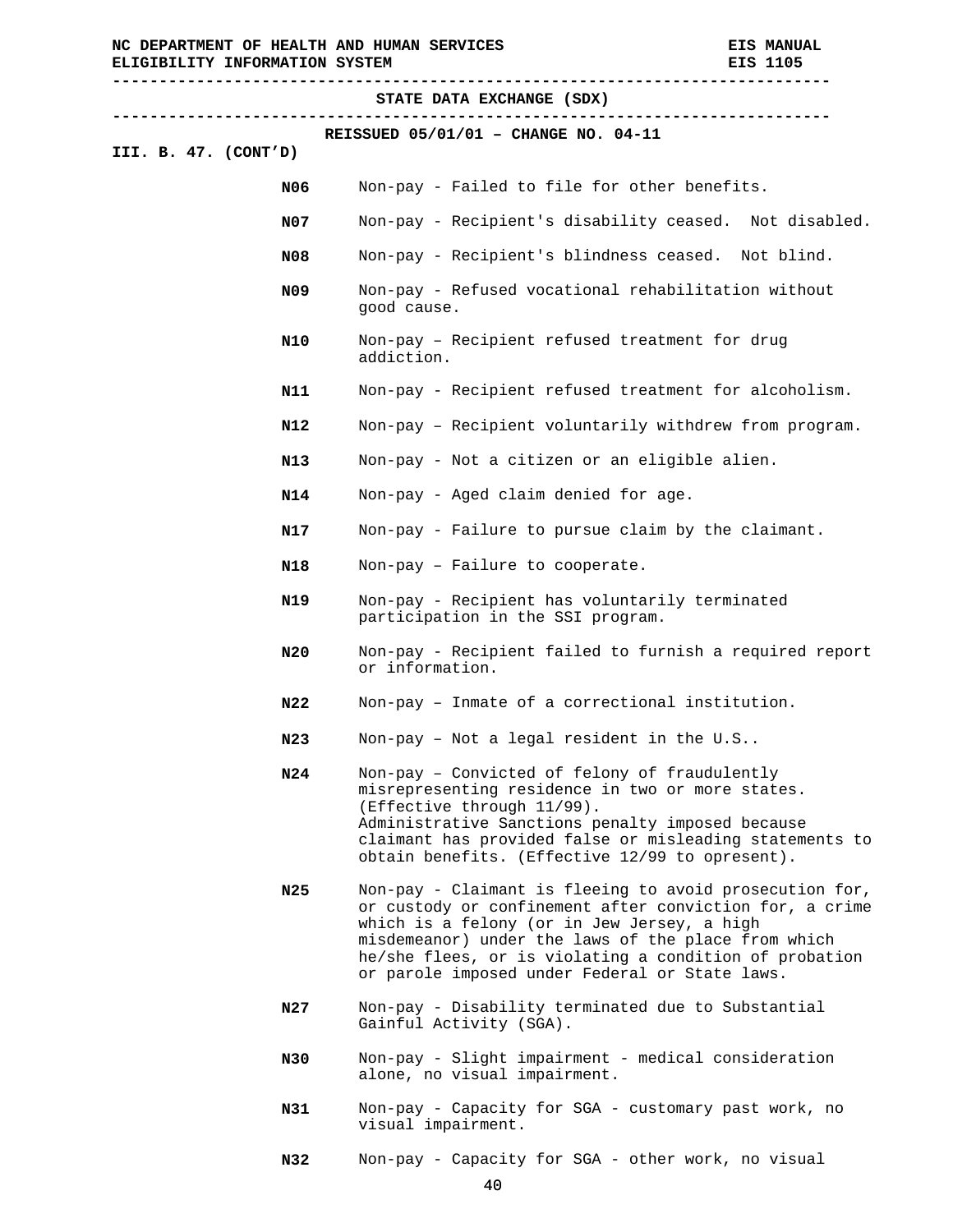**STATE DATA EXCHANGE (SDX)** 

**-----------------------------------------------------------------------------** 

impairment.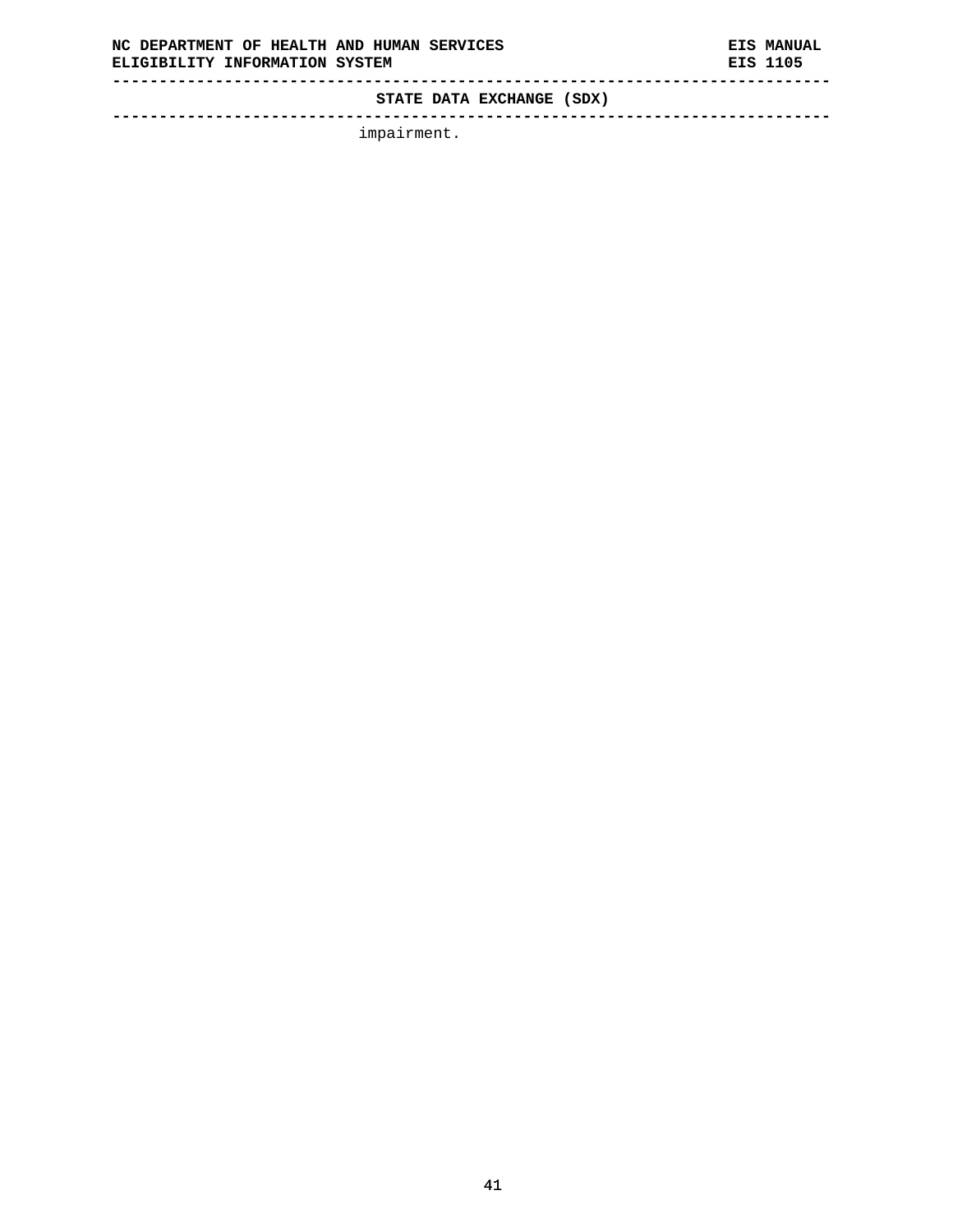**----------------------------------------------------------------------------- STATE DATA EXCHANGE (SDX) ----------------------------------------------------------------------------- REISSUED 05/01/11 – CHANGE NO. 04-11 III. B. 47. (CONT'D) N33** Non-pay - Engaging in SGA despite impairment, no visual impairment. **N34** Non-pay - Impairment is no longer severe at time of adjudication and did not last twelve months, no visual impairment. **N35** Non-pay - Impairment is severe at time of adjudication but not expected to last twelve months, no visual impairment. **N36** Non-pay - Insufficient, or no, medical data furnished, no visual impairment. **N37** Non-pay - Failure, or refusal, to submit to consultative examination, no visual impairment. **N38** Non-pay - Applicant does not want to continue development of the claim, no visual impairment. **N39** Non-pay - Applicant willfully fails to follow prescribed treatment, no visual impairment. **N40** Non-pay - Impairment(s) does not meet or equal listing (disabled child under age eighteen only), no visual impairment. **N41** Non-pay - Slight impairment - medical condition alone, visual impairment. **N42** Non-pay - Capacity for SGA - customary work visual impairment. **N43** Non-pay - Capacity for SGA - other work, visual impairment. (for age 18 and over) Or Non-pay – impairment(s) disabling for a period of less than 12 months (child under 18). **N44** Non-pay - Engaging in SGA despite impairment, visual impairment. **N45** Non-pay - Impairment no longer severe at time of adjudication and did not last twelve months, visual impairment. **N46** Non-pay - Impairment is severe at the time of adjudication but not expected to last twelve months, visual impairment. **N47** Non-pay - Insufficient, or no, medical evidence furnished, visual impairment. **N48** Non-pay - Failure, or refusal, to submit to consultative examination, visual impairment. **N49** Non-pay - Applicant does not want to continue development of the claim, visual impairment.

**N50** Non-pay - Applicant willfully fails to follow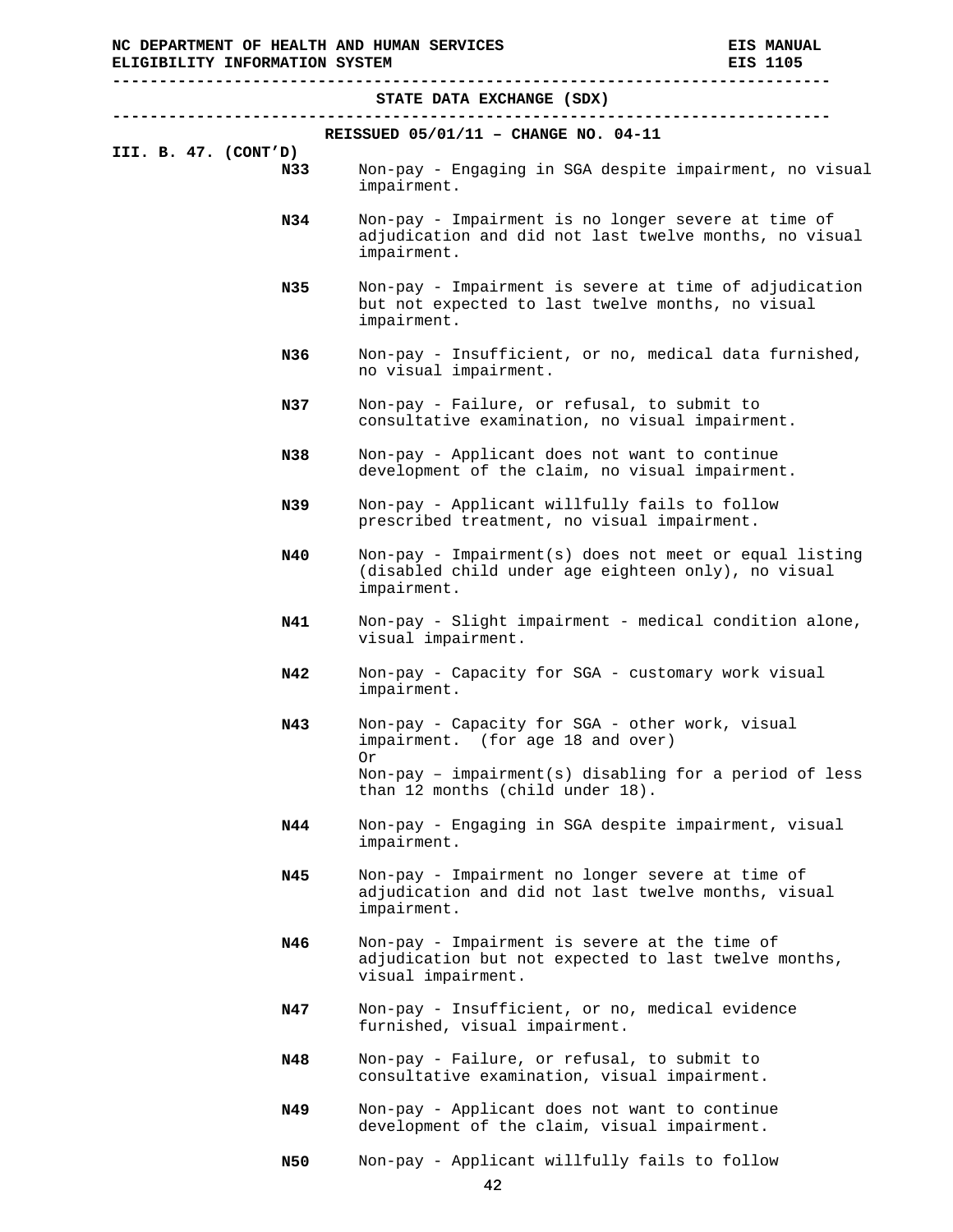**STATE DATA EXCHANGE (SDX)** 

**----------------------------------------------------------------------------**  prescribed treatment, visual impairment.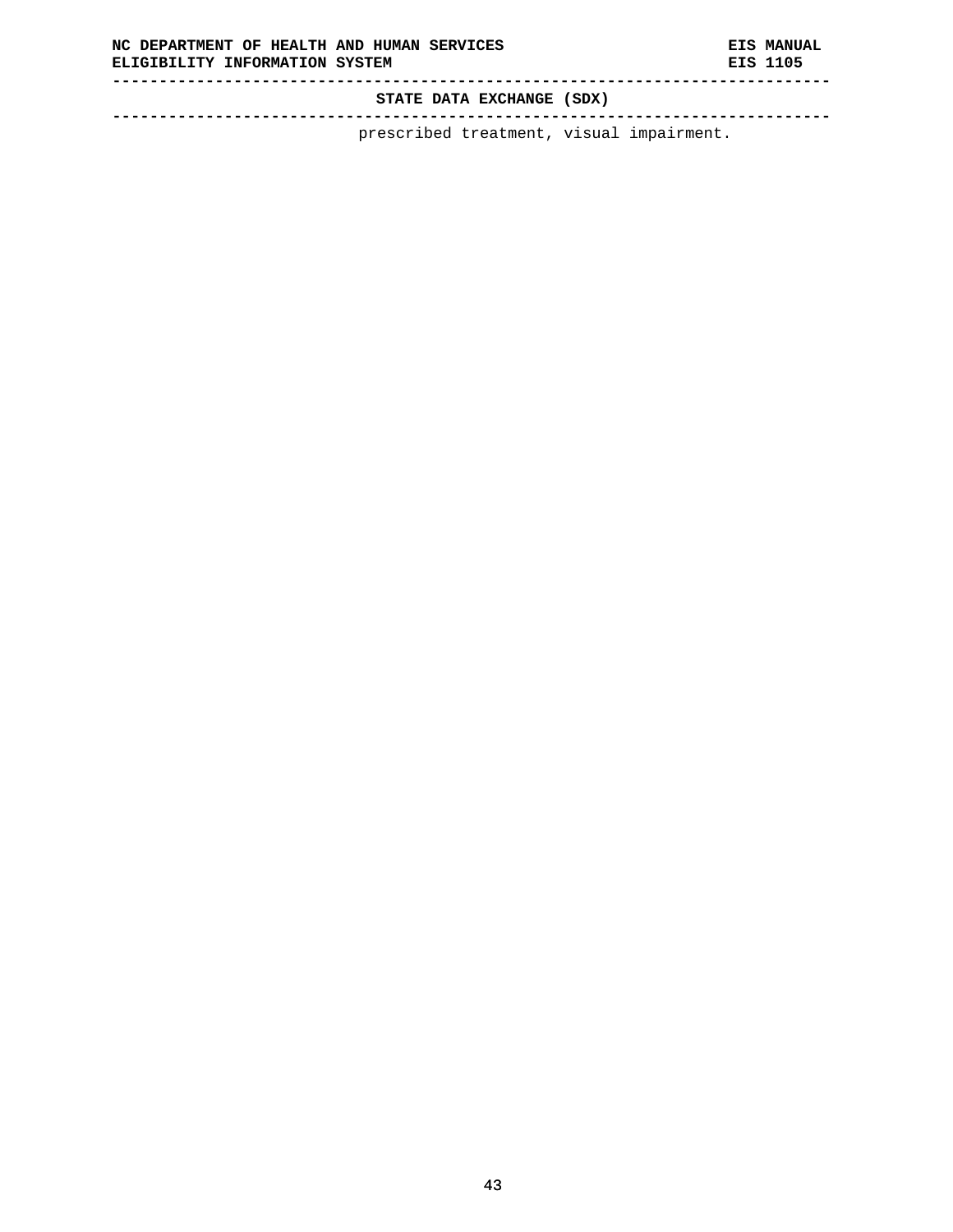|                        | STATE DATA EXCHANGE (SDX)                                                                                                                         |
|------------------------|---------------------------------------------------------------------------------------------------------------------------------------------------|
|                        |                                                                                                                                                   |
| III. B. $47. (CONT'D)$ | REISSUED $05/01/11$ - CHANGE NO. 04-11                                                                                                            |
| N51                    | Non-pay - Impairment(s) does not meet or equal listing<br>(disabled child under age eighteen only), visual<br>impairment.                         |
| N52                    | Non-pay - Deleted from the State rolls before January<br>1973 payment.                                                                            |
| N53                    | Non-pay Deleted from the State rolls.                                                                                                             |
| N54                    | Non-pay - District Office unable to locate applicant.                                                                                             |
| SO1                    | Suspended - Suspension of payments due to report of<br>death by Treasury, potential automated death case.                                         |
| SO <sub>4</sub>        | Suspended - System is awaiting disability determination<br>(system generated).                                                                    |
| S05                    | Suspended - System unable to determine prerequisite<br>month for 1619(A) eligibility.                                                             |
| S06                    | Suspended - Recipient address unknown.                                                                                                            |
| S07                    | Suspended - Returned check for other than death,<br>address, payee change, or death of representative<br>payee.                                   |
| 508                    | Suspended - Representative payee development pending.                                                                                             |
| S09                    | Suspended - Recipient refuses to cooperate.                                                                                                       |
| S10                    | Suspended - Adjudicative suspense (systems generated).                                                                                            |
| \$20                   | Suspended - Potential rollback case or disability made<br>prior to July 1973 (inactive). (rollback code 1 or 3)                                   |
| S21                    | Suspended - The recipient is presumptively disabled or<br>blind and has received three months payments.                                           |
| T01                    | Terminated - Death of the recipient.                                                                                                              |
| <b>T20</b>             | Terminated - Received payment under two different<br>account numbers.                                                                             |
| T22                    | Terminated - Received payment under two different<br>accounts, termination resulted from electronic<br>screening.                                 |
| T30                    | Terminated - Received payments, but must be<br>reestablished to correct SSR.                                                                      |
| T31.                   | Terminated - System generated termination (payment<br>previously made). Recipient met denial or non-pay<br>terminated criteria. Payment received. |
| T32                    | Terminated - Systems generated termination of large<br>records.                                                                                   |

**T33** Terminated - manual termination (previous payment made). WILL EVENTUALLY REPLACE T30.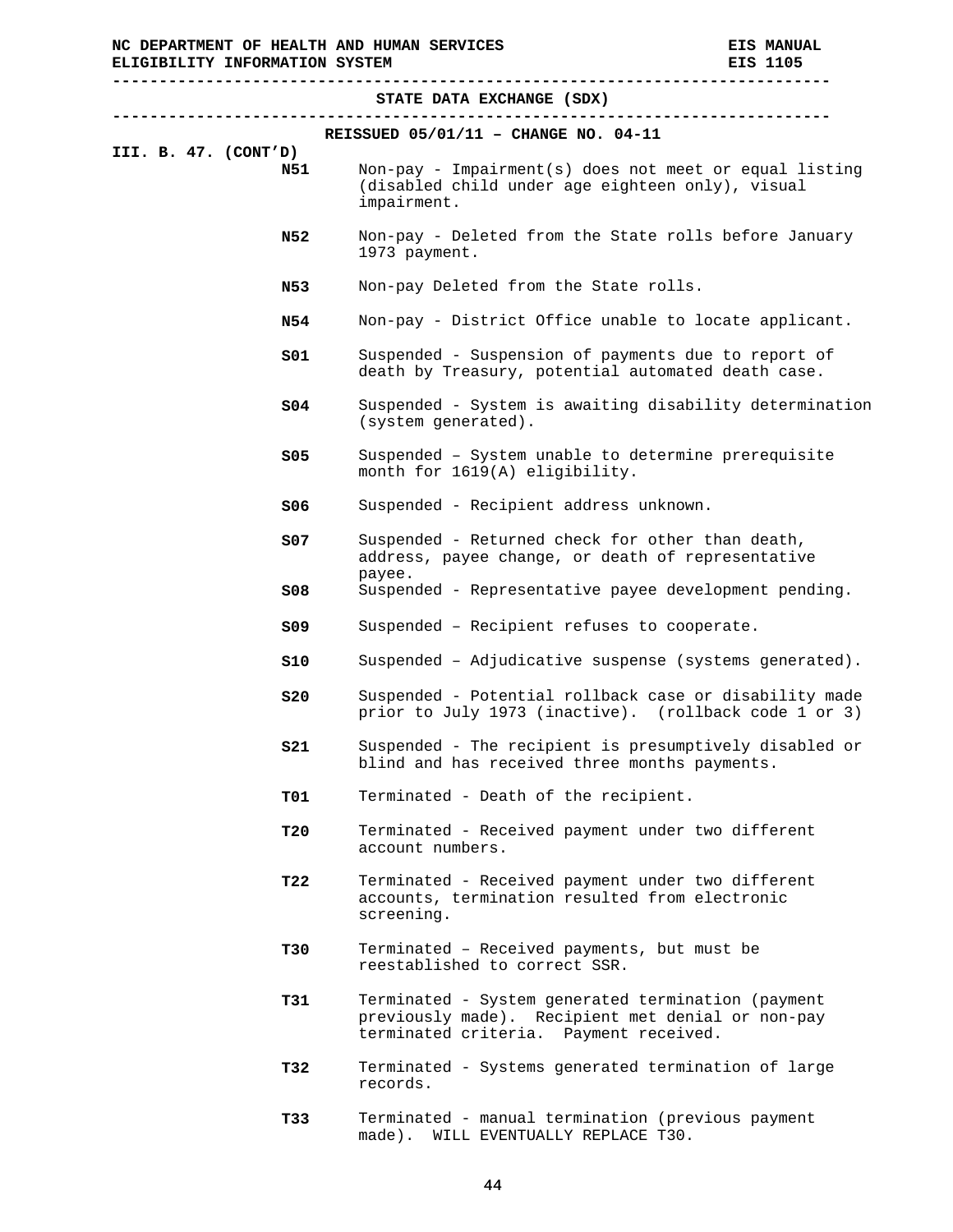**STATE DATA EXCHANGE (SDX)** 

**----------------------------------------------------------------------------- T50** Terminated - Manual termination (no previous payment made).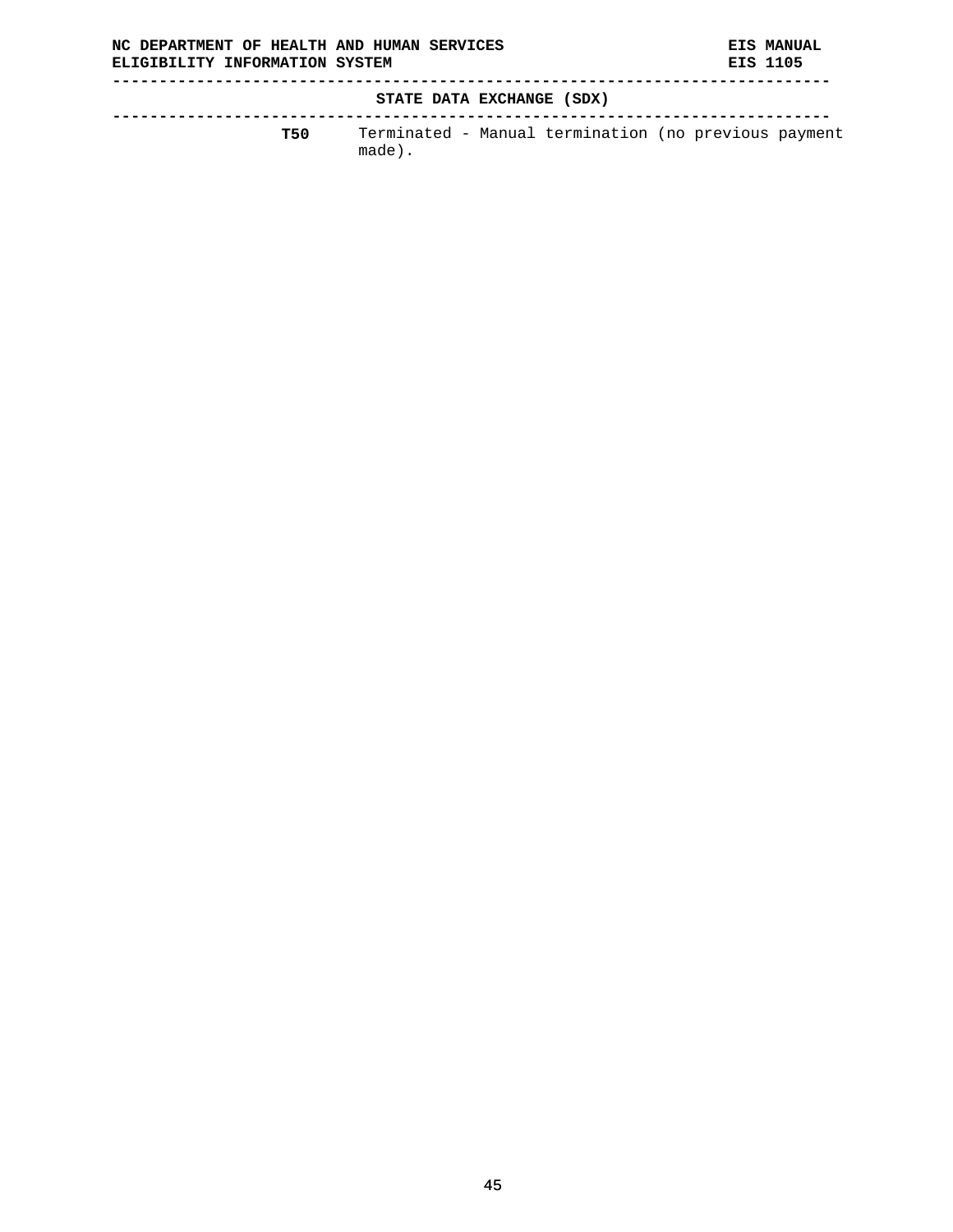### **STATE DATA EXCHANGE (SDX)**

**-----------------------------------------------------------------------------** 

# **REISSUED 05/01/01 – CHANGE NO. 04-11 III. B. 47. (CONT'D)**

- **T51** Terminated System generated termination (no previous payment made). Recipient met denial or non-pay terminated criteria.
- 48. **FED LIVING ARGMT:** The type of Federal living arrangement (for the current month) of the recipient for Title XVI purposes.
	- **A** Own household
	- **B** Another's household
	- **C** Parent's household (for child cases only)
	- **D** Title XIX institution
	- **w**  $\boldsymbol{m}$ **(blank)** arrangement change in progress or outside the U.S. Individual is in a non-Title XIX institution, living
	- Initial claims surface edit
- 49. **MEDICAID ELIG CD:** An indicator of the recipient's Medicaid eligibility status.
	- **A** Applicant refused to assign rights to third party insurance
	- **B** Deeming waived: child under a State home care plan
	- **C** Applicant is covered under provisions of section 1619(b) of Title XVI of the Act (MEDTEST indicator is A, B or F and Payment Status Code is equal to 'E01', or 'N01' – eligible.
	- **D** Disabled adult child
	- **G** Payment is being continued due to an appeal eligible
	- **P** Drug addiction and/or alcoholism
	- **Q** Medicaid qualifying trusts may exist
	- **R** Case is referred for State Determination of Medicaid eligibility due to: \* Initial denial \* Initially eligible for SSI, but there is no money being paid (Payment Status Code is 'E01', 'E02' or 'M01') ineligibility for SSI \* Payment is suspended (Payment Status Code is equal to 'Sxx') **S** No determination of Medicaid eligibility because: Essential person record, and/or State is not a 1634 State)
	- **W** Widow(er) (1634 States)
	- **Y** SSI payment is being made eligible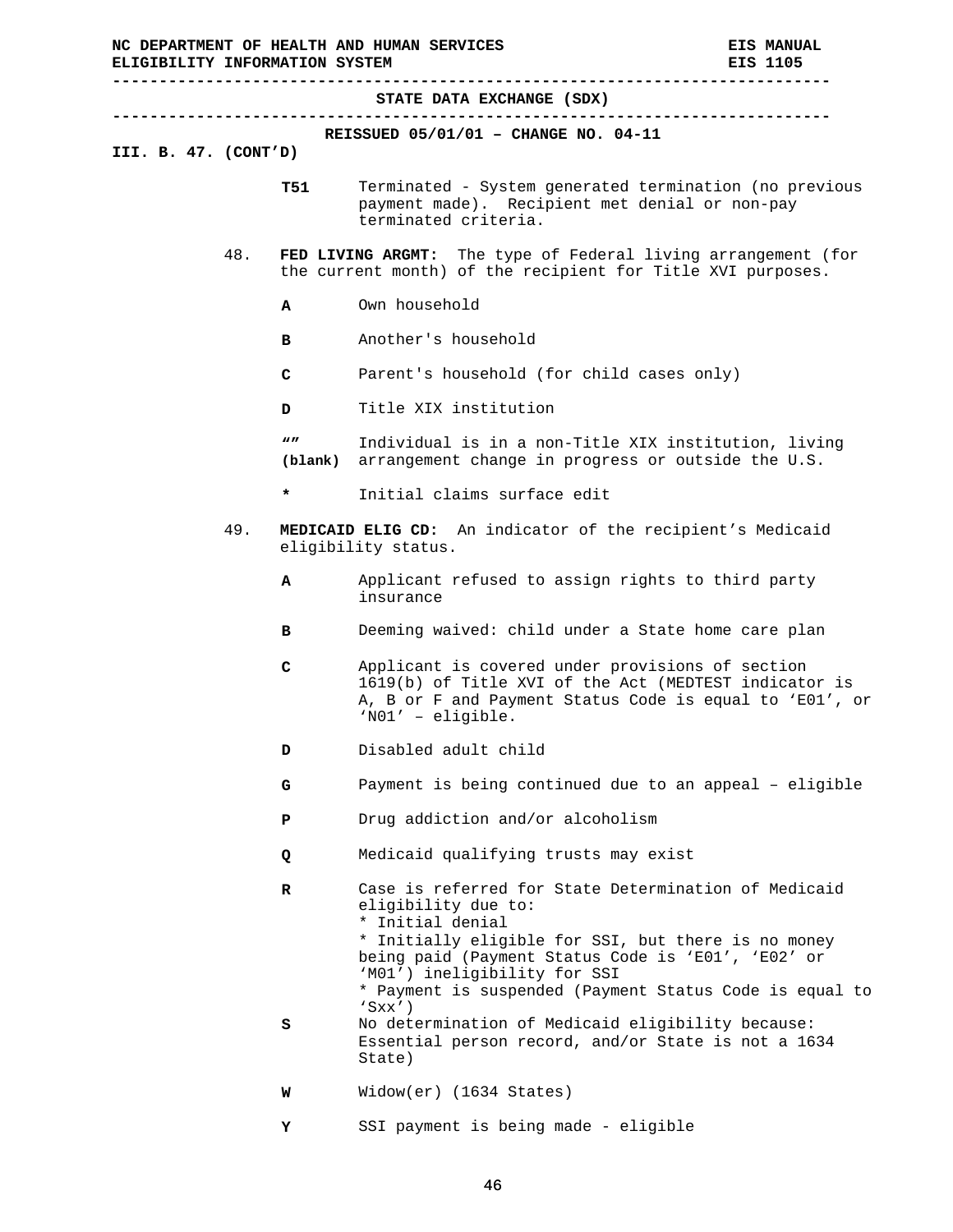**-----------------------------------------------------------------------------** 

**-----------------------------------------------------------------------------** 

**REISSUED 05/01/11 – CHANGE NO. 04-11** 

### **III. B. (CONT'D)**

#### **SCREEN THREE**

| VSD901-3 N.C. DEPT OF HEALTH AND HUMAN SERVICES                                                                                                                                        | SDX                                                                          | TODAY'S DATE: 09/04/2003<br>INFORMATION PROCESS DATE: 08/18/2003                               |
|----------------------------------------------------------------------------------------------------------------------------------------------------------------------------------------|------------------------------------------------------------------------------|------------------------------------------------------------------------------------------------|
| RECIPIENT: MCNEAL                                                                                                                                                                      | BILL H                                                                       | SSN: 987-65-4321                                                                               |
| PAYMENTS:<br>COUNTY:<br>SSI GROSS AMOUNT:<br>SSI MO. ASSIST AMT: 401.40<br><b>COUNTABLE EARNED:</b><br><b>COUNTABLE UNEARNED:</b>                                                      | OCTOBER<br>92<br>92                                                          | JULY<br>SEPTEMBER AUGUST<br>92<br>92<br>446.00 435.20 435.20 435.20<br>390.60 390.60<br>390.60 |
| CONDITIONAL PYMT:<br>DEEMED INC: CODE:<br>ADVANCE PAYMENT:<br>OVER/UNDER PAY IND: O<br>OVER PAY BALANCE: 1461.90<br>OVER PAY WAIVER:<br>CUR RECOVERY AMT: 44.60<br>BLIND WORK EXPENSE: | ---- EARNED INCOME ---<br>PERIOD:<br>WAGE EST:<br>RETRO AMT:<br>SELF EMPLOY: | BUDGET MONTH IND: 2                                                                            |
| PAGE: 3 NEXT SELECTION: DCN:                                                                                                                                                           |                                                                              | PF1/13=NEXT PF2/14=PREV PF3/15=MENU PF8/20=BENDEX PF9/21=SDX HISTORY<br>KEYS:                  |

#### 50. **PAYMENTS FOR CURRENT AND PRIOR THREE MONTHS**

- a. **COUNTY:** The State and County of residence for the recipient unless another state and county have jurisdiction.
- b. **SSI GROSS AMOUNT:** The amount the recipient is entitled to receive before any adjustments for overpayments.
- c. **SSI MO ASSIST AMT:** The cumulative SSI payment(s) actually paid to the recipient under Title XVI.

This is the amount of the previous month's check, plus any underpayments which have been issued since the monthly run.

- d. **COUNTABLE EARNED:** The current month's amount of earned income, after all exclusions are applied; used in determining eligibility and if the Budget Month Flag is equal to zero, compiling the payment. The portion of a work study program that is not allocated for school, book, lab fees, and transportation is included as Earned Income.
- e. **COUNTABLE UNEARNED:** The current month's amount of unearned income after all exclusions are applied; used in determining eligibility and, if the Budget Month Flag is zero, computing the benefit; including income deemed to the eligible individual if applicable.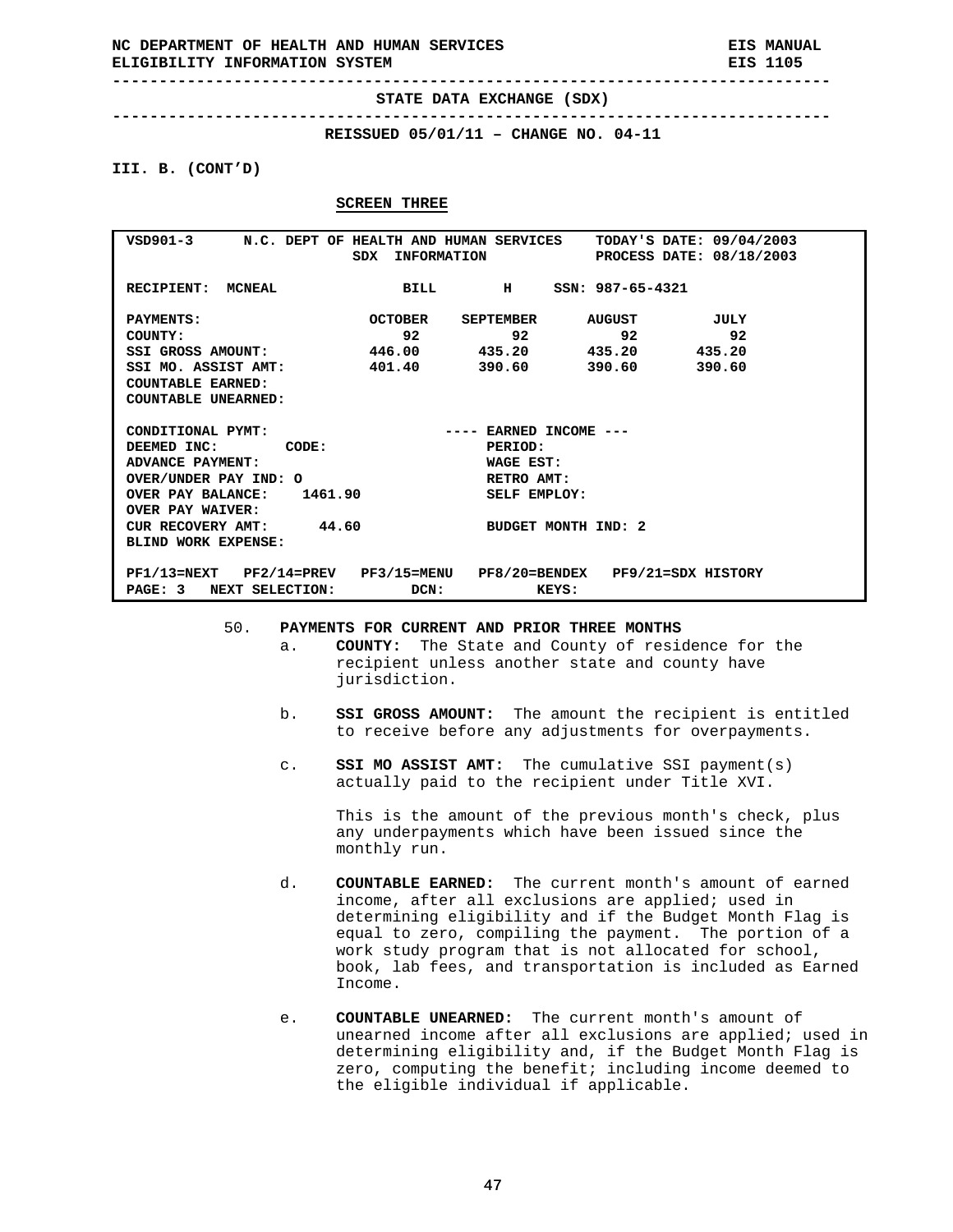**-----------------------------------------------------------------------------** 

**-----------------------------------------------------------------------------** 

**REISSUED 05/01/11 – CHANGE NO. 04-11** 

### **III. B. (CONT'D)**

- 51. **CONDITIONAL PYMT:** An indicator of whether or not a payment is, or was, subject to disposition of excess resources. When a payment is no longer conditional, the code "C" will remain in this data element.
	- **C** Conditional
	- **N** Not conditional

**BLANK** Not applicable

- 52. **DEEMED INC:** The current month's amount of income deemed to the eligible individual used in determining eligibility and, if the Budget Month Indicator is zero, computing the SSI payment.
- 53. **CODE:** Deemed income source codes:

Spouse to Spouse deeming after March 1983:

- **C** Computation based on couple's income
- **D** Computation based on individual's income
- **I** Computation based on individual's income
- **V** Income present for month and override system deeming

Parent to Child deeming after March 1982:

- **I** Computation based on eligible child's income only
- **P** Parental deeming under current (1997) regulations
- **V** Income present for month and override system deeming

For sponsor to alien deeming 10/80:

- **V** Sponsor deeming applicable
- 54. **ADVANCE PAYMENT:** The amount of emergency payment to the recipient. This amount is subtracted from the first payment. This data is not removed from the record.
- 55. **OVER/UNDER PAY IND:** Indicates whether or not overpayments and/or underpayments exist, and if the balance is reflected in the SSI Monthly Assistance amount.
	- **O** Overpayment exists
	- **U** Underpayments exists
	- **B** Both overpayment and underpayment exist
- 56. **OVER PAY BALANCE:** The remainder after subtracting the overpayment amount collected from the overpayment amount outstanding.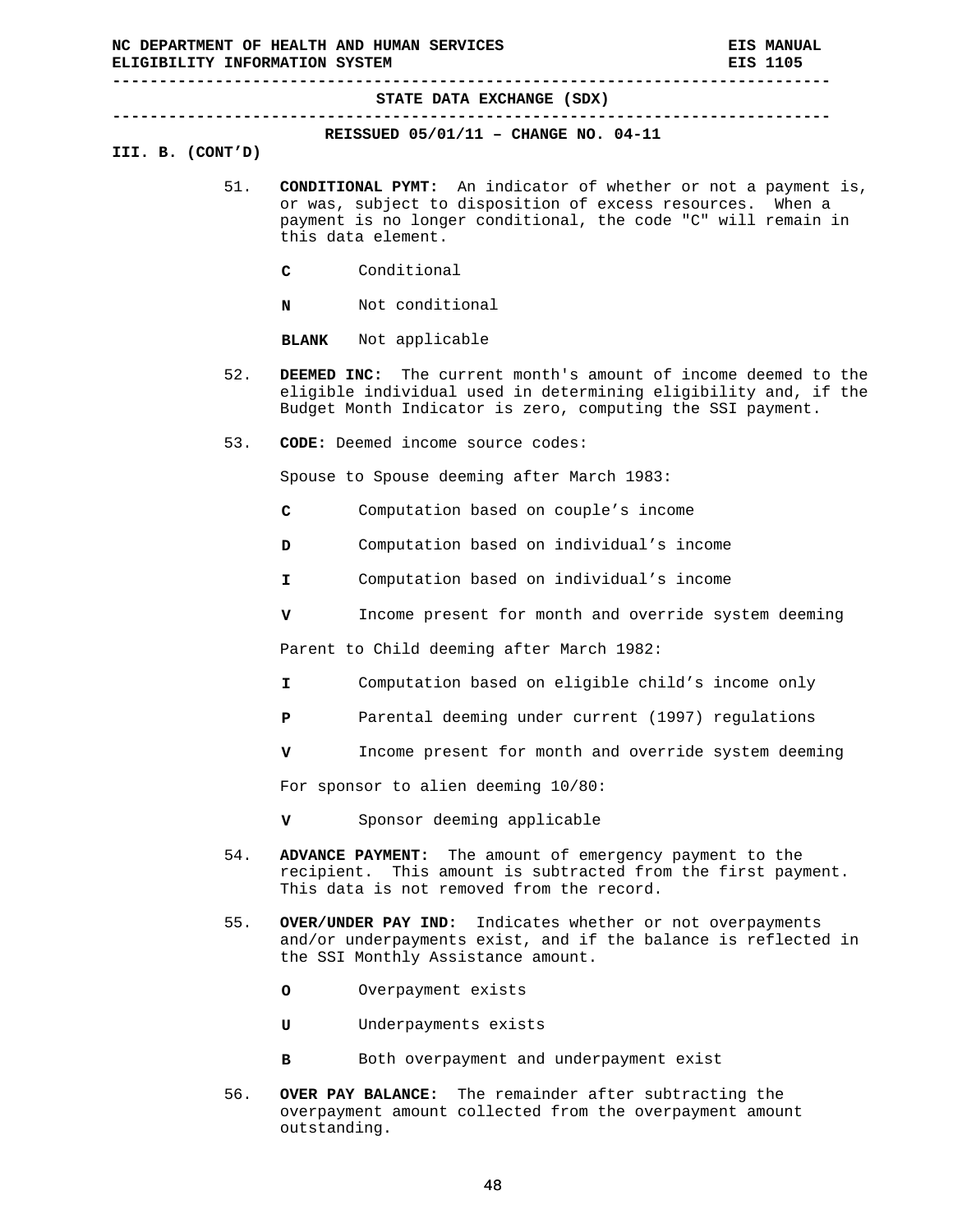**-----------------------------------------------------------------------------** 

**-----------------------------------------------------------------------------** 

**REISSUED 05/01/11 – CHANGE NO. 04-11** 

### **III. B. (CONT'D)**

- 57. **OVER PAY WAIVER**: The amount of overpayment which has been waived from recovery efforts.
- 58. **CUR RECOVERY AMT:** The amount of advanced payment or overpayment recovered from the payment month's check.
- 59. **BLIND EXPENSE:** The amount of work expenses of a blind recipient for the month in the Earned Income Period which may be excluded from the earned income amount.

#### 60. **EARNED INCOME**

- a. **PERIOD:** The month and year to which the earnings are to be charged. Earned income is shown on a monthly basis.
- b. **WAGE EST:** The gross amount of wages which the recipient expects to earn in the month reflected in the Earned Income Period.
- c. **RETRO AMT:** The amount of earned income used in computing the payment if the Budget Month Flag is not zero or blank. This will always be zeros if the Budget Month Flag is zero or blank.
- d. **SELF EMPLOY:** The estimated net amount of self-employment income for the period shown in the Earned Income Period.
- 61. **BUDGET MONTH IND:** The budget month used for computation purposes.
	- **O** Payment is based on factors in the computation month.
	- **1** Payment is based on factors one month before the computation month.
	- **2** Payment is based on factors two months before the computation month.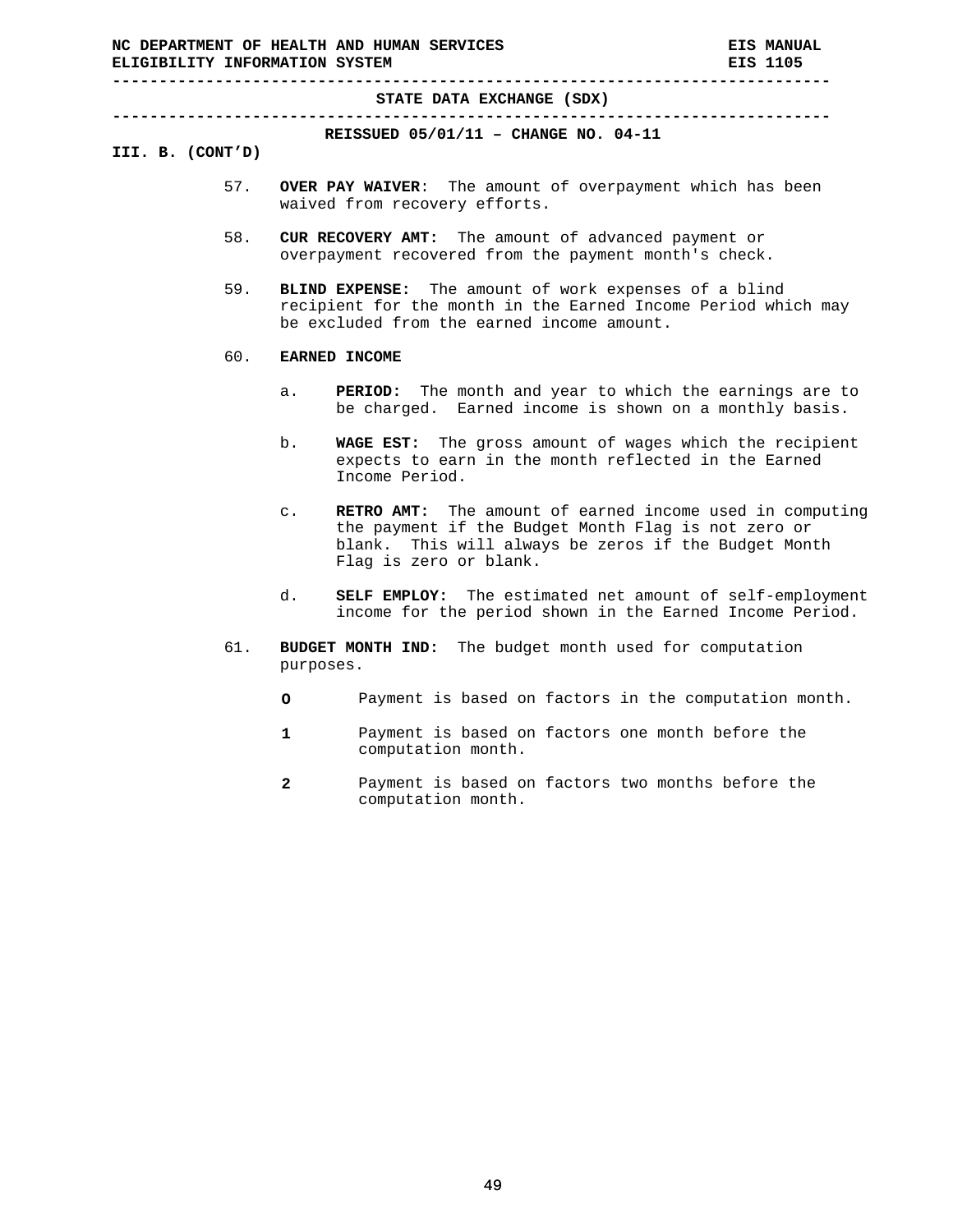**-----------------------------------------------------------------------------** 

**-----------------------------------------------------------------------------** 

**REISSUED 05/01/11 – CHANGE NO. 04-11** 

**III. B. (CONT'D)** 

#### **SCREEN FOUR**

|         |                              | VSD901-4 N.C. DEPT OF HEALTH AND HUMAN SERVICES |               | TODAY'S DATE: 09/04/2004                                             |  |
|---------|------------------------------|-------------------------------------------------|---------------|----------------------------------------------------------------------|--|
|         |                              |                                                 |               | SDX INFORMATION PROCESS DATE: 08/18/2004                             |  |
|         |                              |                                                 |               |                                                                      |  |
|         |                              | RECIPIENT: MCNEAL BILL H SSN: 987-65-4321       |               |                                                                      |  |
|         |                              | ----------------- UNEARNED INCOME INFORMATION   |               |                                                                      |  |
|         |                              |                                                 |               | TYPE START STOP AMOUNT FREQUENCY CLAIMID VERIFICATION                |  |
|         | V 09/1985 09/1985 464.17     |                                                 | N             | 0                                                                    |  |
|         | I 01/1994 669.00             |                                                 | $\mathbf{C}$  | 0                                                                    |  |
|         |                              |                                                 |               |                                                                      |  |
|         |                              |                                                 |               |                                                                      |  |
|         |                              |                                                 |               |                                                                      |  |
|         |                              |                                                 |               |                                                                      |  |
|         |                              |                                                 |               |                                                                      |  |
|         |                              |                                                 |               |                                                                      |  |
|         |                              |                                                 |               |                                                                      |  |
|         | REP PAYEE/AGENCY: KIM MCNEAL | 2501 MAIL SERVICE CENTER                        |               |                                                                      |  |
|         |                              |                                                 |               |                                                                      |  |
|         |                              |                                                 |               |                                                                      |  |
|         |                              |                                                 |               |                                                                      |  |
|         | <b>RALEIGH</b>               |                                                 | NC 27699-2501 |                                                                      |  |
|         |                              |                                                 |               |                                                                      |  |
|         |                              |                                                 |               | PF1/13=NEXT PF2/14=PREV PF3/15=MENU PF8/20=BENDEX PF9/21=SDX HISTORY |  |
| PAGE: 4 | NEXT SELECTION:              | DCN:                                            | KEYS:         |                                                                      |  |
|         |                              |                                                 |               |                                                                      |  |

#### 62. **UNEARNED INCOME INFORMATION**

- a. **TYPE:** Indicates the kind of unearned income the recipient is, or was, receiving. The last three occurrences of RSDI appear. The most recent payments will be displayed first, followed by the earlier payments in reverse chronological order. All other types of unearned income reflect the most recent occurrence.
	- **A** Social Security (T2)
	- **B** Black Lung
	- **C** VA (not based on need) Veterans Administration Compensation
	- **D** RRB
	- **E** VA (based on need) Veterans Administration Pension
	- **F** Assistance based on need and not excluded from unearned income
	- **G** Title II income used to offset SSI
	- **H** Income in-kind (support and maintenance)
	- **I** Ineligible child allocation (spouse-to-spouse or parent-to-child deemed income)
	- **J** Value of one-third reduction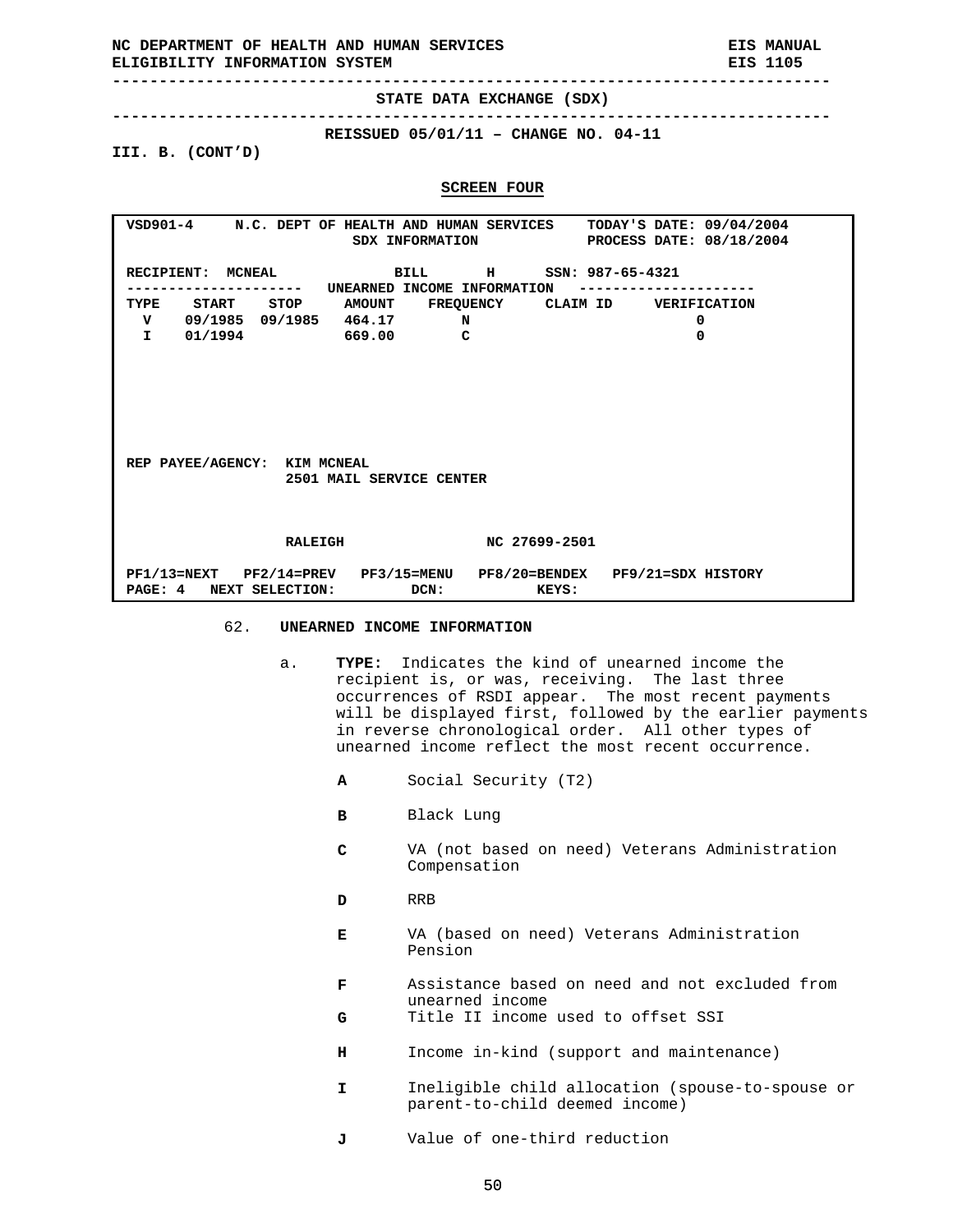**----------------------------------------------------------------------------- STATE DATA EXCHANGE (SDX) -----------------------------------------------------------------------------** 

**K** Blind countable income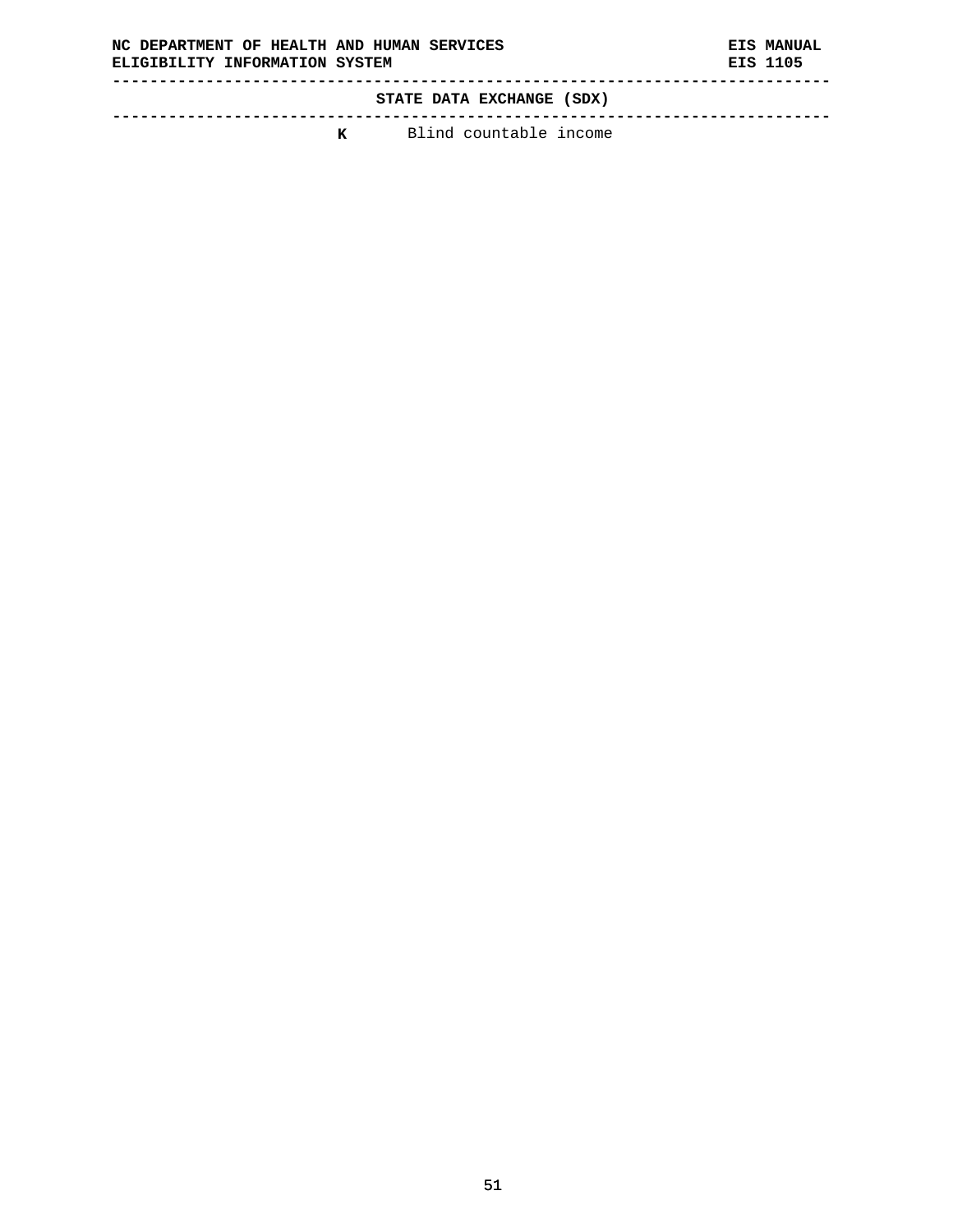|                      |              | STATE DATA EXCHANGE (SDX)                                                                                                                                                                                                                                                                    |
|----------------------|--------------|----------------------------------------------------------------------------------------------------------------------------------------------------------------------------------------------------------------------------------------------------------------------------------------------|
|                      |              | REISSUED 05/01/11 - CHANGE NO. 04-11                                                                                                                                                                                                                                                         |
| III. B. 62. (CONT'D) | L.           | Military unearned pension                                                                                                                                                                                                                                                                    |
|                      | м            | Federal Civil Service pension                                                                                                                                                                                                                                                                |
|                      | N            | Support payments received from absent parent                                                                                                                                                                                                                                                 |
|                      | $\circ$      | Income based on need from private sources                                                                                                                                                                                                                                                    |
|                      | P            | Employment-related pension (State or local<br>government retirement, private pension)                                                                                                                                                                                                        |
|                      | $\mathbf{Q}$ | Worker's Compensation                                                                                                                                                                                                                                                                        |
|                      | RC.          | Category - Conversion Value                                                                                                                                                                                                                                                                  |
|                      | RH           | Category - Royalties and Honoraria                                                                                                                                                                                                                                                           |
|                      | RI.          | Category - Interest and Dividends                                                                                                                                                                                                                                                            |
|                      | RL.          | Category - Rental/Lease Income                                                                                                                                                                                                                                                               |
|                      | SA           | Category - Assistance Payments (Emergency<br>Assistance Payments (not IBON or ABON), Certain<br>Foster Care Payments, Certain Adoption<br>Assistance, Assistance involving Community<br>Service Block Grants, and Certain Austrian Social<br>Insurance Payments (Not based on wage credits)) |
|                      | SC.          | Category - Conversion Value                                                                                                                                                                                                                                                                  |
|                      | SD           | Category - Death Related Incomes (Cash<br>Inheritance, In-Kind Inheritance, Unspent Death<br>Benefits, and Insurance Proceeds)                                                                                                                                                               |
|                      | SG           | Category - Monetary Award (Gifts, Grants,<br>Scholarships, and Fellowships not used for<br>Educational Benefits, Prizes, Gambling Winnings,<br>and Awards)                                                                                                                                   |
|                      | SM           | Multiple Entries                                                                                                                                                                                                                                                                             |
|                      | SN           | Category - Payments to Native American Indians<br>(Alaska Native Claims Distribution (Those over<br>\$2000/month), Payments derived from Individual<br>interests in Indian Trust or Restricted Lands (In<br>excess of \$2000/month), and Indian Tribal Funds<br>distributed to Individuals)  |
|                      | SO.          | Category - Other                                                                                                                                                                                                                                                                             |
|                      | SS           | Category - Court Ordered or Voluntary Support<br>Payments (Alimony/Spousal support and Child<br>support not subject to the one-third reduction)                                                                                                                                              |
|                      | SΤ           | Category - COLA Coordination Computation (One-                                                                                                                                                                                                                                               |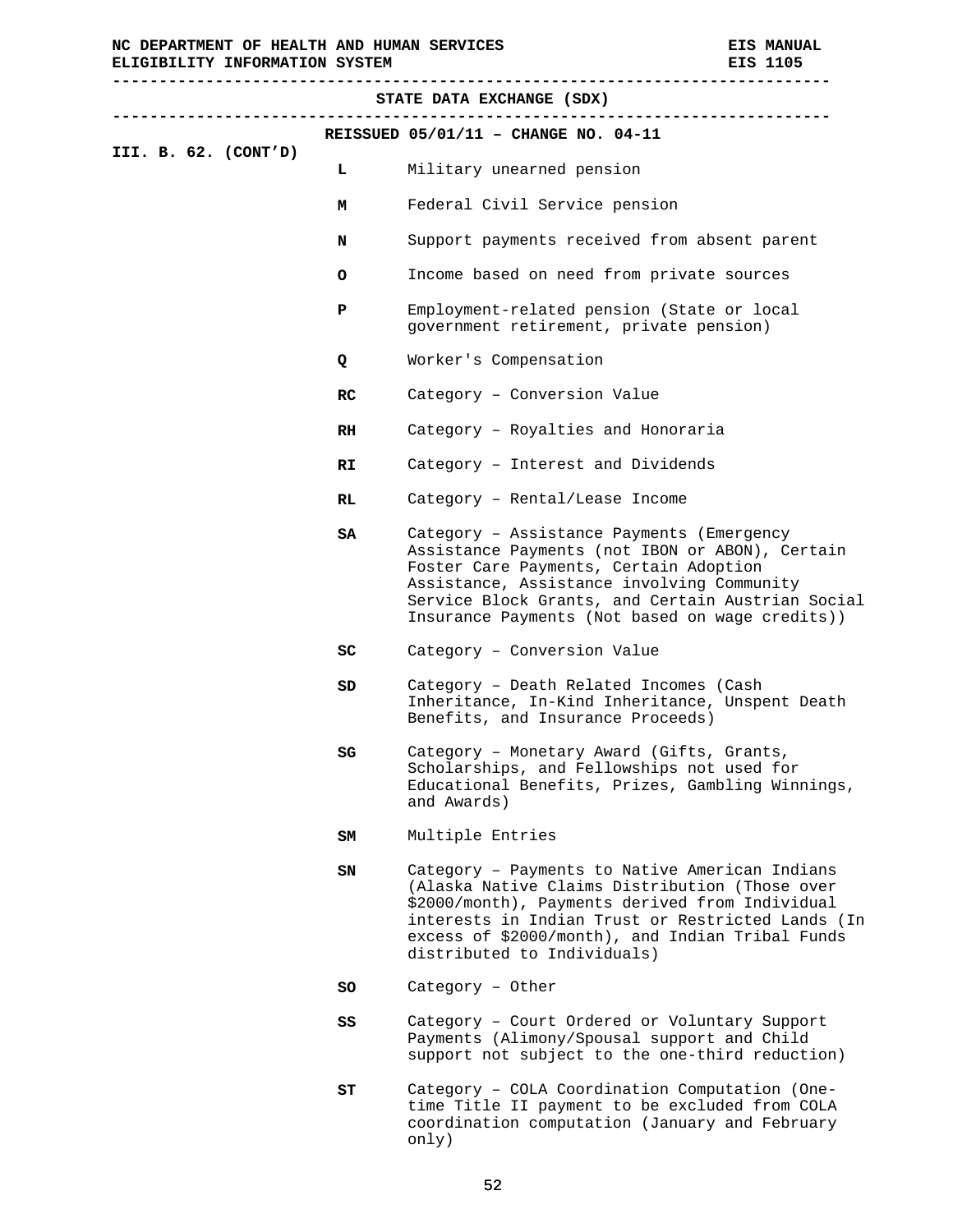**STATE DATA EXCHANGE (SDX)** 

**----------------------------------------------------------------------------- SU** Category – Unemployment Benefits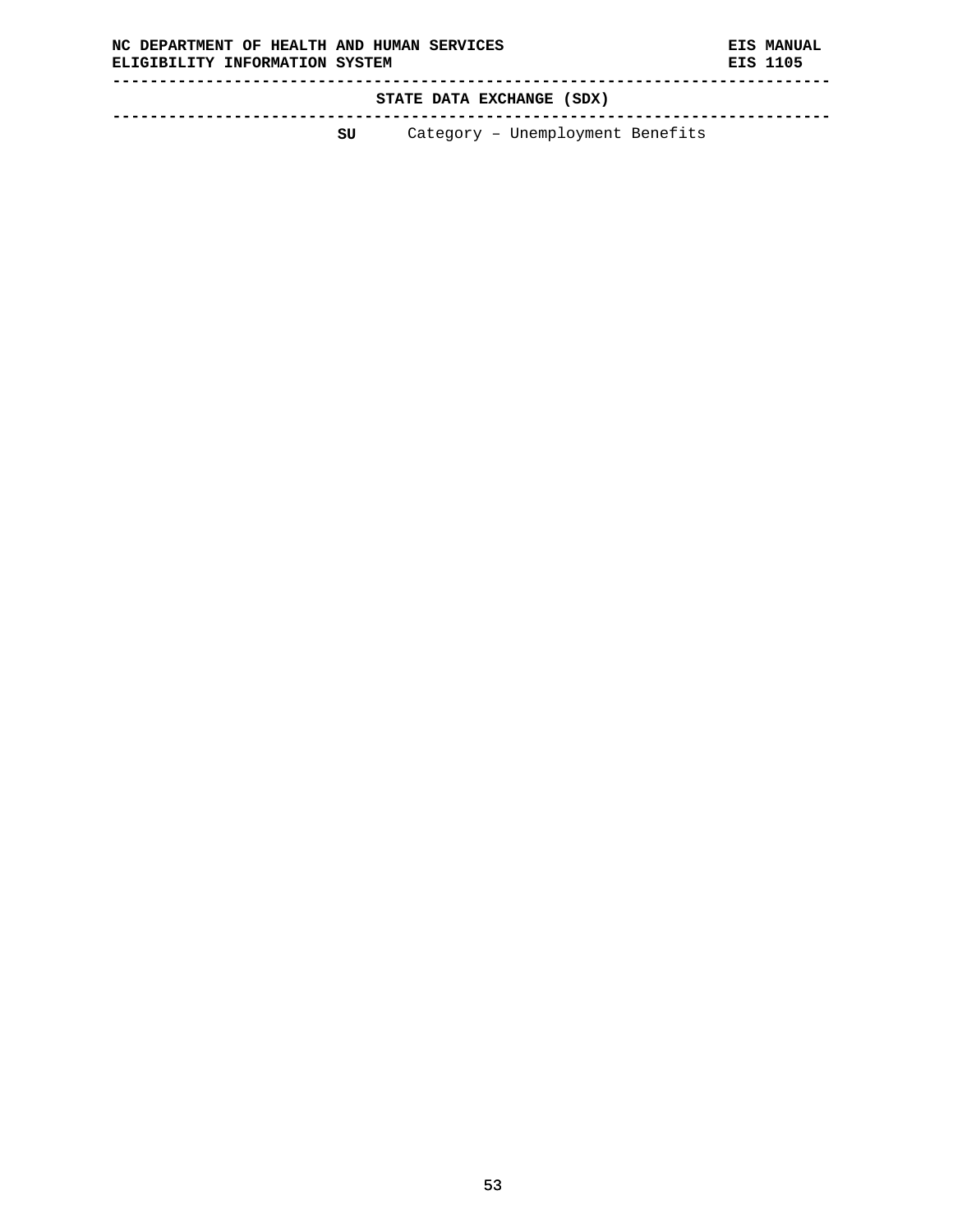|  |                      |                | ELIGIBILITY INFORMATION SYSTEM |                                                                                                                                                                                                                                                                                     | EIS 1105 |
|--|----------------------|----------------|--------------------------------|-------------------------------------------------------------------------------------------------------------------------------------------------------------------------------------------------------------------------------------------------------------------------------------|----------|
|  |                      |                | --------------------------     | STATE DATA EXCHANGE (SDX)                                                                                                                                                                                                                                                           |          |
|  | III. B. 62. (CONT'D) |                |                                | REVISED $05/01/11$ - CHANGE NO. 04-11                                                                                                                                                                                                                                               |          |
|  |                      |                | SW                             | Category - Work Related Unearned Income                                                                                                                                                                                                                                             |          |
|  |                      |                |                                | 1.<br>Jury Duty                                                                                                                                                                                                                                                                     |          |
|  |                      |                |                                | Stipends<br>2.<br>3.<br>Tips                                                                                                                                                                                                                                                        |          |
|  |                      |                |                                | 4.<br>Indian fishing rights income                                                                                                                                                                                                                                                  |          |
|  |                      |                |                                | 5. In-Kind Remuneration for Work                                                                                                                                                                                                                                                    |          |
|  |                      |                |                                | 6. Money paid to Residents of a Public<br>Institution where no ER/EE relationship exicts                                                                                                                                                                                            |          |
|  |                      |                |                                | (JTPA Payments, Job Corps Dependents Allowance,<br>Sick Pay that is Unearned Income, Sick Pay that<br>is Unearned Income, Trade Readjustment ACT<br>Payments, Uniformed Services Special Pay and<br>Allowances, State Disability Insurance Benefits,<br>and VA Educational Benefit) |          |
|  |                      |                | SX                             | Category - Unstated Income                                                                                                                                                                                                                                                          |          |
|  |                      |                | т                              | Alaska longevity bonus                                                                                                                                                                                                                                                              |          |
|  |                      |                | v<br>W                         | Net deemed income (see Deemed Income Amount and<br>Deemed Income Amount (Retrospective))<br>Title II offset                                                                                                                                                                         |          |
|  |                      |                |                                |                                                                                                                                                                                                                                                                                     |          |
|  |                      |                | x                              | Mandatory income level amount (conversion cases<br>only)                                                                                                                                                                                                                            |          |
|  |                      |                | Y                              | Special needs reduction (applies to a Federal<br>countable minimum income level)                                                                                                                                                                                                    |          |
|  |                      |                | z                              | State countable income (State of Vermont only)                                                                                                                                                                                                                                      |          |
|  |                      |                | Blank                          | Not applicable.                                                                                                                                                                                                                                                                     |          |
|  |                      | b.             | payment.<br>check.             | <b>START:</b> The date when the unearned income started if the<br>payment is monthly or when received if a one-time<br>This is the month in which they receive the                                                                                                                  |          |
|  |                      | $\mathsf{c}$ . | STOP:                          | The effective date of termination of unearned<br>income. In a situation where the unearned income changes,<br>this will be the last date the previous rate, or one-time<br>payment, was received. If the year is "89", this<br>indicates a payment adjustment is in process.        |          |
|  |                      | d.             | <b>AMOUNT :</b><br>recipient.  | The monthly amount of unearned income for the                                                                                                                                                                                                                                       |          |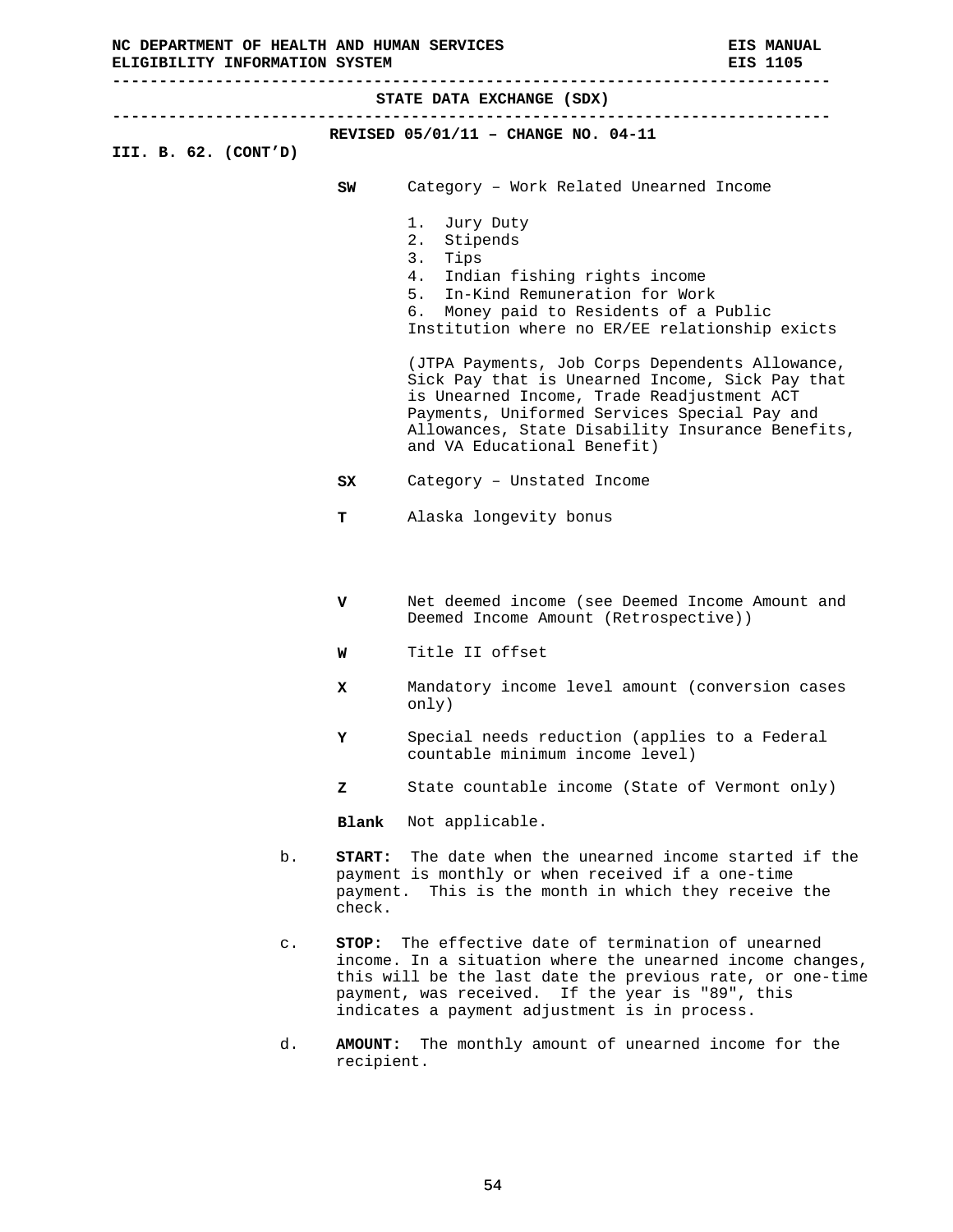**STATE DATA EXCHANGE (SDX) ----------------------------------------------------------------------------- REISSUED 05/01/11 – CHANGE NO. 04-11 III. B. 62. (CONT'D)**  e. **FREQUENCY:** Indicates whether or not unearned income is being received, or was received. **C** Continuous monthly payment, or uninsured (Title II claim number suffix "T" or "M"), or Title II benefits in non-pay status **N** One-time payment **R** Used in conjunction with type "A" income to indicate recent RSDI filing, or with type "D" income to indicate potential eligibility to a Railroad Benefit **T** Termination of a continuous monthly payment **U** Uninsured (T2 claim types T&M) If type D, this indicates RRB ID assigned, currently T2 only. (Future RRB entitlement possible) **BLANK** Initialized value f. **CLAIM ID:** The Claim Number or Claim Identification Number under which each type of unearned income is received. For Income-in-Kind, this data element may contain an identifying legend entered by the District Office; e.g., RENTFREE, FREERENT, ETC.

**-----------------------------------------------------------------------------** 

- g. **VERIFICATION:** This indicates whether or not the unearned income allegations of the recipient have been verified.
	- **0** Number and income amount have not been verified
	- **1** Number has been verified, amount has not been verified
	- **2** Number and income amount have been verified
	- **3** Number and income amount have not been verified. Title II IMPACC/A payment made
	- **4** Number has been verified, amount has not been verified. Title II IMPACC/A payment made
	- **5** If Unearned Income Type Code is equal to "A", number and income amount have been verified for IMPACC/A payment (Code was previously "2"). If Unearned Income Type Code is equal to "X", the Federal Countable minimum income level has been transmitted to the new record following a "T30"/"T50" action.
	- **6** If Unearned Income Type Code is equal to "A", IMPACC/A payment has been made (no previous code). If Unearned Income Type Code is equal to "X", systems generated one-time Title II payment was received in the first quarter of 1974.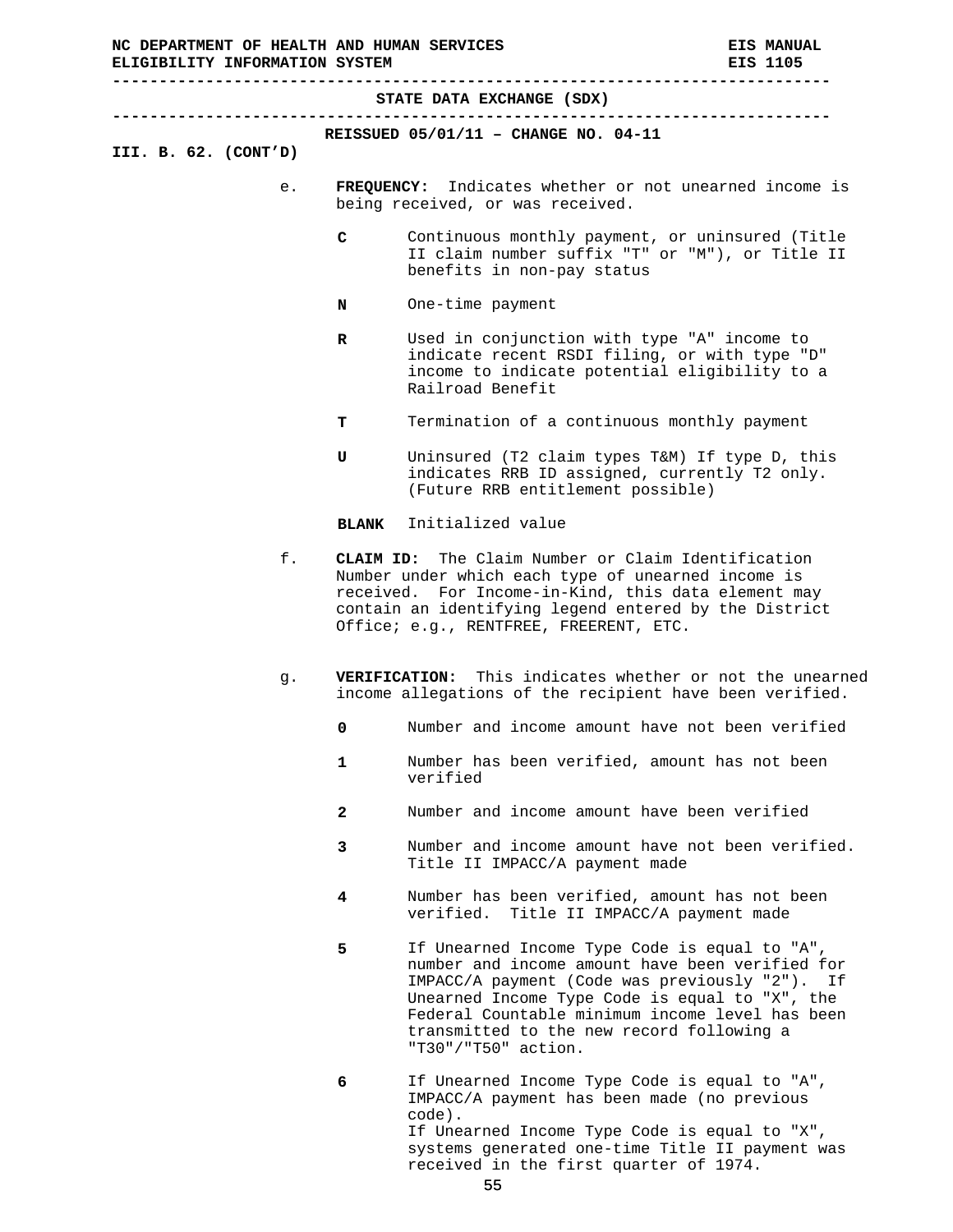**----------------------------------------------------------------------------- STATE DATA EXCHANGE (SDX)** 

**-----------------------------------------------------------------------------** 

**REISSUED 05/01/11 – CHANGE NO. 04-11** 

**III. B. 62. (CONT'D)** 

- **8** Dually entitled to Title II benefits.
- **I** Identification number and amount verified Title II being paid in installments because of DA & A provision
- **BLANK** Not applicable
- 63. **REP PAYEE/AGENCY:** This is the full name of the person who has been selected as the representative payee for the individual.
- 64. **ADDRESS:** Address of the representative payee.

#### **SCREEN FIVE**

| VSD901-5                                                | N.C. DEPT OF HEALTH AND HUMAN SERVICES      | <b>SDX INFORMATION</b> |               | TODAY'S DATE: 09/04/2004<br>PROCESS DATE: 08/18/2004 |
|---------------------------------------------------------|---------------------------------------------|------------------------|---------------|------------------------------------------------------|
| <b>RECIPIENT:</b><br><b>MCNEAL</b>                      |                                             | BILL                   | н             | SSN: 987-65-4321                                     |
| ELIG SPOUSE SSN:<br>ESSENTIAL PERSON:<br>ESSENTIAL SSN: | $000 - 00 - 0000$<br>0<br>$000 - 00 - 0000$ |                        |               |                                                      |
|                                                         | ---- INELIGIBLE SPOUSE 1                    |                        |               | ---- INELIGIBLE SPOUSE 2                             |
| IND:                                                    | P                                           |                        |               |                                                      |
| <b>NAME:</b>                                            | <b>MCNEAL</b>                               | LISA                   |               |                                                      |
| SSN:                                                    | $123 - 45 - 6789$                           |                        |               |                                                      |
| CAN:                                                    |                                             |                        |               |                                                      |
| UNEARN INCOME:                                          | 11.00                                       |                        |               |                                                      |
| UNEARN INC TYP:                                         | F                                           |                        |               |                                                      |
| UNEARN INC FREQ: C                                      |                                             |                        |               |                                                      |
| EARNED INC WAGE:                                        |                                             |                        |               |                                                      |
| SELF EMPLOY INC:                                        |                                             |                        |               |                                                      |
|                                                         |                                             |                        |               |                                                      |
|                                                         |                                             |                        |               |                                                      |
|                                                         |                                             |                        |               |                                                      |
| $PF1/13=NEXT$ $PF2/14=PREV$                             |                                             | <b>PF3/15=MENU</b>     | PF8/20=BENDEX | PF9/21=SDX HISTORY                                   |
| PAGE: 5                                                 | NEXT SELECTION:                             | DCN:                   | KEYS:         |                                                      |

- 65. **ELIG SPOUSE SSN:** The SSN of the eligible spouse, parent, or eligible individual.
- 66. **ESSENTIAL PERSON:** Indicates whether an essential person exists in the case and the relationship of the essential person to the eligible individual. **0** Initialized value
	- **1** Essential person is an ineligible spouse
	- **2** Essential person is a living-with father
	- **3** Essential person is a living-with mother
	- **4** A non-relative is in the SSN of Eligible Spouse or Parent
	- **5** A non-relative is in the SSN of Other Parent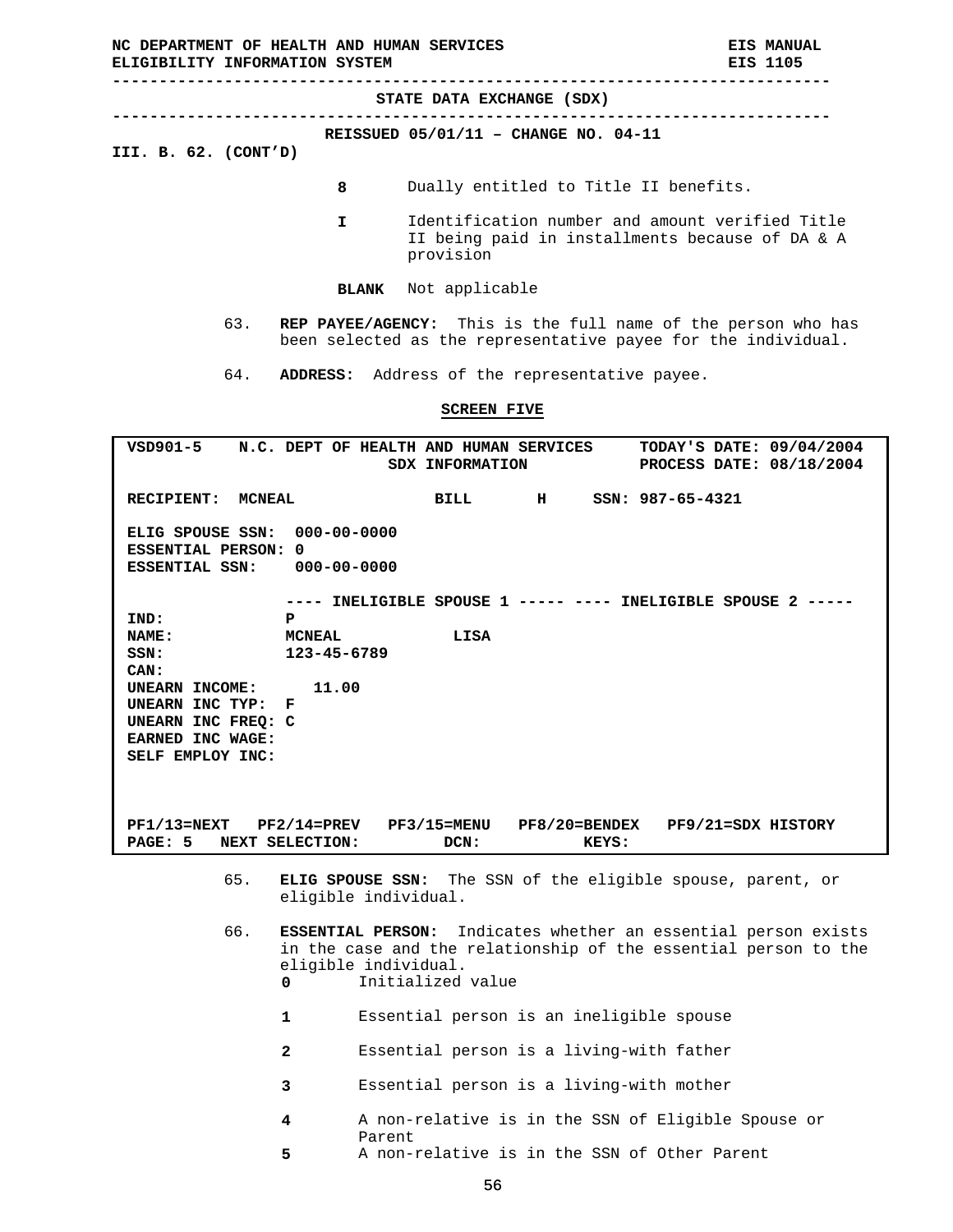**----------------------------------------------------------------------------- STATE DATA EXCHANGE (SDX) ----------------------------------------------------------------------------- REVISED 05/01/11 – CHANGE NO. 04-11 III. B. 66. (CONT'D) A** An ineligible spouse and at least one other person are both essential persons **B** A living-with father and at least one other person are both essential persons **C** A living-with mother and at least one other person are both essential persons **D** There are at least two essential persons, one of whom is in SSN of Eligible Spouse or Parent **E** There are at least two essential persons, one of whom is in SSN of Other Parent **F** A living-with parent is the essential person (applicable in pipeline cases only) 67. **ESSENTIAL SSN:** The SSN of the essential person in the record of an eligible individual, or the SSN of the eligible individual in the record of an essential person. 68. **INELIGIBLE SPOUSE** a. **IND:** Indicates whose information is present on the record. **E** Eligible spouse or eligible individual in the spouse's record **I** Ineligible spouse **P** Parent b**. NAME:** The name of the ineligible spouse or parent. c. **SSN:** The SSN of the ineligible spouse or parent. d. **CAN:** This is the claim or identification number of the ineligible spouse or parent.

- e. **UNEARN INCOME:** The monthly amount of unearned income for the ineligible spouse or parent.
- f. **UNEARN INC TYP:** The kind of unearned income the ineligible spouse or parent is, or was receiving. The last three occurrences of RSDI will appear. The most recent payments will be displayed first, followed by the earlier payments in reverse chronological order. All other types of unearned income reflect the most recent occurrence.
	- **A** Social Security
	- **C** VA (not based on need) Veterans Administration Compensation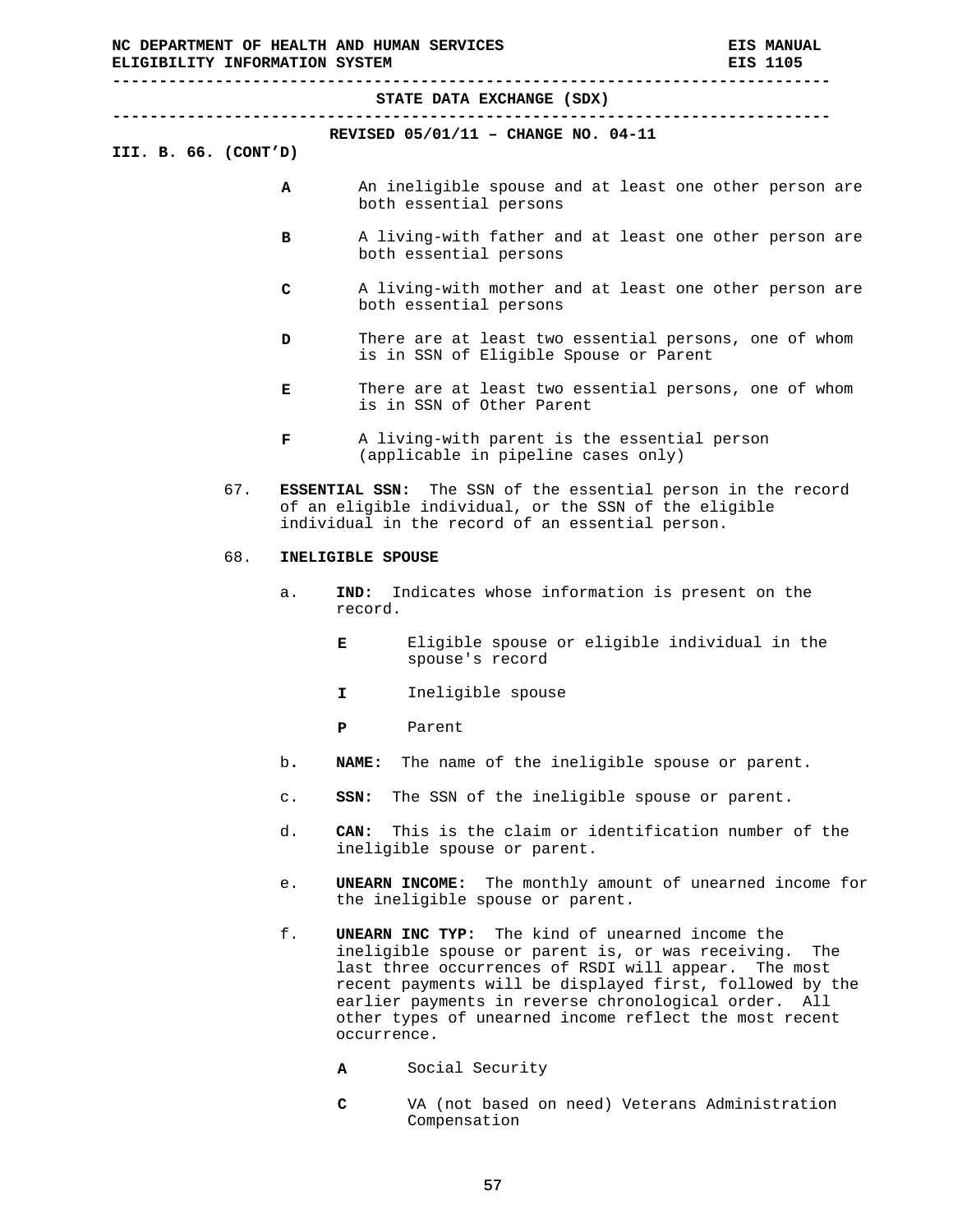**----------------------------------------------------------------------------- STATE DATA EXCHANGE (SDX) ----------------------------------------------------------------------------- REVISED 05/01/11 – CHANGE NO. 04-11 III. B. 68. (CONT'D) D** RRB **E** VA (based on need) **F** VA Fixed Payment **G** Title XVI offset **L** Military Retired Pay **M** Federal Civil Service pension **W** Title II offset ? Unknown Data g. **UNEARN INC FREQ:** Indicates whether or not unearned income is being received, or was received.

- **C** Continuous monthly payment, or uninsured (Title II claim number suffix "T" or "M"), or Title II benefits in non-pay status
- **N** One-time payment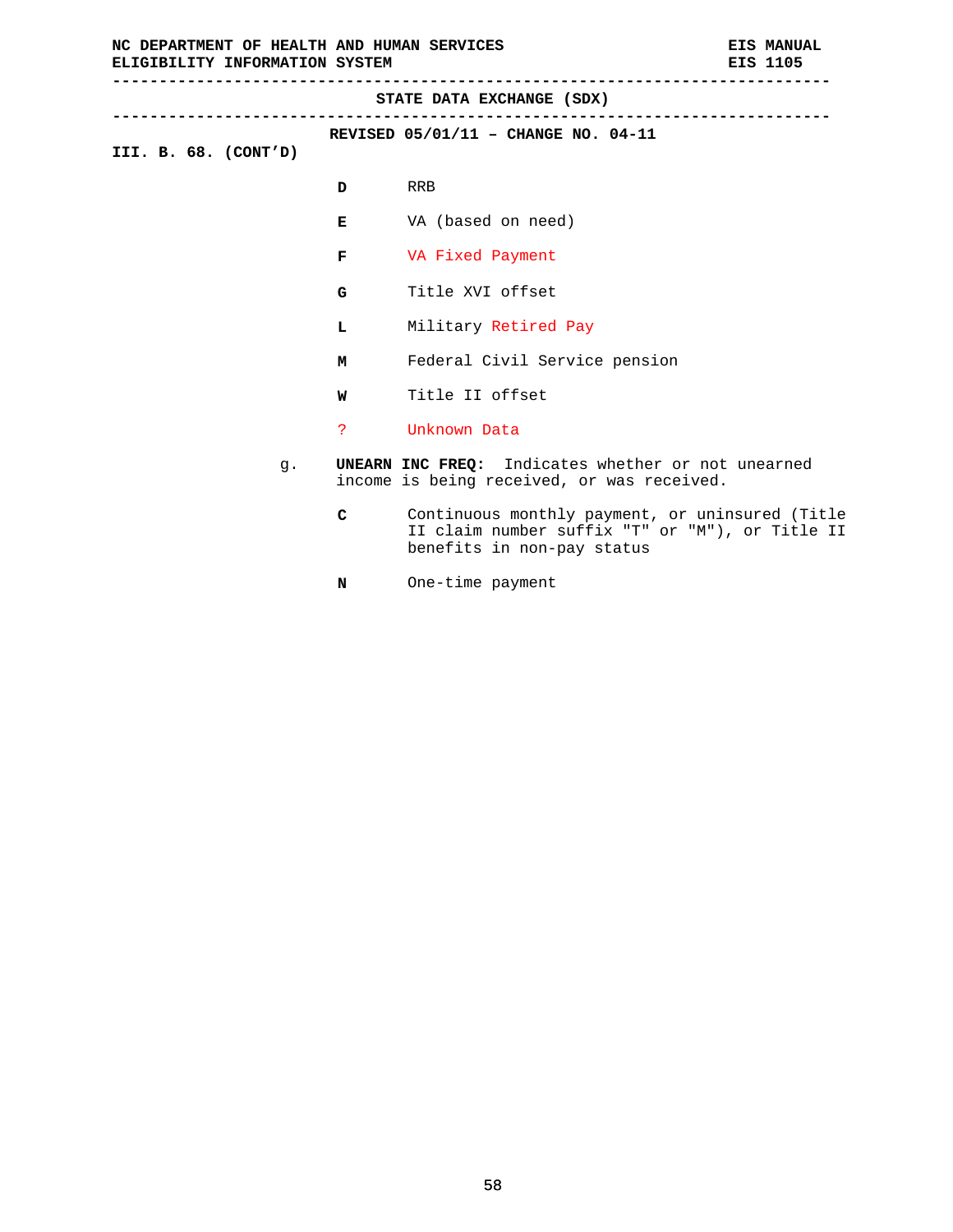**----------------------------------------------------------------------------- STATE DATA EXCHANGE (SDX) ----------------------------------------------------------------------------- REISSUED 05/01/11 – CHANGE NO. 04-11 III. B. 68. (CONT'D) R** Used in conjunction with type "A" income to indicate recent RSDI filing, or with type "D" income to indicate potential eligibility to a Railroad Benefit **T** Termination of a continuous monthly payment **U** Used only in conjunction with a type "D" entry to indicate Railroad Benefit has jurisdiction of the Title II payment and that recipient's entitlement to a Railroad Benefit has not been determined. **BLANK** Not applicable

- h. **EARN INC WAGE:** The gross amount of wages for the month which the ineligible spouse or parent expects to earn in the month reflected in the Earned Income Period.
- i. **SELF EMPLOY INC:** The estimated net amount of selfemployment income for the ineligible spouse or parent for the period shown in the Earned Income Period.

## **SCREEN SIX**

|                                    | VSD901-6 N.C. DEPT OF HEALTH AND HUMAN SERVICES TODAY'S DATE: 09/04/2004 |                  |
|------------------------------------|--------------------------------------------------------------------------|------------------|
|                                    | SDX INFORMATION PROCESS DATE: 08/18/2004                                 |                  |
| RECIPIENT: MCNEAL                  | BILL H                                                                   | SSN: 987-65-4321 |
| -- RESOURCES --                    |                                                                          |                  |
|                                    | HOUSE: Z MEDICARE ENTITLEMNT CD: N                                       |                  |
|                                    | VEHICLE: Z    QUAL MEDICARE BENEFICRY:                                   |                  |
| INSURANCE: Z CONVERTED RAILROAD #: |                                                                          |                  |
|                                    | PROPERTY: Z                 FOOD STAMPS APP-DATE-STAT: N - 06/1993 - N   |                  |
| OTHER: Z                           | ALIEN IND-RESIDENCY DATE: A -                                            |                  |
| MN DIARY:                          | COUNTRY OF ORIGIN:                                                       |                  |
| MN DATE:                           | ALIEN SPONSOR STATUS CODE:                                               |                  |
|                                    | ALIEN ELIGIBILITY CODE:                                                  |                  |
|                                    | FOREIGN LANGUAGE CODE:                                                   |                  |
| PASS:                              | ZEBLEY IND:                                                              |                  |
| 1619A:                             | ROLLBACK:                                                                |                  |
| 1619B:                             | DIR DEPOSIT: C                                                           |                  |
|                                    |                                                                          |                  |
|                                    |                                                                          |                  |
| SSN VERIFY CD:                     |                                                                          |                  |
| MULTIPLE SSN:                      |                                                                          |                  |
|                                    |                                                                          |                  |
|                                    | PF1/13=NEXT PF2/14=PREV PF3/15=MENU PF8/20=BENDEX PF9/21=SDX HISTORY     |                  |
| PAGE: 6 NEXT SELECTION: DCN:       | KEYS:                                                                    |                  |
|                                    |                                                                          |                  |

# 69. **RESOURCES**

- a. **HOUSE:** Indicates whether or not the recipient owns a house.
	- **\*** Initial claims exception
	- **A** Possession of a home principal place of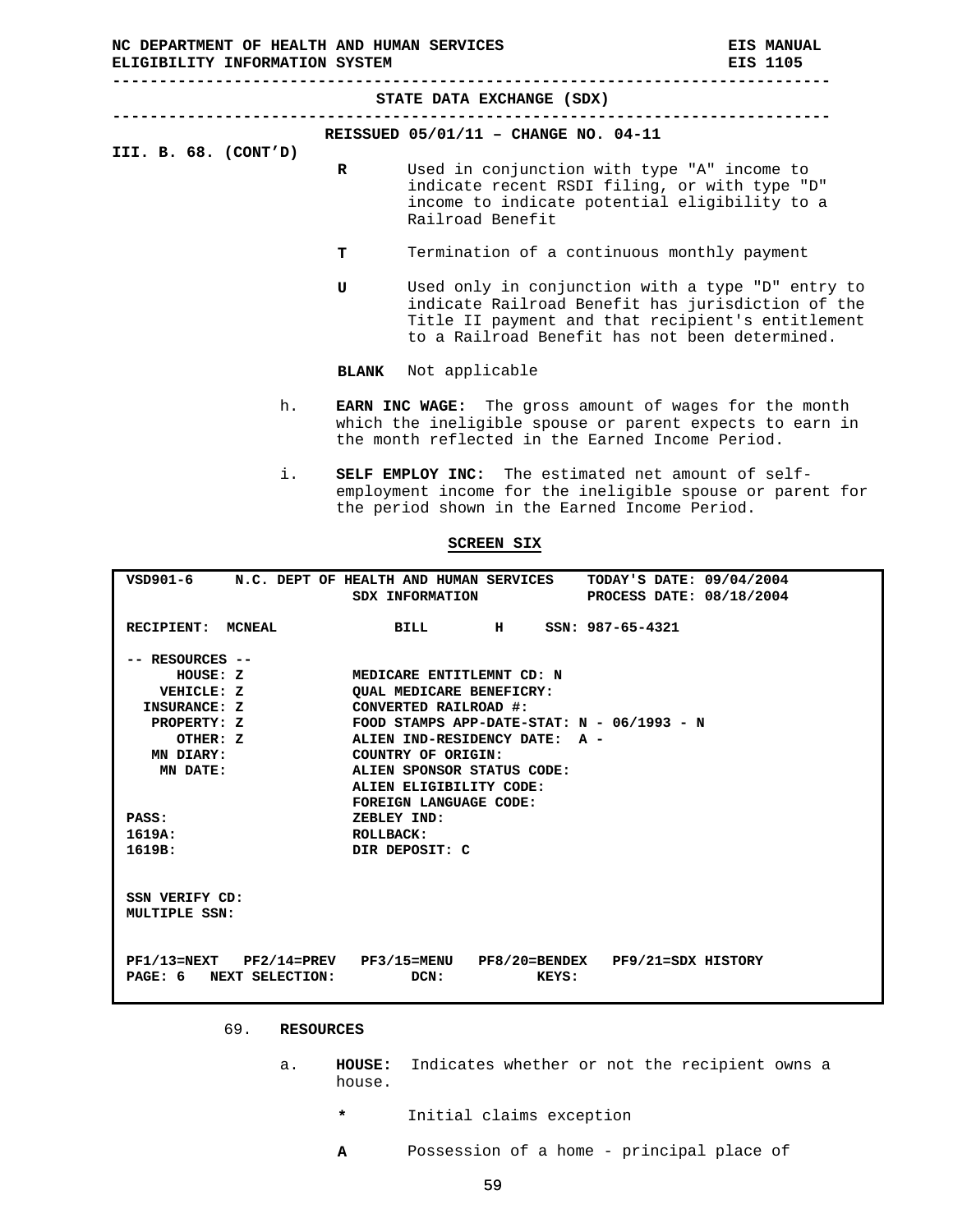**STATE DATA EXCHANGE (SDX)** 

**-----------------------------------------------------------------------------** 

residence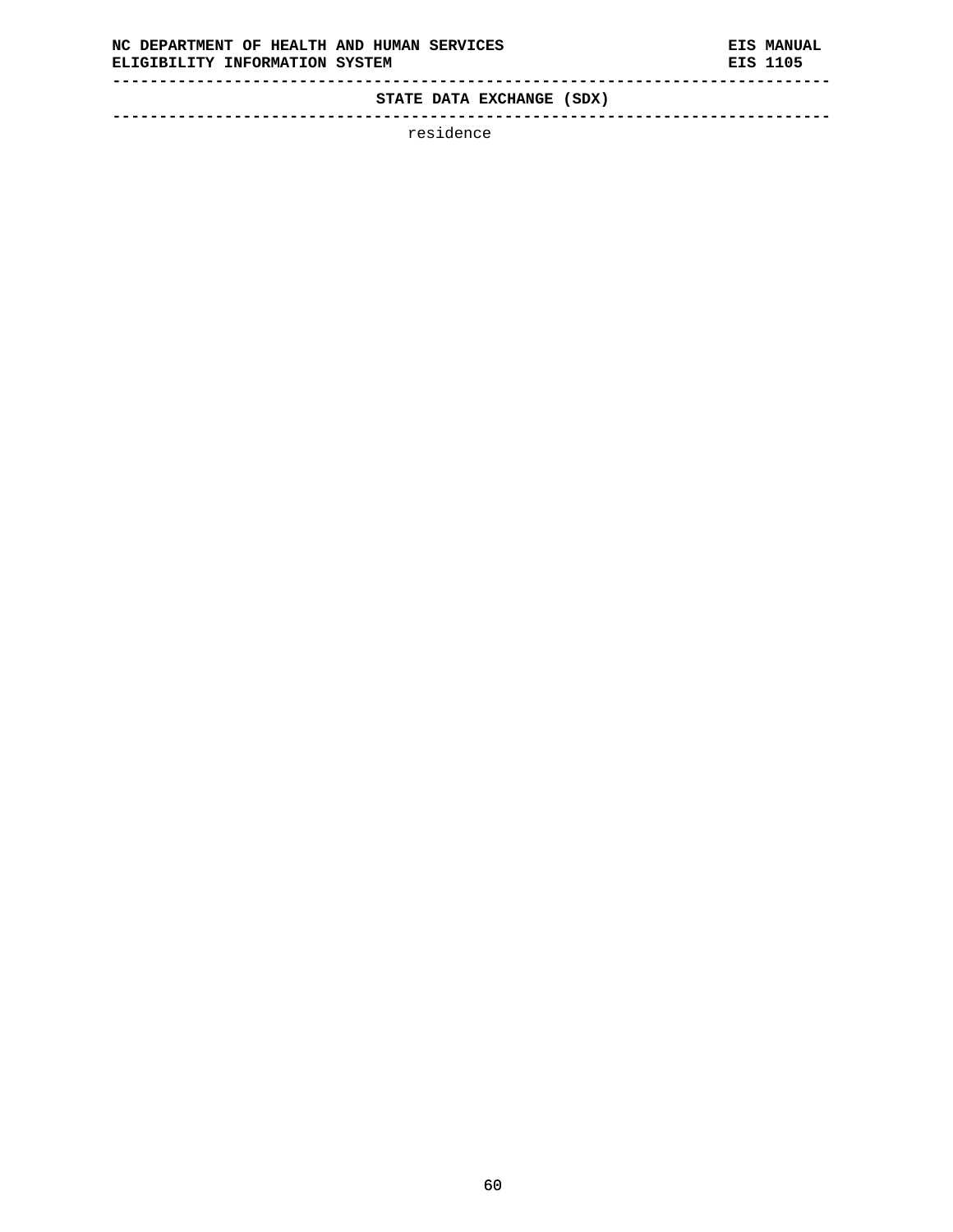**----------------------------------------------------------------------------- STATE DATA EXCHANGE (SDX) ----------------------------------------------------------------------------- REISSUED 05/01/11 – CHANGE NO. 04-11 III. B. 69. (CONT'D)**  J **Recipient owns house to be disposed of S** Equity in a non-excludable property is expected to increase in value **T** Home and equity in non-excludable property **Z** None **BLANK** Not determined b. **VEHICLE:** Indicates whether or not recipient owns a vehicle. If so, the code indicates whether or not the individual must dispose of the vehicle. **B** Owns a vehicle - either over or under the limit **G** Unverified resource **K** Individual is required to dispose of the vehicle **Z** None **BLANK** Not determined c. **INSURANCE:** Indicates whether or not the recipient has life insurance. If so, the code indicates whether or not the individual must dispose of the life insurance. **C** Life insurance - face value is over \$1,500.00 **L** Individual is required to dispose of the life insurance **H** Unverified resource **Z** None **BLANK** Not determined d. **PROPERTY:** Indicates whether or not the recipient owns income producing property. If so, the code indicates whether or not the individual must dispose of the

- property.
- **D** Income producing property to be disposed of.
- **M** Recipient owns income producing property to be disposed of.
- **Z** None
- **BLANK** Not determined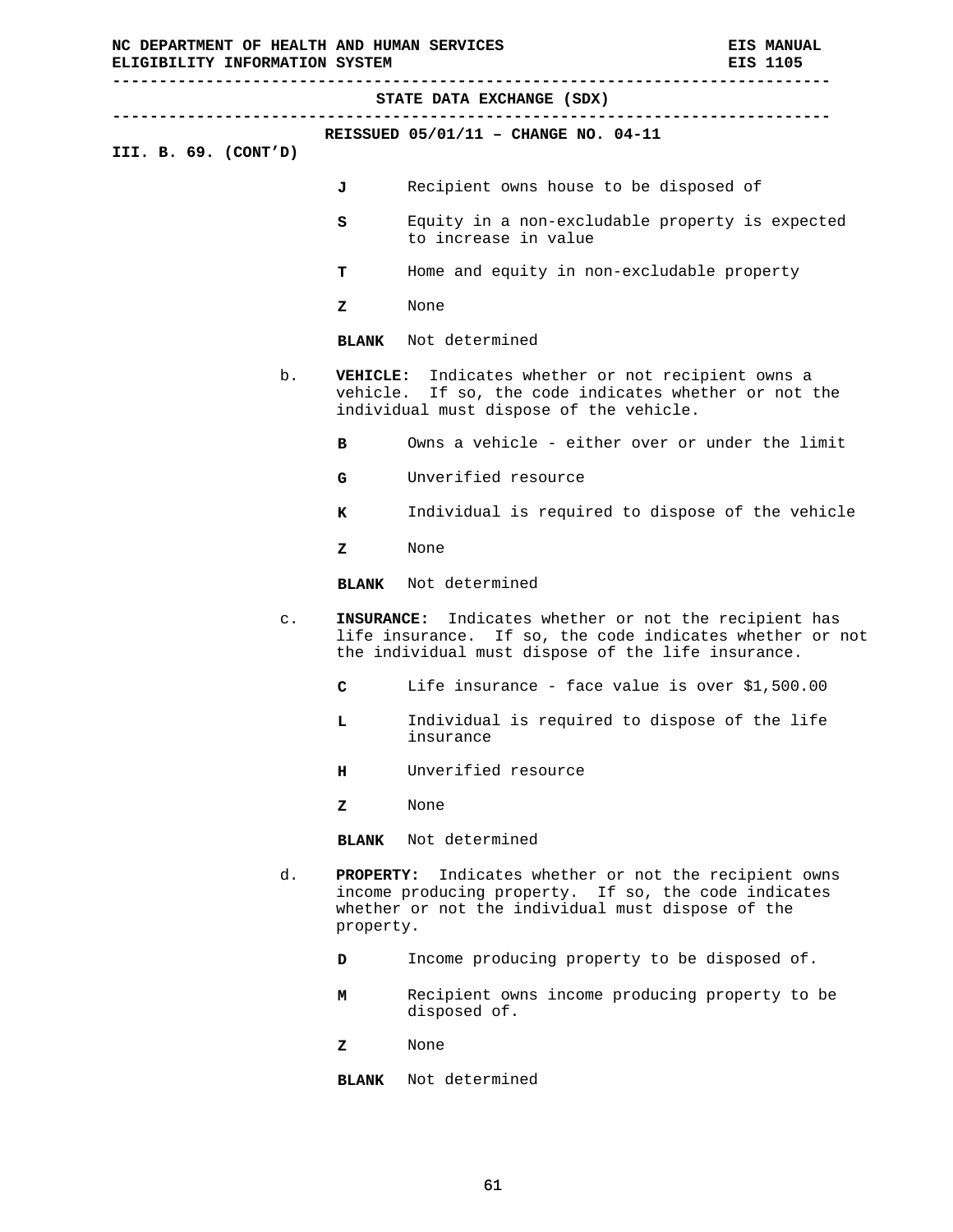**STATE DATA EXCHANGE (SDX)** 

**-----------------------------------------------------------------------------** 

**REISSUED 05/01/11 – CHANGE NO. 04-11** 

- **III. B.69. (CONT'D)** 
	- e. **OTHER:** Indicates whether or not the recipient owns other resources. If so, the code indicates whether or not the individual must dispose of the other resources.
		- **E** Owns other resources over the limits. Must be accompanied by a denial code or a disposition code is accompanied by a disposition code, the entry appears as an 'N' on the SSR.
		- **N** Individual is required to dispose of the other resources.
		- **Z** None

**BLANK** Not determined

- 70. **MN DIARY:** This indicates a transfer of assets has taken place.
	- **MN** Transfer of resources at less than fair value
- 71. **MN DATE:** This indicates the date the MN Diary action should be taken.
- 72. **PASS** (Plan for Achieving Self-Support): This is the monthly amount of earned income for blind and disabled recipients which may be excluded under an approved plan for achieving selfsupport.
- 73. **1619A:** Indicates if recipient is eligible for special payments under 1619(a) provisions.
	- **D** The presence of one of these codes indicates monthly
		-
	- **E** Gross earned income to be the Substantial Gainful **F** Activity level with SSI payment continuation under **G** 1619(a).
- 74. **1619B:** Indicates if recipient is considered an SSI recipient for Medicaid purposed under 1619(b) provisions.
	- **A** Individual meets the SSI income test; however, no date has been entered by SSA for Medicaid use and insufficiency of earning test. (This individual may be eligible for 1619(b) status but a determination by SSA has not been made.)
	- **B** Individual meets the SSI income test and also meets the Medicaid use and insufficiency of earnings test. (This individual has been determined eligible for 1619(b) status by SSA.)
	- **F** Individual meets the SSI income test. The Medicaid use and insufficiency of earnings tests decision pending with SSI. (This individual may be eligible for 1619(b) status but a determination by SSA has not been completed.)

**BLANK** Not eligible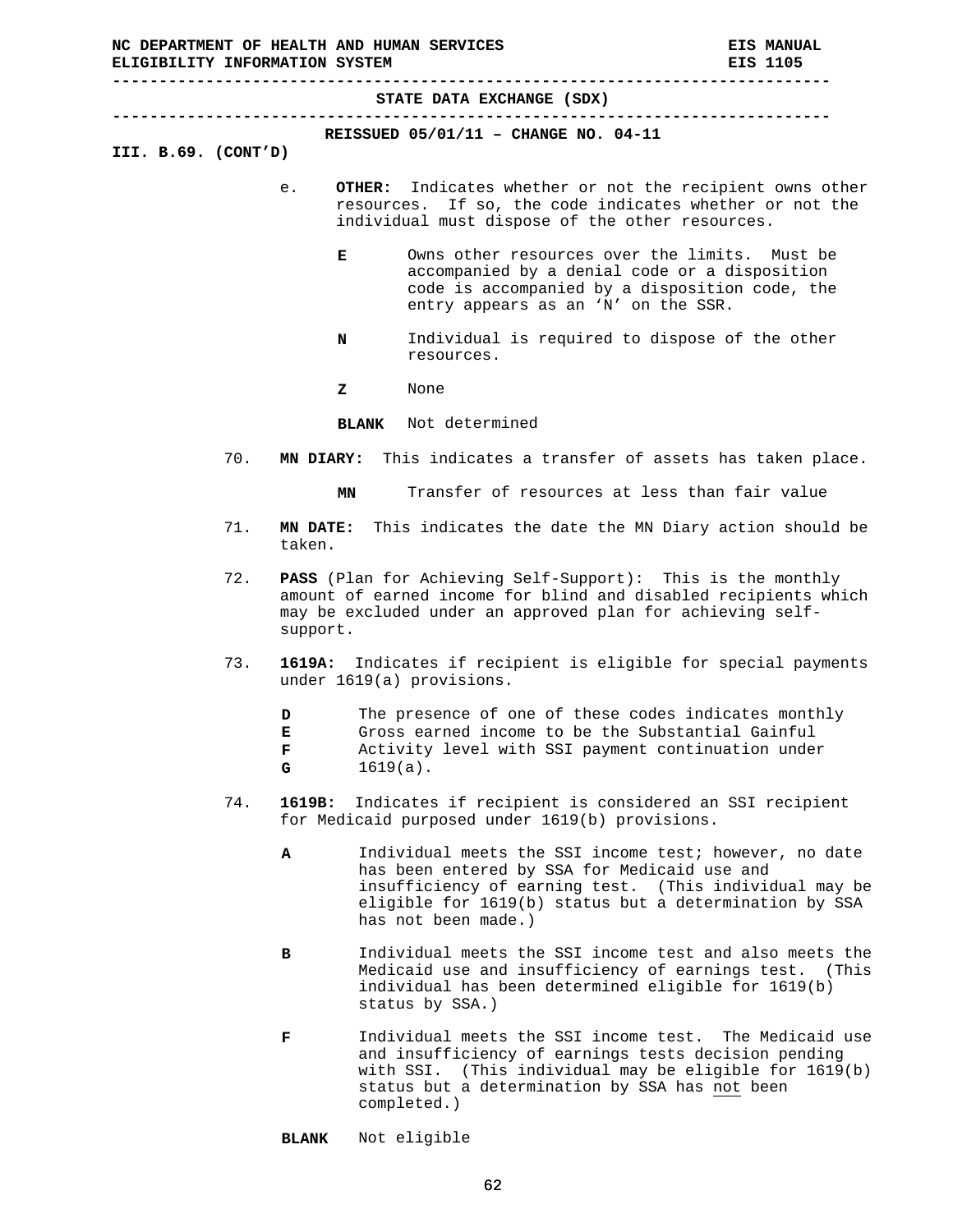| NC DEPARTMENT OF HEALTH AND HUMAN SERVICES<br>ELIGIBILITY INFORMATION SYSTEM |                 |                                                                                                                               | EIS 1105 |
|------------------------------------------------------------------------------|-----------------|-------------------------------------------------------------------------------------------------------------------------------|----------|
|                                                                              |                 | STATE DATA EXCHANGE (SDX)                                                                                                     |          |
| III. B. (CONT'D)                                                             |                 | ---------------------------------<br>REISSUED $05/01/11$ - CHANGE NO. 04-11                                                   |          |
| 75.                                                                          | Multiple SSNs.  | SSN VERIFY CD: Indicates the possibilities in the List of                                                                     |          |
|                                                                              | A               | Affirmed by SSA District Office                                                                                               |          |
|                                                                              | I.              | Incorrect SSN, change has been processed                                                                                      |          |
|                                                                              | N               | SSN has not been verified                                                                                                     |          |
|                                                                              | P               | "Pseudo" SSN                                                                                                                  |          |
|                                                                              | т               | Cross-reference number terminated and will not be re-<br>accreted                                                             |          |
|                                                                              | x               | Cross-reference SSN                                                                                                           |          |
|                                                                              | Y               | SSN has been verified                                                                                                         |          |
| 76.                                                                          |                 | <b>MULTIPLE SSN:</b> The additional SSNs used by the recipient. Up<br>to five SSNs may be listed.                             |          |
| 77.                                                                          |                 | <b>MEDICARE ENTITLEMENT CD:</b> Reflects the individual's current<br>Medicare entitlement status, as follows:                 |          |
|                                                                              | A               | The individual is covered for Hospital Insurance<br>(Medicare A), but not for Supplementary Medical<br>Insurance (Medicare B) |          |
|                                                                              | в               | The individual is covered for (Supplementary Medical<br>Insurance) Medicare B, but not (Hospital Insurance)<br>Medicare A     |          |
|                                                                              | c               | The individual is covered for both Medicare A (Hospital<br>Insurance) and (Supplementary Medical Insurance)<br>Medicare B     |          |
|                                                                              | D               | To be added 10/05 at earliest                                                                                                 |          |
|                                                                              | N               | The individual is not covered for either Medicare A or<br>B                                                                   |          |
|                                                                              | W 11<br>(Blank) | Space-initialized default                                                                                                     |          |
|                                                                              |                 | NOTE: SSA is not currently sending reliable data in this field.                                                               |          |
| 78.                                                                          |                 | QUAL MEDICARE BENEFICIARY: Not currently in use.                                                                              |          |
| 79.                                                                          |                 | CONVERTED RALIROAD #:<br>This is the Railroad Retirement Board<br>(RRB) number converted from the SSA version.                |          |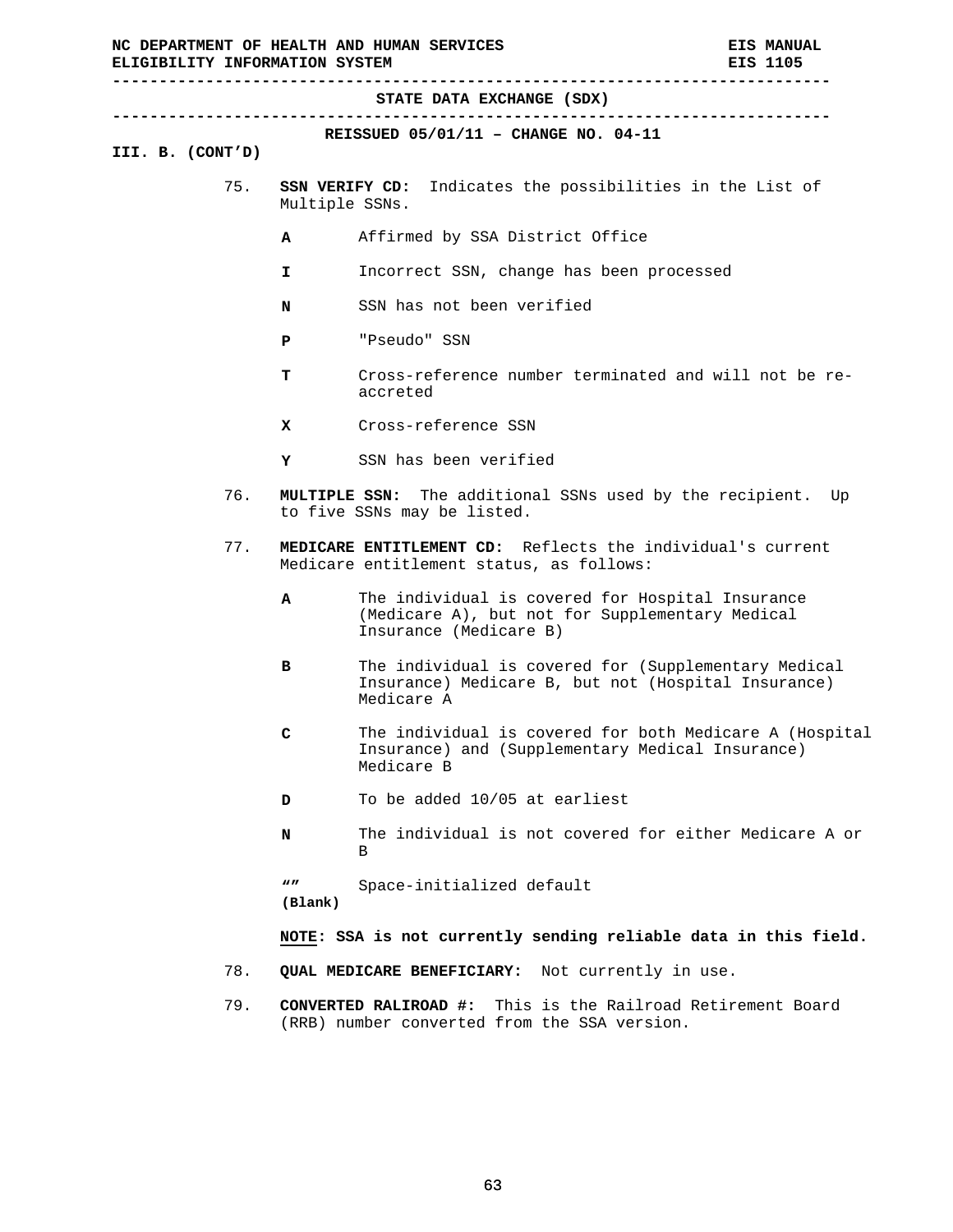| ELIGIBILITY INFORMATION SYSTEM |     |                          | NC DEPARTMENT OF HEALTH AND HUMAN SERVICES                                                                                                                                                                                                                                                                                               | <b>EIS MANUAL</b><br>EIS 1105 |
|--------------------------------|-----|--------------------------|------------------------------------------------------------------------------------------------------------------------------------------------------------------------------------------------------------------------------------------------------------------------------------------------------------------------------------------|-------------------------------|
|                                |     |                          | STATE DATA EXCHANGE (SDX)                                                                                                                                                                                                                                                                                                                |                               |
| III. B. (CONT'D)               |     |                          | REISSUED $05/01/11$ - CHANGE NO. 04-11                                                                                                                                                                                                                                                                                                   |                               |
| 80.                            |     | been made.               | FOOD STAMPS APP - DATE - STAT: Indicates whether or not SSA<br>personnel took an application for Food Stamps; the month and<br>year of the initial Food Stamp data input; and whether or not<br>the recipient receives Food Stamps or has filed an application<br>for Food Stamps in the past sixty days on which no decision has<br>APP |                               |
|                                |     | Α                        | SSA taking food stamp application in a waiver state and<br>shelter cost is at or above state standard.                                                                                                                                                                                                                                   |                               |
|                                |     | в                        | SSA taking food stamp application in a waiver state and<br>shelter cost is below state standard.                                                                                                                                                                                                                                         |                               |
|                                |     | N                        | SSA did not take a Food Stamp application.                                                                                                                                                                                                                                                                                               |                               |
|                                |     | Y                        | SSA took Foood Stamp application.                                                                                                                                                                                                                                                                                                        |                               |
|                                |     | z                        | Invalid character(s) transmitted.                                                                                                                                                                                                                                                                                                        |                               |
|                                |     | $\bf{W}$<br><b>BLANK</b> | No input                                                                                                                                                                                                                                                                                                                                 |                               |
|                                |     |                          | <b>STAT</b>                                                                                                                                                                                                                                                                                                                              |                               |
|                                |     | Y                        | Yes, either is receiving or applied.                                                                                                                                                                                                                                                                                                     |                               |
|                                |     | N                        | No, is not receiving and has not applied.                                                                                                                                                                                                                                                                                                |                               |
|                                |     | z                        | Invalid character(s) transmitted                                                                                                                                                                                                                                                                                                         |                               |
|                                |     | <b>BLANK</b>             | No input                                                                                                                                                                                                                                                                                                                                 |                               |
|                                | 81. |                          | ALIEN IND - RESIDENCY DATE: Indicates if the<br>eligible/ineligible individual is in a special alien status and<br>the month and year of residence in the U.S. An entry of<br>"01/74" means the residency began in January 1974 or earlier.<br>For all other dates, it is the actual year and month that<br>residency began.             |                               |
|                                |     | 1                        | No status alleged                                                                                                                                                                                                                                                                                                                        |                               |

- **2** Valid status alleged, but not proven N13 being processed
- **3** American Immigrant
- **4** North American Indian
- **A** Proven born in U.S., U.S. citizen
- **B** Alleged born in U.S., U.S. citizen
- **C** U.S. citizen born outside of the U.S.; this includes naturalized citizens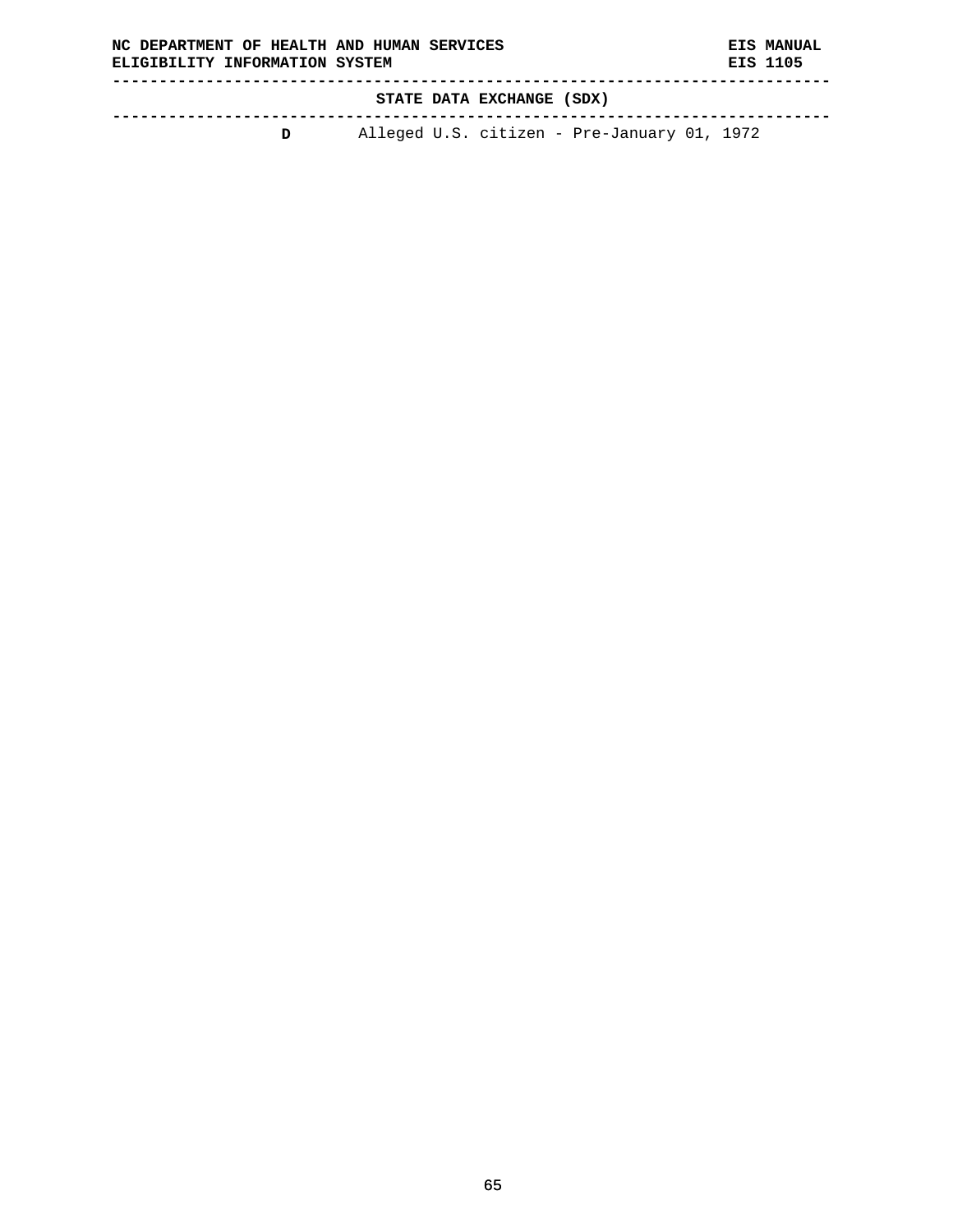|                      | STATE DATA EXCHANGE (SDX)                                                                                                  |
|----------------------|----------------------------------------------------------------------------------------------------------------------------|
| III. B. 81. (CONT'D) | REISSUED $05/01/11$ - CHANGE NO. 04-11                                                                                     |
| Е                    | No citizenship or alien status development undertaken;<br>case denied for reason(s) other than citizenship/alien<br>status |
| F                    | Refugee status - Section 207 or $203(A)(7)$ of the I.N.A.                                                                  |
| G                    | Parole status - Section $212(d)$ of the I.N.A.                                                                             |
| J                    | Deferred action status alien                                                                                               |
| к                    | Alien lawfully admitted to the U.S. for permanent<br>residence                                                             |
| L                    | Asylum status - Section 208 of the I.N.A.                                                                                  |
| N                    | Identity and citizenship of the individual verified by<br>the Numident interface (code was previously A or B)              |
| P                    | Pre-January 01, 1972 alien (presumed lawfully admitted<br>for permanent residence)                                         |
| Q                    | Alleged born in the U.S. - allegation corroborated by a<br>U.S. place of birth shown on the on-line Numident               |
| R                    | Lawful temporary resident - status granted as a result<br>of the Immigration Reform and Control Act of 1986                |
| s                    | Lawful permanent residence - status granted as a result<br>of the Immigration Reform and Control Act of 1986.              |
| т                    | Alien granted voluntary departure                                                                                          |
| U                    | Unknown                                                                                                                    |
| W                    | Alien granted stay of deportation                                                                                          |
| x                    | Cuban/Haitian entrant                                                                                                      |
| Y                    | Legalized agricultural worker pursuant to the<br>Immigration Reform and Control Act of 1986                                |
| z                    | Alien on whose behalf an immediate relative petition<br>has been approved                                                  |
| 82.                  | The country of origin for recipient.<br>COUNTRY OF ORIGIN:                                                                 |

83. **ALIEN SPONSOR STATUS CODE**: The status of the alien's sponsorship. Codes A, C, D, E, F, G, H, J, and L apply to aliens for whom the sponsor(s) signed the old affidavit of support. Regular deeming rules (spouse-to-spouse or parent-tochild) supersede sponsor-to-alien deeming if the sponsor is also a regular deemer on the alien's record.

Alien Sponsor Status Codes M, N, O, P, Q, R, S, and V apply to aliens for whom the sponsor(s) signed the new affidavit of support. Sponsor-to-alien deeming rules apply regardless of the sponsor's status as a regular deemer on the alien's record.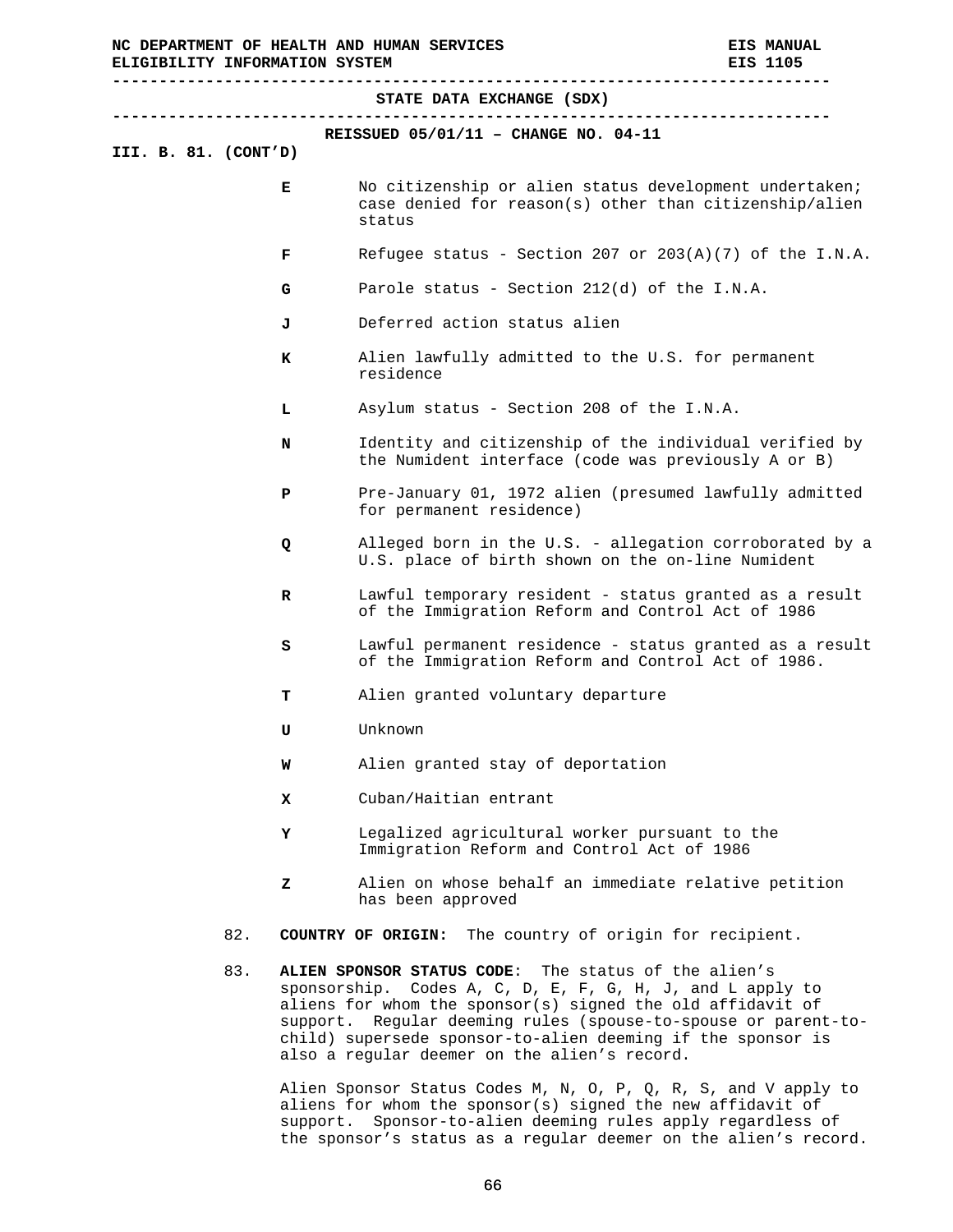**STATE DATA EXCHANGE (SDX)** 

**-----------------------------------------------------------------------------**  Alien Sponsor Status Codes B, T, and U can apply to both groups of aliens listed above.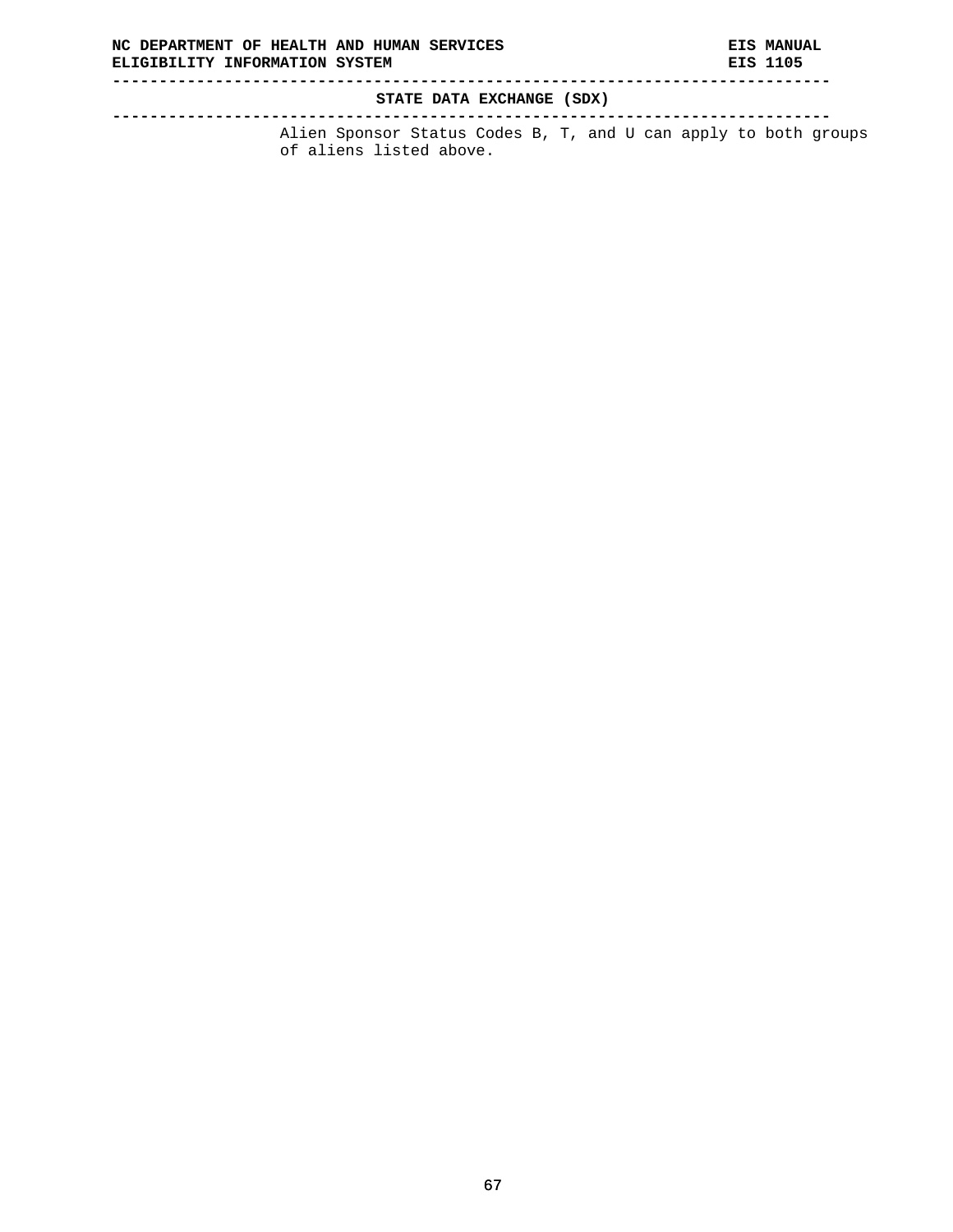|                      | STATE DATA EXCHANGE (SDX)                                                                                                                                                                                                                                                                                                                                                                           |
|----------------------|-----------------------------------------------------------------------------------------------------------------------------------------------------------------------------------------------------------------------------------------------------------------------------------------------------------------------------------------------------------------------------------------------------|
| III. B. 83. (CONT'D) | REISSUED $05/01/11$ - CHANGE NO. 04-11                                                                                                                                                                                                                                                                                                                                                              |
| А                    | No sponsor or the three year deeming period has ended.                                                                                                                                                                                                                                                                                                                                              |
| в                    | Sponsor legally exempt from deeming (institution,<br>church, etc.)                                                                                                                                                                                                                                                                                                                                  |
| C                    | Sponsor liable for support. Sponsor has no other<br>status, so deeming from sponsor only.                                                                                                                                                                                                                                                                                                           |
| D                    | Sponsor liable for support. Sponsor also has status as<br>a regular deemer, so regular deeming (spouse-to-spouse<br>or parent-to-child) applies.                                                                                                                                                                                                                                                    |
| Е                    | Sponsor liable for support. SSA'S record has a regular<br>deemer plus the sponsor, so deeming occurs from both<br>the regular deemer (spouse/parent) and the sponsor.                                                                                                                                                                                                                               |
| F                    | Sponsor liable for support. Sponsor has a spouse.<br>Sponsor has no other status, so deeming from sponsor<br>only.                                                                                                                                                                                                                                                                                  |
| G                    | Sponsor liable for support. Sponsor also has status as<br>a regular deemer, so regular deeming (spouse-to-spouse<br>or parent-to-child) applies. Sponsors are specifically<br>identified as parents of the alien, and both parents<br>(sponsor and sponsor's spouse) are liable for deeming.                                                                                                        |
| н                    | Sponsor liable for support. SSA's record has a regular<br>deemer plus the sponsor, so deeming occurs from both<br>the regular deemer (spouse/parent) and the sponsor.<br>Sponsor has a spouse, i.e., deeming has been considered<br>from at least three potential sources: the sponsor,<br>the sponsor's spouse, and the regular deemer on the SSA<br>record (alien's ineligible spouse or parent). |
| J                    | Multiple legal sponsors exist. One or more of the<br>sponsors may have status as a regular deemer on SSA'S<br>record, or one or more of the sponsors may also have a<br>spouse whose income is deemable.                                                                                                                                                                                            |
| L.                   | Sponsor is liable for support; however, recipient's<br>disability onset date is later than his/her date of<br>U.S. entry; therefore, exemption applies. No sponsor-<br>to-alien deeming.                                                                                                                                                                                                            |
| м                    | Sponsor liable for support. Sponsor does not have<br>other status on the alien's SSA record, so deeming<br>occurs only from the sponsor. A new affidavit of<br>support is in effect.                                                                                                                                                                                                                |
| N                    | Sponsor liable for support. Sponsor also has status as<br>a regular deemer on the alien's SSA record; however,<br>sponsor-to-alien deeming rules apply since a new<br>affidavit of support is in effect.                                                                                                                                                                                            |

**O** Sponsor liable for support. SSA'S record contains a regular deemer plus the sponsor (sponsor is not the regular deemer) and deeming occurs from both the sponsor and the regular deemer (spouse/parent). New affidavit of support is in effect.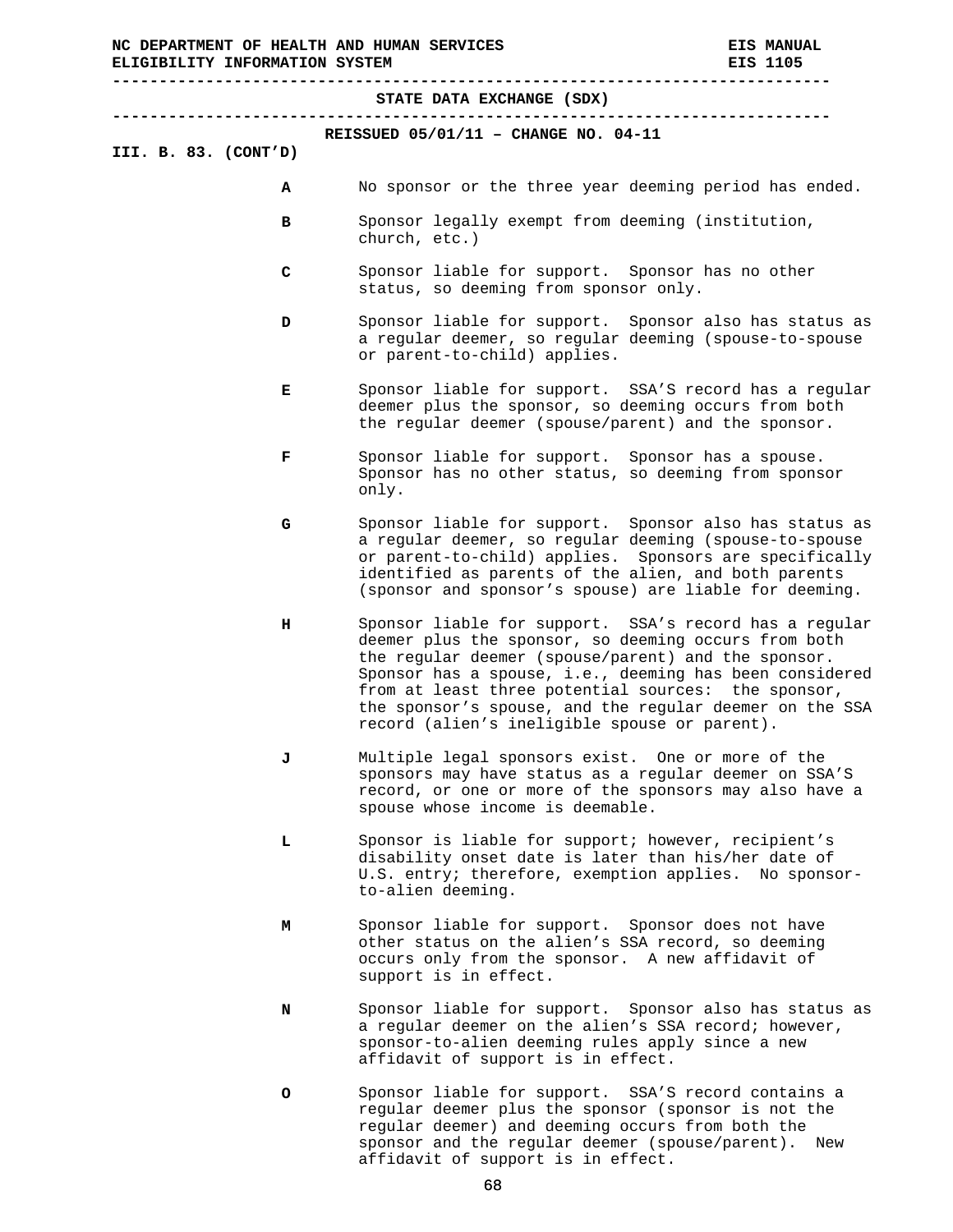**STATE DATA EXCHANGE (SDX) ----------------------------------------------------------------------------- REISSUED 05/01/11 – CHANGE NO. 04-11 III. B. 83. (CONT'D) P** Sponsor liable for support. Sponsor does not have other status on the alien's SSA record, so deeming occurs only from the sponsor. A new affidavit of support is in effect. The sponsor has a spouse. **Q** Sponsor liable for support. Sponsor also has status as a regular deemer on the alien's SSA record; however, sponsor-to-alien deeming rules apply since a new affidavit of support is in effect. The sponsor has a spouse, and the sponsors are specifically identified as parents of the alien, and both parents (sponsor and sponsor spouse) are liable for deeming. **R** Sponsor liable for support. SSA'S record contains a regular deemer plus the sponsor (sponsor is not the regular deemer) and deeming occurs from both the sponsor and the regular deemer (spouse/parent). New affidavit of support is in effect. The sponsor has a spouse. Therefore, deeming is considered from three potential sources: the sponsor, the sponsor's spouse, and the regular deemer (alien's ineligible spouse or parents).

**-----------------------------------------------------------------------------** 

- **S** Multiple legal sponsors exist. One or more may have other status as a regular deemer on SSA'S record or one or more of the sponsors may have a spouse whose income is also deemable. A new affidavit of support is in effect.
- **T** Sponsor no longer liable; for example, sponsor is deceased.
- **U** Unknown; system generated prior to the advent of sponsor-to-alien deeming. Cannot be input by Field Office.
- **V** New affidavit is in effect and deeming terminated because alien has acquired 40 work credits.
- 84**. ALIEN ELIGIBILITY CODE:** The eligibility codes listed below identify those aliens who remain eligible for SSI based on the new requirements in the Welfare Reform Act of August 1996. All asylees (alien indicator of "L") are eligible for five years from the date they were granted asylee status by the Immigration and Naturalization Service.
	- **1** Alien admitted to the U.S. as a refugee under section 207 of the Immigration and Nationality Act (INA); can receive SSI for 7 years beginning with the date of entry into the U.S.
	- **2** Alien whose deportation has been withheld under section  $243(h)$  or  $241(b)(3)$  of the INA; can receive SSI for 7 years beginning with the date the deportation was withheld.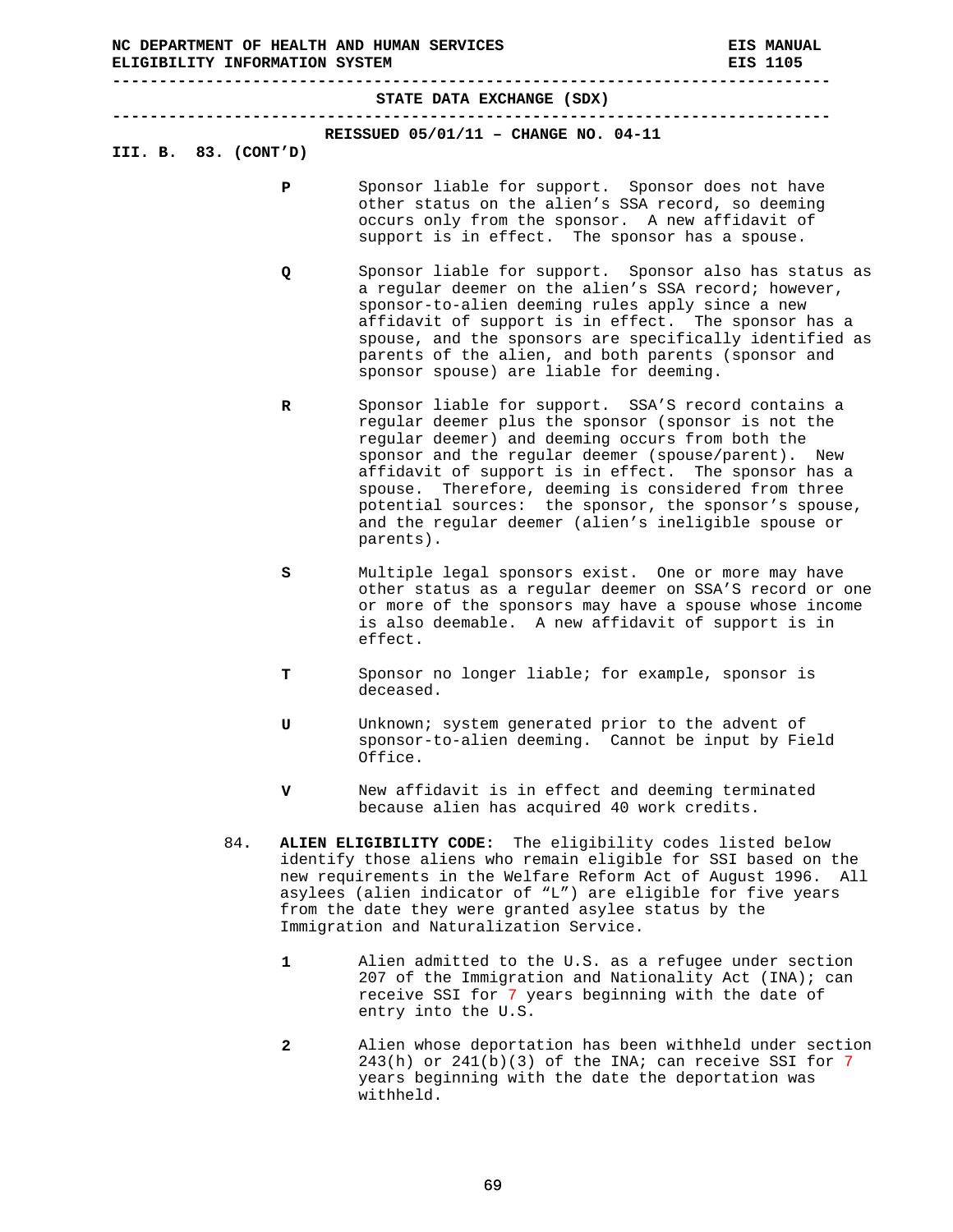| NC DEPARTMENT OF HEALTH AND HUMAN SERVICES<br>ELIGIBILITY INFORMATION SYSTEM |                                                                                                                                                                                              | EIS MANUAL<br><b>EIS 1105</b>                                                                                                                                                                                                       |  |  |
|------------------------------------------------------------------------------|----------------------------------------------------------------------------------------------------------------------------------------------------------------------------------------------|-------------------------------------------------------------------------------------------------------------------------------------------------------------------------------------------------------------------------------------|--|--|
| ----------------------------<br>STATE DATA EXCHANGE (SDX)                    |                                                                                                                                                                                              |                                                                                                                                                                                                                                     |  |  |
| III. B. 84. (CONT'D)                                                         | REVISED 05/01/11 - CHANGE NO. 04-11                                                                                                                                                          |                                                                                                                                                                                                                                     |  |  |
| 3                                                                            | filed after August 22, 1996, these aliens cannot                                                                                                                                             | Alien lawfully admitted for permanent residence who has<br>been credited with 40 work credits. These credits can<br>be earned from the alien's own work or from work done<br>by a parent or spouse of the alien. For initial claims |  |  |
|                                                                              | receive SSI for the first five years they are in the<br>U.S.                                                                                                                                 |                                                                                                                                                                                                                                     |  |  |
| 4<br>5<br>6                                                                  | Alien on active duty military/veteran<br>Spouse/widow(er) of active duty military/veteran<br>Child of active duty military/veteran                                                           |                                                                                                                                                                                                                                     |  |  |
| 7<br>8                                                                       | Grandfathered alien indicator                                                                                                                                                                | Aged alien who is legally residing in the US on 8/22/96                                                                                                                                                                             |  |  |
| 9                                                                            | and require a disability determination<br>or J who were receiving SSI on August 22, 1996                                                                                                     | Grandfathered Nonqualified aliens coded H, P, R, T, W                                                                                                                                                                               |  |  |
| A                                                                            | Pending citizenship continuous eligibility. Alien<br>entitled to benefit extension through 09/30/11.<br>Pending citizenship reinstatement of eligibility.                                    |                                                                                                                                                                                                                                     |  |  |
| в                                                                            | Time-limited Alien entitled to benefit extension.<br>Benefits paid 10/01/08 through 09/30/11.                                                                                                |                                                                                                                                                                                                                                     |  |  |
| c                                                                            | Good faith continuous eligibility. Additional two<br>years of benefits payable.                                                                                                              |                                                                                                                                                                                                                                     |  |  |
| D<br>Е                                                                       | Good faith reinstatement of eligibility. Additional<br>two years of benefits payable beginning 10/01/08.                                                                                     | Age 18 continuous eligibility. Additional two years of                                                                                                                                                                              |  |  |
| F                                                                            | benefits payable beginning 10/01/08.<br>Age 18 reinstatement of eligibility. Additional two                                                                                                  |                                                                                                                                                                                                                                     |  |  |
| G                                                                            | years of benefits payable beginning 10/01/08.<br>Age 70 and birthdate after 09/301938 and prior to<br>10/01/1941 continuous eligibility. Additional two                                      |                                                                                                                                                                                                                                     |  |  |
| н                                                                            | years of benefits payable beginning 10/01/08.<br>Age 70 and birthdate after 09/30/1938 and prior to<br>10/01/1941 reinstatement of eligibility. Additional<br>two years of benefits payable. |                                                                                                                                                                                                                                     |  |  |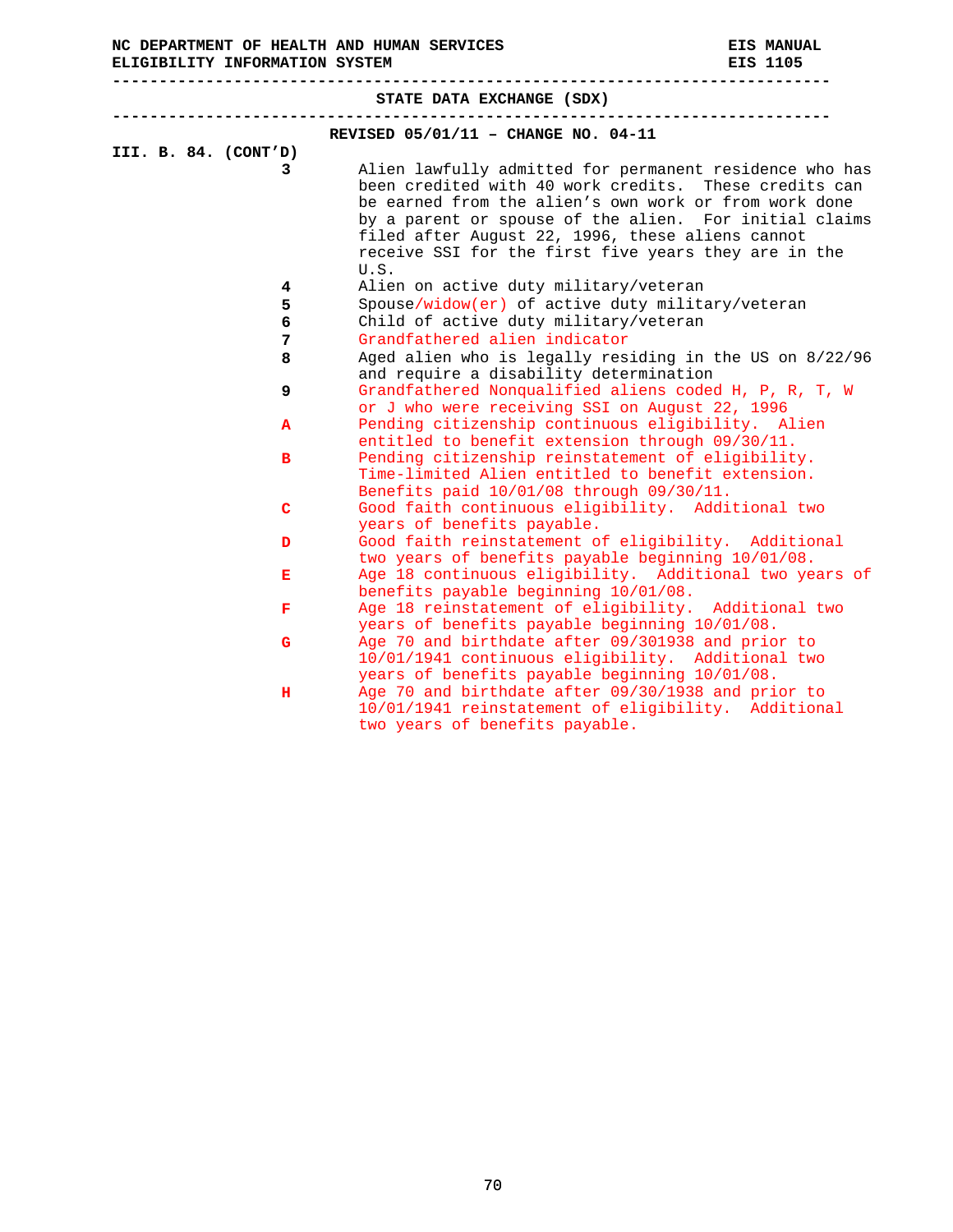|                | NC DEPARTMENT OF HEALTH AND HUMAN SERVICES<br>ELIGIBILITY INFORMATION SYSTEM |                                                                                                                                           |  |
|----------------|------------------------------------------------------------------------------|-------------------------------------------------------------------------------------------------------------------------------------------|--|
|                |                                                                              | STATE DATA EXCHANGE (SDX)                                                                                                                 |  |
|                |                                                                              |                                                                                                                                           |  |
|                |                                                                              | REISSUED $05/01/11$ - CHANGE NO. 04-11                                                                                                    |  |
| III. B. CONT'D |                                                                              |                                                                                                                                           |  |
| 85.            |                                                                              | FOREIGN LANGUAGE CODE: This code identifies the foreign<br>language preferred over English, with which the person is most<br>comfortable. |  |
|                | 01                                                                           | English                                                                                                                                   |  |
|                | 02                                                                           | Spanish                                                                                                                                   |  |
|                | 03                                                                           | American Sign Language                                                                                                                    |  |
|                | 04                                                                           | Alaska Native                                                                                                                             |  |
|                | 05                                                                           | Albanian Creole-Haitian                                                                                                                   |  |
|                | 06                                                                           | American Indian-Apache                                                                                                                    |  |
|                | 07                                                                           | American Indian-Choctaw                                                                                                                   |  |
|                | 08                                                                           | American Indian-Crow                                                                                                                      |  |
|                | 09                                                                           | American Indian-Dakota                                                                                                                    |  |
|                | 10                                                                           | American Indian-Lakota                                                                                                                    |  |
|                | 11                                                                           | American Indian-Nakota                                                                                                                    |  |
|                | 12 <sup>2</sup>                                                              | American Indian-Navajo                                                                                                                    |  |
|                | 13<br>14                                                                     | American Indian-Zuni<br>American Indian-Other                                                                                             |  |
|                | 15                                                                           | Amharic                                                                                                                                   |  |
|                | 16                                                                           | Arabic                                                                                                                                    |  |
|                | 17                                                                           | Armenian                                                                                                                                  |  |
|                | 18                                                                           | Assyrian                                                                                                                                  |  |
|                | 19                                                                           | Bengail                                                                                                                                   |  |
|                | 20                                                                           | Bosnian                                                                                                                                   |  |
|                | 21                                                                           | Bulgarian                                                                                                                                 |  |
|                | 22                                                                           | <b>Burmese</b>                                                                                                                            |  |
|                | 23                                                                           | Cambodian                                                                                                                                 |  |
|                | 24                                                                           | Chamorro                                                                                                                                  |  |
|                | 25                                                                           | Chinese-Cantonese                                                                                                                         |  |
|                | 26                                                                           | Chinese-Formosan                                                                                                                          |  |
|                | 27                                                                           | Chinese-Mandarin                                                                                                                          |  |
|                | 28                                                                           | Chinese-Mien                                                                                                                              |  |
|                | 29                                                                           | Chinese-Shanghainese                                                                                                                      |  |
|                | 30                                                                           | Chinese-Taiwanese                                                                                                                         |  |
|                | 31                                                                           | Chinese-Toishanese                                                                                                                        |  |
|                | 32                                                                           | Chinese-Other                                                                                                                             |  |
|                | 33                                                                           | Creole-Criollo                                                                                                                            |  |
|                | 34                                                                           | Creole-French                                                                                                                             |  |
|                | 35                                                                           | Creole-Haitian                                                                                                                            |  |
|                | 36                                                                           | Creole-Other                                                                                                                              |  |
|                | 37                                                                           | Croatian                                                                                                                                  |  |
|                | 38                                                                           | Czech                                                                                                                                     |  |
|                | 39                                                                           | Dutch                                                                                                                                     |  |
|                | 40                                                                           | Farsi                                                                                                                                     |  |
|                | 41                                                                           | Finnish                                                                                                                                   |  |
|                | 42                                                                           | French                                                                                                                                    |  |
|                | 43                                                                           | German                                                                                                                                    |  |
|                | 44                                                                           | Greek                                                                                                                                     |  |
|                | 45                                                                           | Gujarathi                                                                                                                                 |  |
|                | 46                                                                           | Hebrew                                                                                                                                    |  |
|                | 47                                                                           | Hindi                                                                                                                                     |  |
|                | 48                                                                           | Hmong                                                                                                                                     |  |
|                | 49                                                                           | Hungarian                                                                                                                                 |  |
|                | 50                                                                           | Ilocano                                                                                                                                   |  |
|                | 51                                                                           | Indonesian                                                                                                                                |  |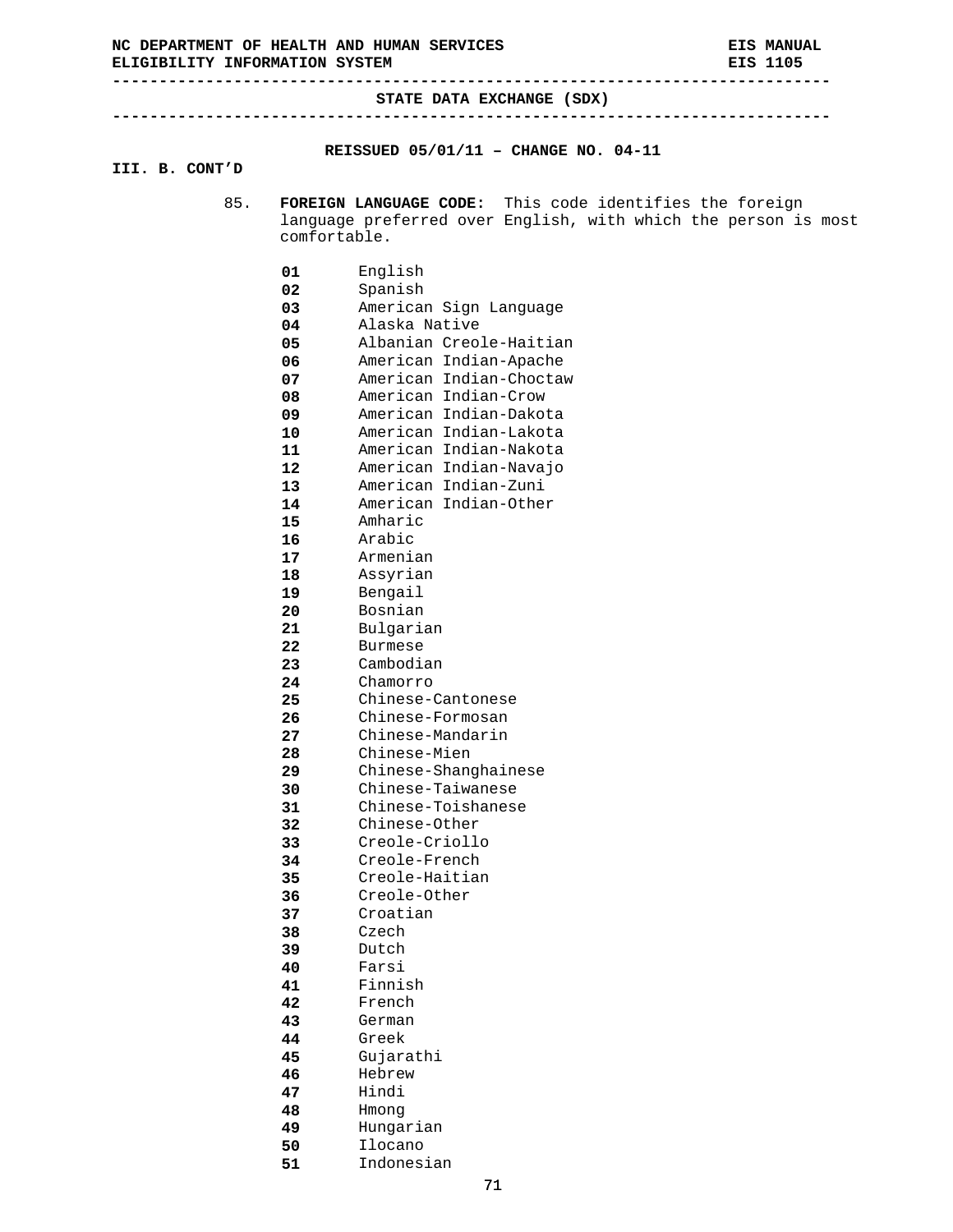**STATE DATA EXCHANGE (SDX)** 

| 52 | Italian  |
|----|----------|
| 53 | Japanese |

**54** Khmer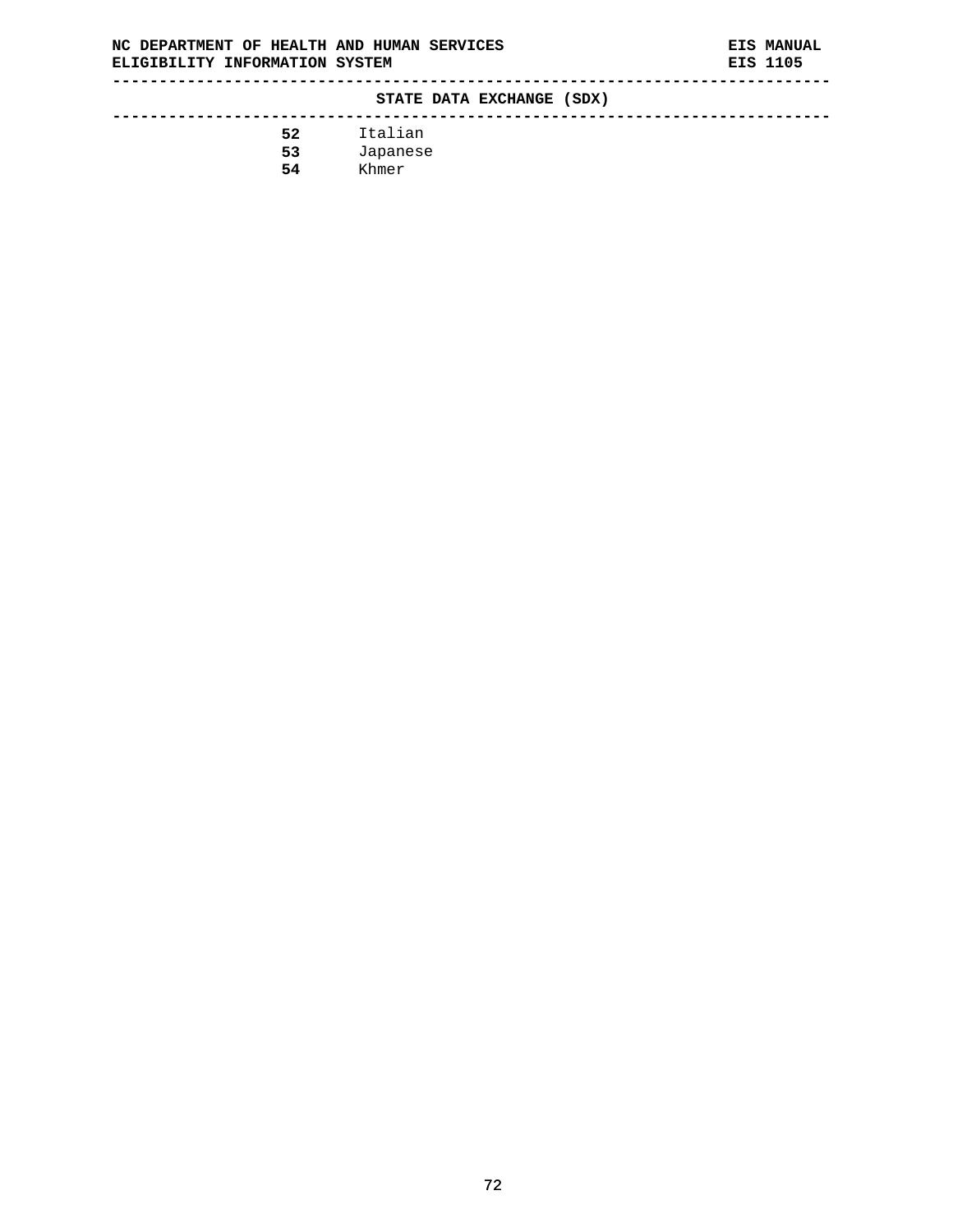**-----------------------------------------------------------------------------** 

**STATE DATA EXCHANGE (SDX) -----------------------------------------------------------------------------** 

# **REISSUED 05/01/11 – CHANGE NO. 04-11**

**III. B. 85 CONT'D** 

- Korean Kurdish
	- Lao (Laotian)
- Lithuanian
- Macedonian
- Malayalam Mongolian
- Norwegian
	-
- Oromo Pashto
- Pennsylvania Dutch
- Persian
- Pidgin-Hawaiian
- Polish
- Portuguese
- Punjabi
- Romanian
- Russian
- Samoan
- Serbo-Croatian
- Slovak
- Somali
- Swahili
- Swedish
- Syriac
- Tagalog
- Thai
- Tongan
- Turkish
- Twi (Fanti)
- Ukrainian
- Urdu
- Vietnamese
- Yiddish
- Yugoslavian
- Other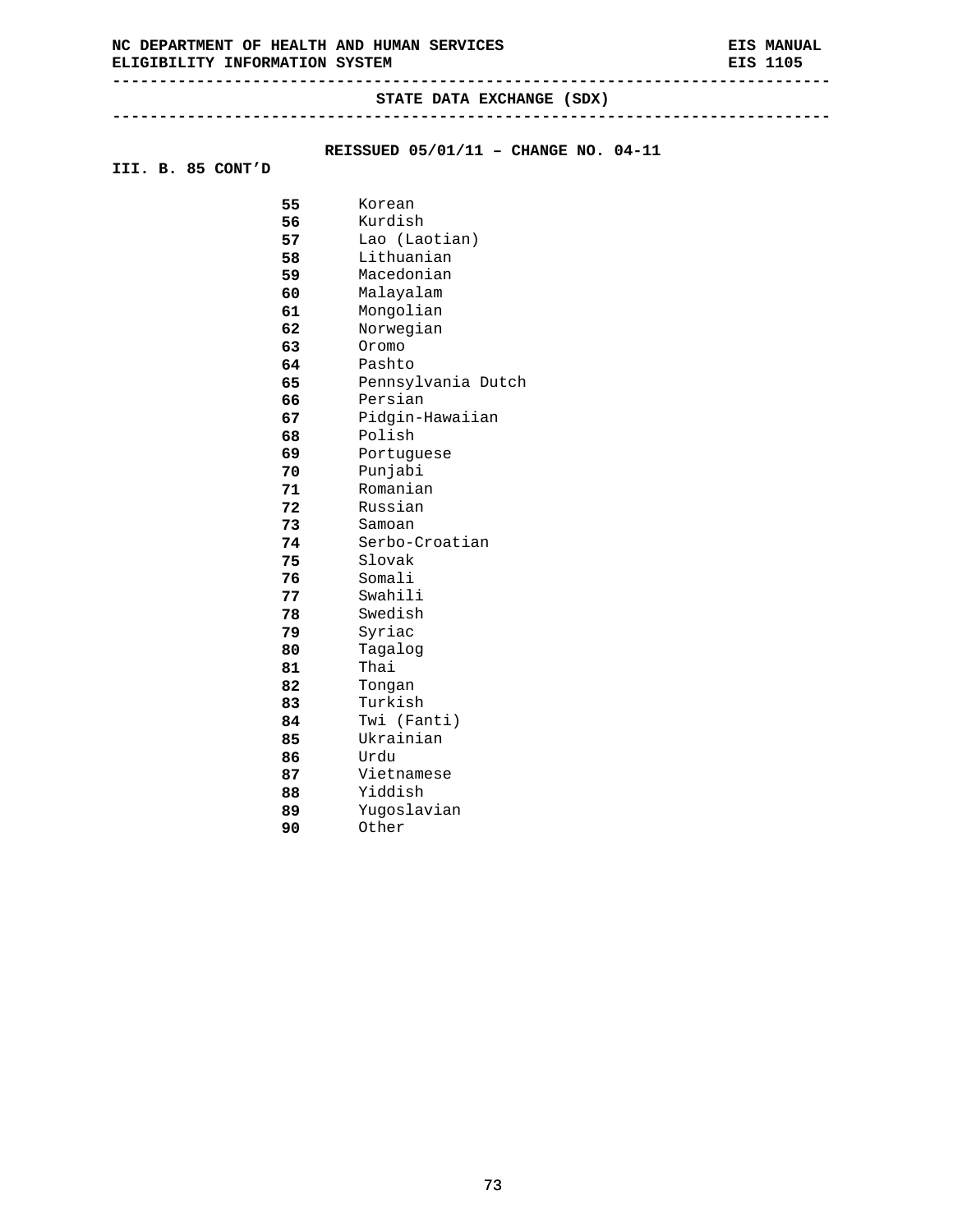|                                                           |     | ELIGIBILITY INFORMATION SYSTEM                 |                                                                                                                               | <b>EIS 1105</b> |  |  |  |
|-----------------------------------------------------------|-----|------------------------------------------------|-------------------------------------------------------------------------------------------------------------------------------|-----------------|--|--|--|
|                                                           |     |                                                | STATE DATA EXCHANGE (SDX)                                                                                                     |                 |  |  |  |
| REVISED $05/01/11$ - CHANGE NO. 04-11<br>III. B. (CONT'D) |     |                                                |                                                                                                                               |                 |  |  |  |
|                                                           | 86. | ZEBLEY IND:<br>The status of the Zebley claim. |                                                                                                                               |                 |  |  |  |
|                                                           |     | z                                              | The individual has been identified by the SSA Field<br>Office as a potential Zebley case.                                     |                 |  |  |  |
|                                                           |     | D                                              | The case has been denied for any Zebley payments.                                                                             |                 |  |  |  |
|                                                           |     | F                                              | The final Zebley payment has been made to the<br>individual.                                                                  |                 |  |  |  |
|                                                           | 87. | <b>ROLLBACK:</b><br>criteria.                  | Indicates if the recipient received State payments<br>prior to July 1, 1973, or is subject to Title XVI disability            |                 |  |  |  |
|                                                           |     | $\mathbf{1}$                                   | Potential rollback                                                                                                            |                 |  |  |  |
|                                                           |     | 2                                              | State payments were made prior to July 1, 1973                                                                                |                 |  |  |  |
|                                                           |     | 3                                              | No disability payments were made prior to July 1, 1973<br>(State Disability Determination Section determination<br>is needed) |                 |  |  |  |
|                                                           |     | 4                                              | The recipient meets Title XVI criteria                                                                                        |                 |  |  |  |
|                                                           |     | 5                                              | The recipient is not disabled (Title XVI criteria),<br>reviewed and denied by the State Disability<br>Determination Section   |                 |  |  |  |
|                                                           |     | 6                                              | Final disability allowance determination has not been<br>input                                                                |                 |  |  |  |
|                                                           |     | 7                                              | Final disability denial determination has not been<br>input                                                                   |                 |  |  |  |
|                                                           | 88. |                                                | DIR DEPOSIT: The type of account to which the SSI check is<br>directly deposited.                                             |                 |  |  |  |
|                                                           |     | $\mathbf{C}$                                   | Checking                                                                                                                      |                 |  |  |  |
|                                                           |     | Е                                              | Electronic benefits transfer                                                                                                  |                 |  |  |  |
|                                                           |     | s                                              | Savings                                                                                                                       |                 |  |  |  |
|                                                           |     | <b>BLANK</b>                                   | None                                                                                                                          |                 |  |  |  |
| IV.                                                       |     |                                                | LOGOFF PROCEDURES FOR SCC4CICS                                                                                                |                 |  |  |  |
| Α.                                                        |     |                                                | Key "99" in Next Selection.                                                                                                   |                 |  |  |  |
| В.                                                        |     | Press ENTER.                                   | The message "EIS SESSION TERMINATED" appears.                                                                                 |                 |  |  |  |
| $\mathsf{C}$ .                                            |     |                                                | Key "LOGOFF" over this message.                                                                                               |                 |  |  |  |
| D.                                                        |     |                                                | Press ENTER. The Banner screen appears.                                                                                       |                 |  |  |  |

**NC DEPARTMENT OF HEALTH AND HUMAN SERVICES EIS MANUAL**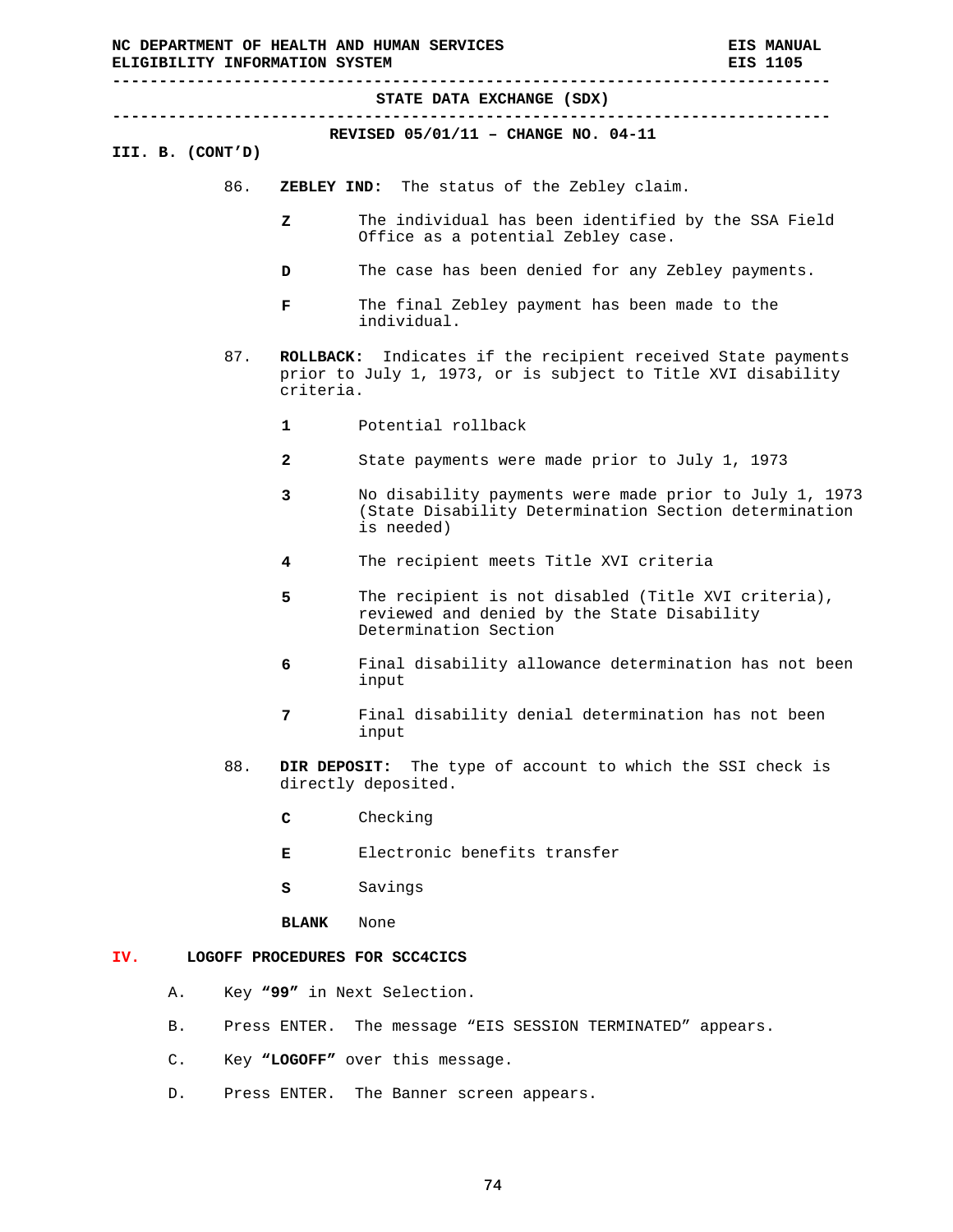**-----------------------------------------------------------------------------** 

**-----------------------------------------------------------------------------** 

**REISSUED 05/01/11 – CHANGE NO. 04-11** 

#### **V. SDX INFORMATION SHEETS**

- A. In addition to the on-line inquiry, case specific SDX Information Sheets are produced for individuals in SA, and HSF cases, and for individuals in MAA, MAB, and MAD cases if the individual has a long term care living arrangement code and is SSI. An individual SDX Information Sheet is produced from the daily updates when an active recipient:
	- 1. has been newly approved for SSI
	- 2. has certain specified changed information on his SSI record.
- B. The SDX Information Sheets have program specific information displayed as indicated on the following pages.
- C. The following changed information will generate an SDX Information Sheet for Medicaid or Special Assistance recipients:
	- 1. Payee Name and Address
	- 2. Date of Birth
	- 3. Living Arrangement
	- 4. Marital Status
	- 5. Title II Claim Number<br>6. SSI Gross Amount
	- 6. SSI Gross Amount<br>7. SSI Assistance Am
	- 7. SSI Assistance Amount
	- 8. Pay Status
	- 9. Death Date
	- 10. Denial Code
	- 11. PASS
	- 12. Resource Code-House
	- 13. Resource Code-Income Producing Property
	- 14. Resource Code-Life Insurance
	- 15. Resource Code-Vehicle
	- 16. Resource Code-Other
	- 17. Countable Earned Income
	- 18. Countable Unearned Income<br>19. Unearned Income Informati
	- Unearned Income Information
		- a. Type<br>b. Start
		- Start
		- c. Stop
		- d. Amount
		-
		- e. Frequency<br>f. Claim/ID I Claim/ID Number
	- 20. Transaction Record is '05' (Individual Moved Out of State)
- D. The changed data element will be preceded by an asterisk (\*).
- E. Refer to III. above for data element definitions and codes.
- F. The SDX Information Sheets are produced from the quarterly recon; however, they are not printed for changes in SSI Assistance Amount.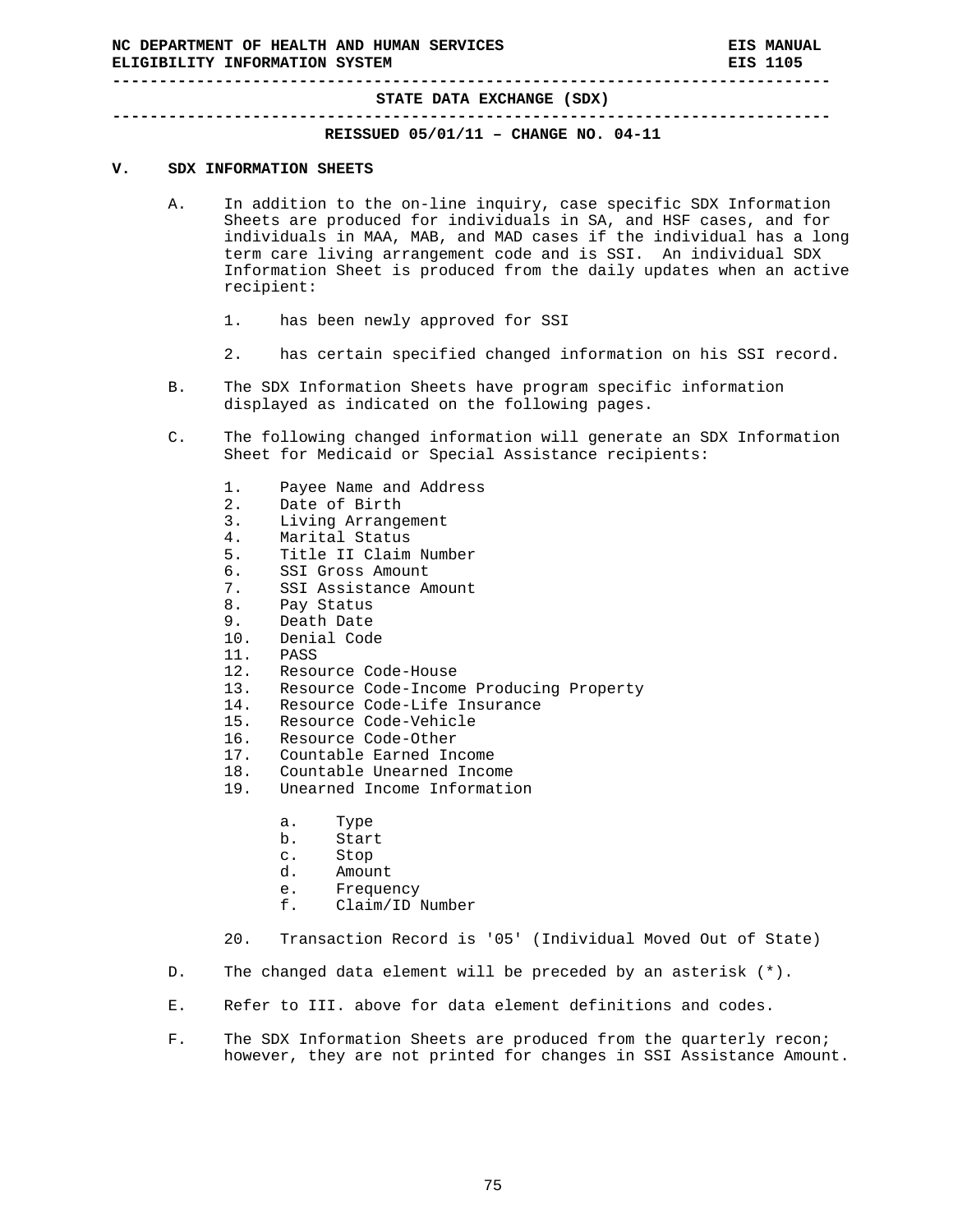**-----------------------------------------------------------------------------** 

**-----------------------------------------------------------------------------** 

**REVISED 05/01/11 – CHANGE NO. 04-11** 

V. (CONT'D)

# **SDX SHEET FOR MEDICAID AND SPECIAL ASSISTANCE**

|                               |               | <b>SDX INFORMATION</b>  |                    |          | TODAY IS 7/23/1998<br>SDX DATE 7/22/1998 |      |
|-------------------------------|---------------|-------------------------|--------------------|----------|------------------------------------------|------|
| SSN:                          |               |                         | 987-65-4321        |          |                                          |      |
| RECIPIENTS NAME:              |               | <b>MCNEAL</b>           |                    |          | <b>BILL</b>                              | N    |
| DATE OF BIRTH:                |               |                         | 07/25/1948         |          |                                          |      |
| COUNTY NAME:                  |               | 92 - WAKE               |                    |          |                                          |      |
| PROGRAM:                      |               | MAF                     |                    |          |                                          |      |
| DISTRICT NUMBER:              |               | 00016                   |                    |          |                                          |      |
| CASE ID:                      |               | 055555555               |                    |          |                                          |      |
| COUNTY CASE NUMBER:           |               | 7777777                 |                    |          |                                          |      |
| CASE HEAD:                    |               |                         | LISA MCNEAL        |          |                                          |      |
| PAYEE NAME AND ADDRESS:       |               |                         | LISA MCNEAL FOR    |          |                                          |      |
|                               |               |                         | <b>BILL MCNEAL</b> |          |                                          |      |
|                               |               |                         | 1985 UMSTEAD DRIVE |          |                                          |      |
|                               |               | <b>RALEIGH</b>          |                    |          | NC                                       |      |
|                               |               |                         | 27626-0529         |          |                                          |      |
| HEAD OF HOUSEHOLD IND:        |               | N                       |                    |          |                                          |      |
| DEATH DATE:                   |               |                         |                    |          | APPEAL CODE:                             |      |
| DENIAL CODE:                  |               |                         |                    |          | APPEAL DATE:                             |      |
| DENIAL DATE:                  |               |                         |                    |          | DISABILITY PAY CODE: F                   |      |
| LIVING ARRANGEMENT:           |               | c                       |                    |          | DIRECT DEPOSIT IND:                      | C    |
| MARITAL STATUS:               |               | $\overline{\mathbf{3}}$ |                    |          | PASS:                                    | 0.00 |
| TITLE II CLAIM NUMBER:        |               |                         |                    |          | <b>RESOURCE-HOUSE:</b>                   | z    |
| PAY STATUS:                   |               | C <sub>01</sub>         |                    |          | <b>RESOURCE-PROPERTY:</b>                | z    |
| <b>OVERPAY/UNDERPAY IND:</b>  |               | 0                       |                    |          | <b>RESOURCE-INSURANCE:</b>               | z    |
| 1619A STATUS:                 |               |                         |                    |          | <b>RESOURCE-VEHICLE:</b>                 | z    |
| 1619B STATUS:                 |               |                         |                    |          | <b>RESOURCE-OTHER:</b>                   | z    |
| SSI ELIGIBLE DATE:            |               | 08/01/1989              |                    |          |                                          |      |
| SSI GROSS AMOUNT:             | 446.00        |                         |                    |          |                                          |      |
| SSI ASSISTANCE AMOUNT: 401.40 |               |                         |                    |          |                                          |      |
|                               | <b>AUGUST</b> |                         | JULY               | JUNE     | <b>MAY</b>                               |      |
| COUNTY:                       | 92            |                         | 92                 | 92       | 92                                       |      |
| SSI GROSS AMOUNT:             | 446.00        | 435.20                  |                    | 435.20   | 435.20                                   |      |
| SSI ASSIST AMT:               | 401.40        | 390.60                  |                    | 390.60   | 390.60                                   |      |
| <b>COUNTABLE EARNED:</b>      | $.00 \,$      |                         | $.00 \,$           | $.00 \,$ | .00                                      |      |
| <b>COUNTABLE UNEARNED:</b>    | $.00 \times$  |                         | .00                | .00      | .00                                      |      |

# **UNEARNED INCOME INFORMATION**

| TYPE | <b>START</b> | STOP    | <b>AMOUNT</b> | <b>FREQUENCY</b> | CLAIM/ID NO | <b>VALIDATION</b> |
|------|--------------|---------|---------------|------------------|-------------|-------------------|
| T7   | 09/1985      | 09/1985 | 464.17        | N                |             |                   |
|      | 01/1994      |         | 669.00        |                  |             |                   |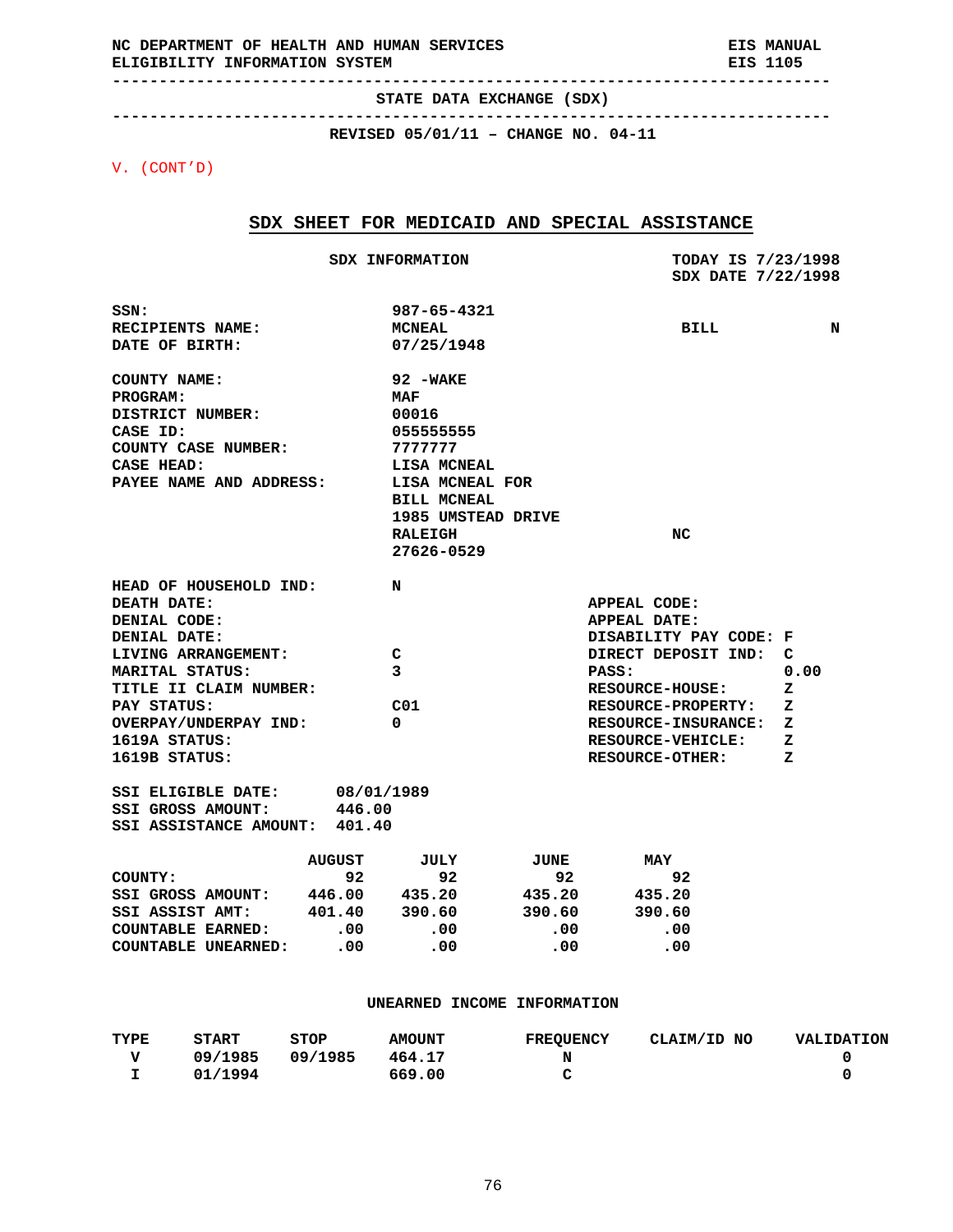**-----------------------------------------------------------------------------** 

**-----------------------------------------------------------------------------** 

**REVISED 05/01/11 - CHANGE NO. 04-11** 

#### **VI. ADDITIONAL INFORMATION**

The SDX On-Line Inquiry, SDX Information Sheets, and OLV System must be used as much as possible. However, there may be situations which require additional information.

- A. Use Form DMA-5049 (Referral to Local Social Security Office) for recipients who:
	- 1. Have potential for SSI benefits but have not applied; or
	- 2. Have a change in case status and the Social Security Office needs to be notified.
- B. Use the State On-Line Query or the Third Party Query to verify:
	- 1. Cases not appearing on the SDX; and/or
	- 2. Questionable information on the SDX.
- C. Call Candes Smith, IEVS Coordinator, to assist in resolving discrepancies that cannot be resolved by B. above.

#### **VII. SDX HISTORY**

The SDX History screen allows up to 20 past SSI records to be viewed through the online SDX.

# **A. Accessing SDX History**

While viewing an SDX record, press PF9 on any page. The following screen displays.

| VSD901-9                                                                                                                             |              | NC DEPT OF HEALTH AND HUMAN SERVICES | SDX HISTORY SELECTION |                             |                  | TODAY'S DATE: 09/10/2004 |  |
|--------------------------------------------------------------------------------------------------------------------------------------|--------------|--------------------------------------|-----------------------|-----------------------------|------------------|--------------------------|--|
| <b>RECIPIENT:</b>                                                                                                                    | PLAY         | A GAME                               |                       |                             | SSN: 999-99-9999 |                          |  |
| PROCESSED CUR REC IND                                                                                                                |              |                                      |                       | <b>TRANS CODE PROCESSED</b> | CUR REC IND      | TRANS CODE               |  |
| 06/02/2004                                                                                                                           |              | 06                                   |                       |                             |                  |                          |  |
| 05/13/2004                                                                                                                           |              | 08                                   |                       |                             |                  |                          |  |
| 03/20/2004                                                                                                                           | $\mathbf{1}$ | RF                                   |                       |                             |                  |                          |  |
| 03/12/2004                                                                                                                           | $\mathbf{1}$ | 08                                   |                       |                             |                  |                          |  |
| 03/01/2004                                                                                                                           | $\mathbf{1}$ | 08                                   |                       |                             |                  |                          |  |
| 12/20/2003                                                                                                                           | $\mathbf{1}$ | RF                                   |                       |                             |                  |                          |  |
| 11/23/2003                                                                                                                           | $\mathbf{1}$ | 06                                   |                       |                             |                  |                          |  |
|                                                                                                                                      |              |                                      |                       |                             |                  |                          |  |
|                                                                                                                                      |              |                                      |                       |                             |                  |                          |  |
|                                                                                                                                      |              |                                      |                       |                             |                  |                          |  |
| KEY AN "X" NEXT TO AN ENTRY AND PRESS ENTER TO SELECT IT FOR INQUIRY<br><b>ENTER=SELECT THIS RECORD</b><br>F3/15=RETURN TO MAIN MENU |              |                                      |                       |                             |                  |                          |  |

# **B. INFORMATION ON THE SDX HISTORY**

Each field that appears on the SDX History is listed below with the corresponding codes and definitions.

1. **RECIPIENT:** Recipient Name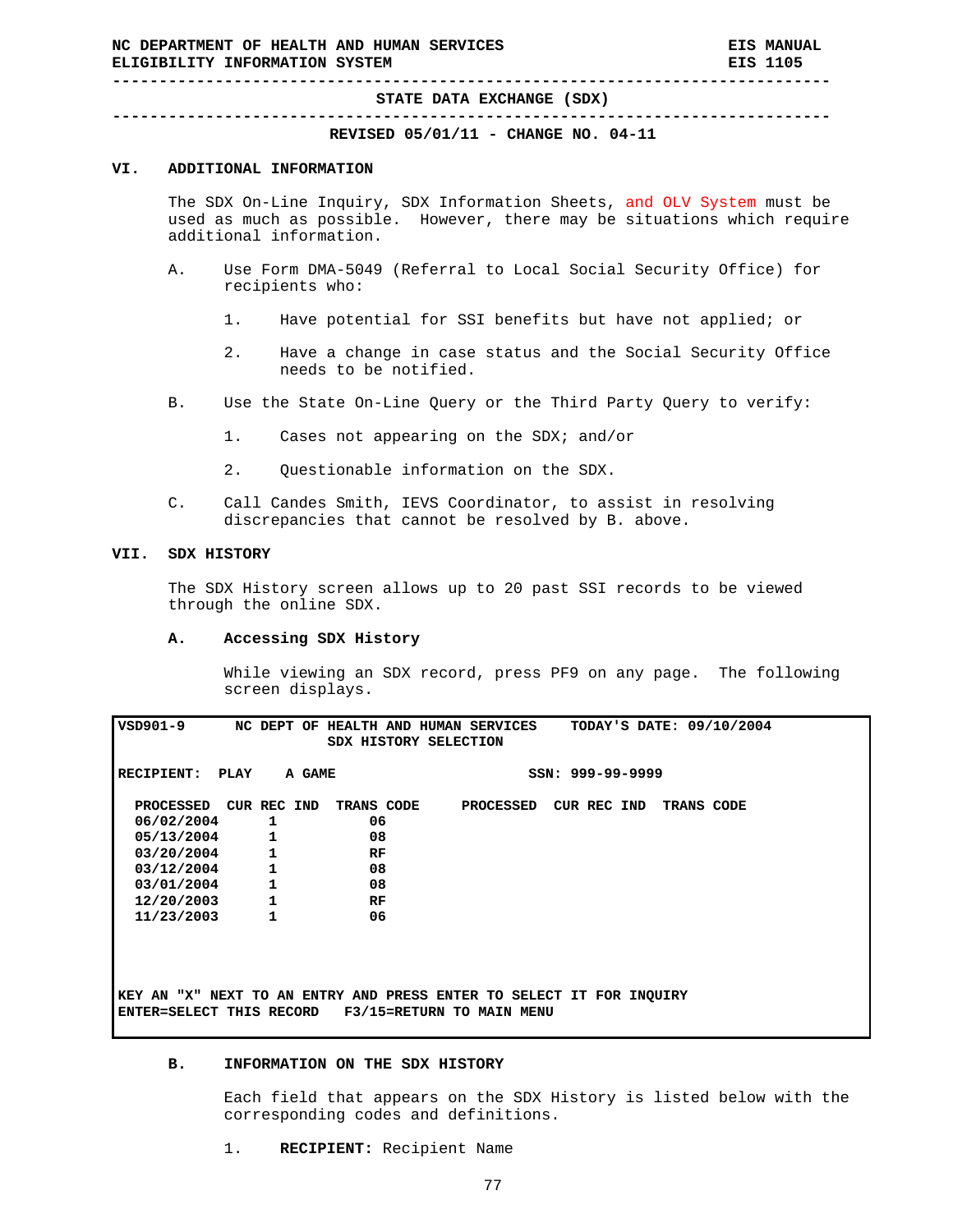**-----------------------------------------------------------------------------** 

**STATE DATA EXCHANGE (SDX) -----------------------------------------------------------------------------**